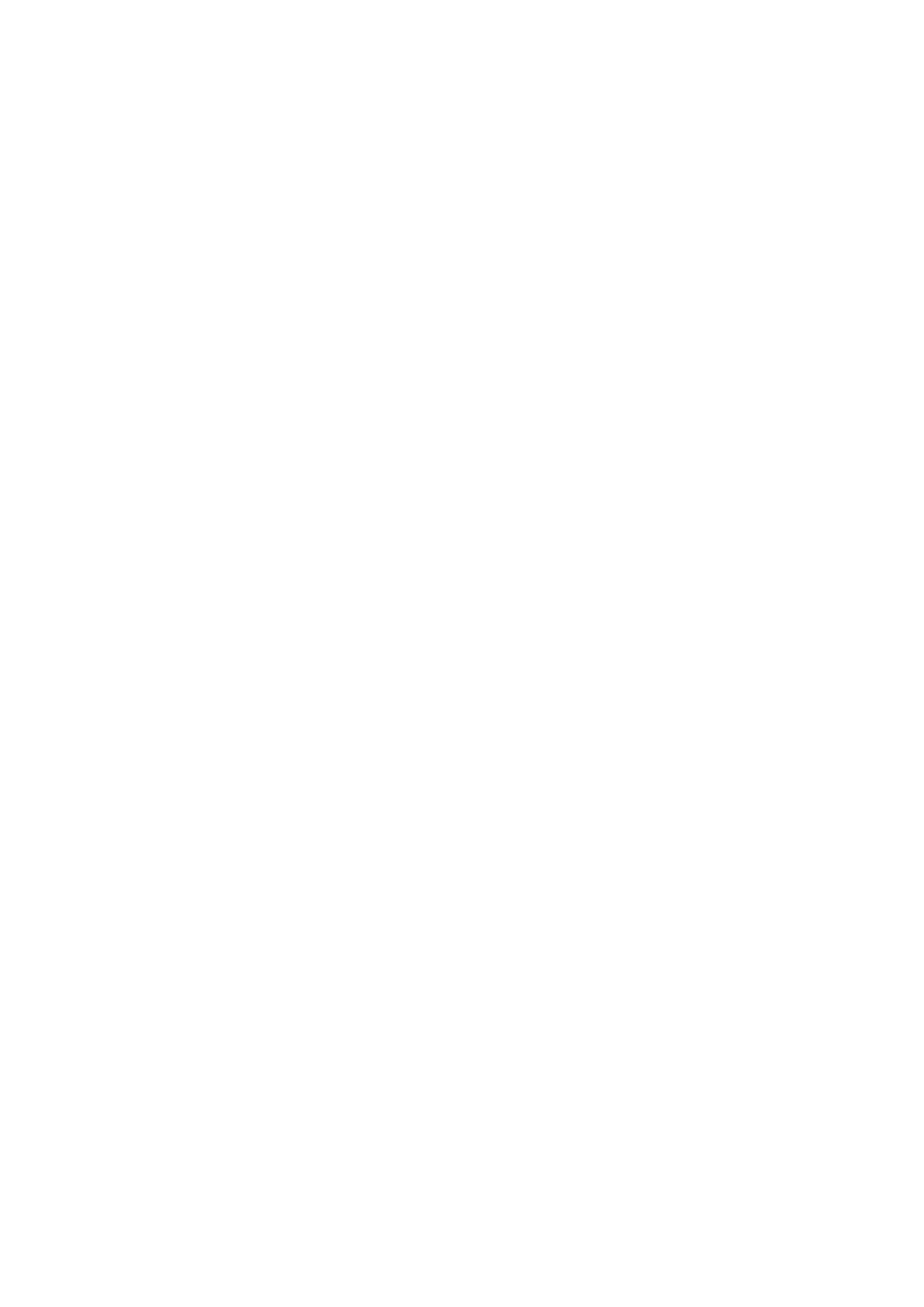## Complementarities in capital formation and production

## Tangible and intangible assets across Europe

December 2021

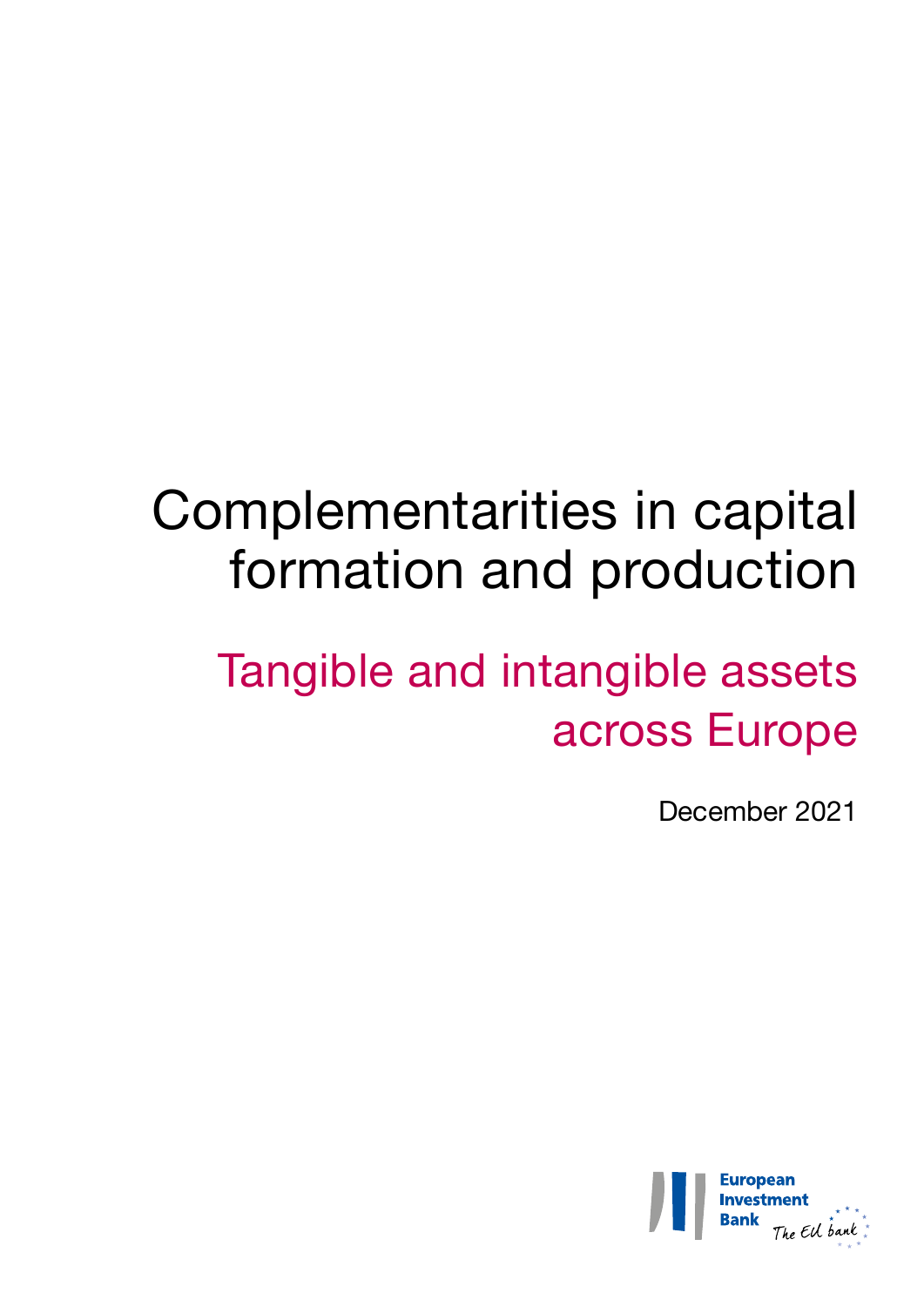#### Complementarities in capital formation and production: Tangible and intangible assets across Europe

© European Investment Bank, 2021. EIB Working Paper 2021/12 December 2021

This is a publication of the EIB Economics Department. [economics@eib.org](http://economics@eib.org) [www.eib.org/economics](http://www.eib.org/economics)

#### About the Economics Department

The mission of the EIB Economics Department is to provide economic analyses and studies to support the Bank in its operations and in the definition of its positioning, strategy and policy. The department, a team of 40 economists, is headed by Director Debora Revoltella.

#### Authors

Anna Thum-Thysen (European Commission, DG- ECFIN) Peter Voigt (European Commission, DG-ECFIN) Christoph Weiss (EIB)

#### Disclaimer

The views expressed in this publication are those of the authors and do not necessarily reflect the position of the European Investment Bank.

EIB working papers are designed to facilitate the timely exchange of research findings. They are not subject to standard EIB copyediting or proofreading.

For further information on the EIB's activities, please consult our website, [www.eib.org.](http://www.eib.org) You can also contact our InfoDesk, [info@eib.org](http://info@eib.org).

Published by the European Investment Bank. Printed on FSC® Paper.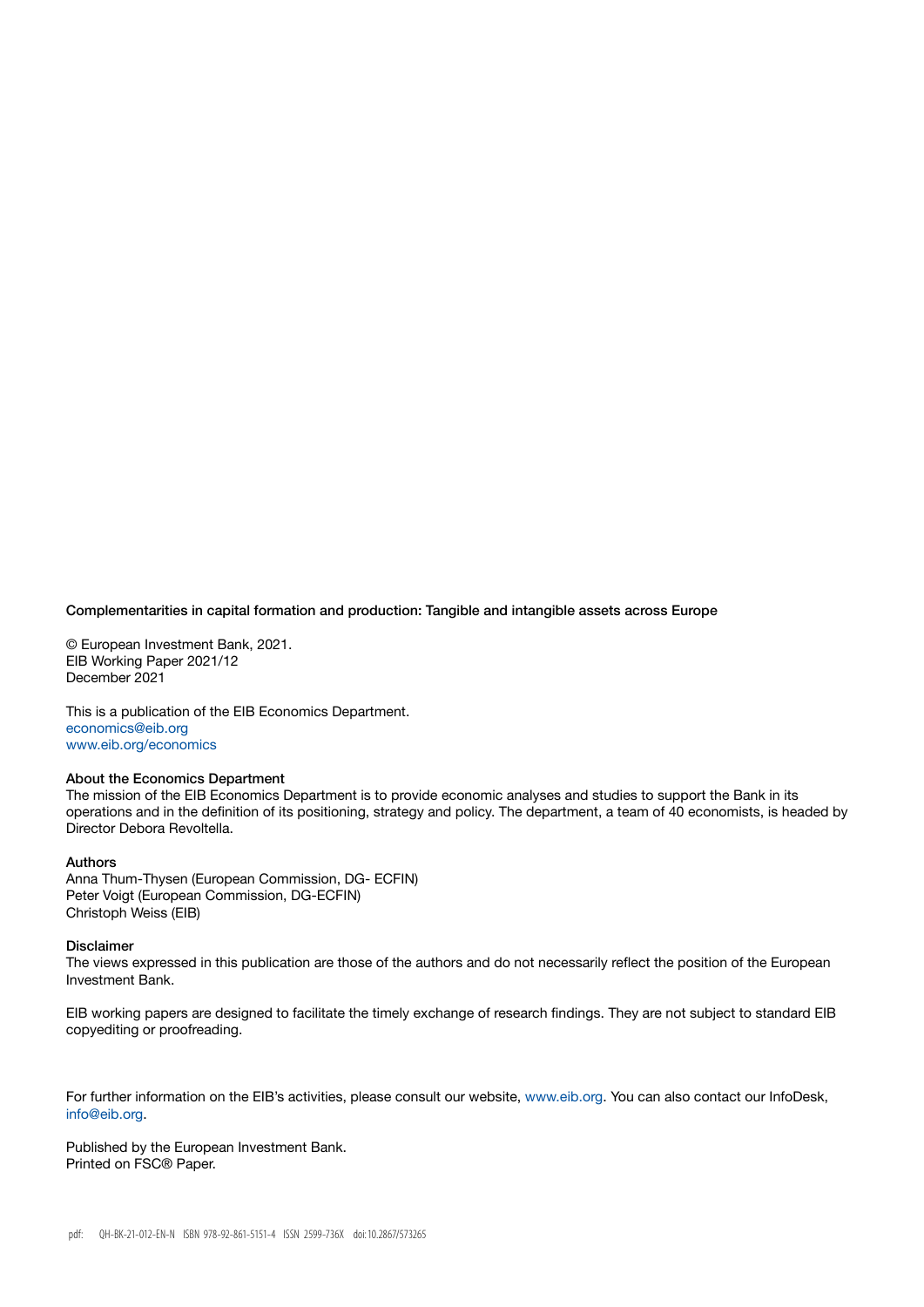## Complementarities in capital formation and production: Tangible and intangible assets across Europe[\\*](#page-4-0)

Anna Thum-Thysen, Peter Voigt, Christoph Weiss

#### **Abstract**

 $\overline{a}$ 

This paper investigates capital formation with a view at various tangible and intangible assets across Europe. Using novel datasets both at macro and firm level, we estimate translog production functions to assess complementarities at different aggregation levels. At macro-level, our evidence suggests complementarities between tangibles and intangibles and between National Accounts and non-National Accounts intangibles. Using firm-level data, we explore more disaggregated asset classes and find that investing simultaneously in software, training of employees, and business process improvements is associated with better firm performance. Our analysis demonstrates that policy support that aims at stimulating investment only in certain assets may fall short in unlocking its own full potential. The emphasis should rather be on addressing investment bottlenecks arising from market imperfections, while remaining non-discriminatory with a view at what sort of capital deepening is envisaged and leaving it to the firm to find the most appropriate mix of assets.

**JEL Classification:** E01, E22, O34, O4.

**Keywords**: intangible capital, asset complementarities, labour productivity, investment, innovation.

<span id="page-4-0"></span><sup>\*</sup> We would like to thank Beñat Bilbao-Osorio, Erik Canton, Peter Goodridge, Péter Harasztosi, Jonathan Haskel, Andreas Kappeler, Christoph Maier, Roberto Martino, Philipp Mohl, Richard Spady, and participants of the Economic Policy Committee-Lisbon Methodology Group, the 7th European conference on corporate R&D and innovation (CONCORDi), the 2021 EEA congress, and the IARIW-ESCoE conference on measuring intangible assets and their contribution to growth (2021) for helpful discussion and comments. The cut-off date for the data used in this paper was before the UK left the EU (therefore, the UK is still included in the analysis). The views expressed in this paper are those of the authors and do not necessarily reflect the views of the European Commission or the European Investment Bank. Contact: Anna Thum-Thysen, anna.thum@ec.europa.eu, European Commission, Directorate-General for Economic and Financial Affairs; Peter Voigt, peter.voigt@ec.europa.eu, European Commission, Directorate-General for Economic and Financial Affairs; Christoph Weiss; European Investment Bank, c.weiss@eib.org.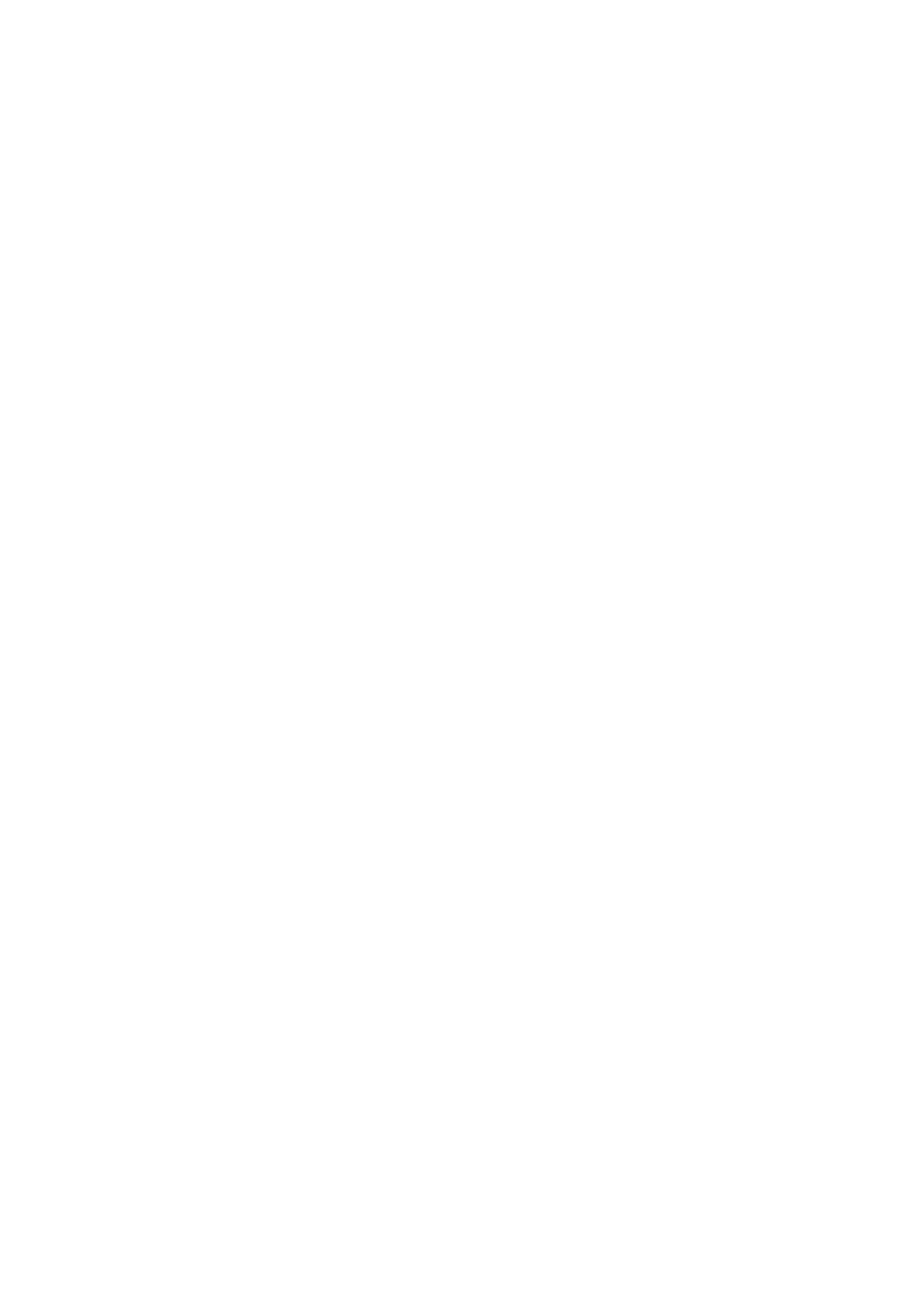## 1. INTRODUCTION

Production processes typically require a combination of different inputs such as e.g. machines and buildings, computer hardware and software, data and workers with digital skills. Complementary inputs can have different forms, such as capital and labour, and can be classified in tangible and intangible assets.<sup>[1](#page-6-0)</sup> Arguably, there are good reasons to believe in complementarities among different assets, i.e. an investment in one type of assets may affect the success (productivity) of an investment in another. And, in turn, a barrier that works detrimental to the use of or the investment in one asset type may affect – and thus *ex ante* hold back – the use of or investment in another. Clearly, tangible assets also have synergies (e.g. a bus and a bus stop, machines and buildings, etc.), but what is different about intangible investment is "…*the scope of different ideas to interact and the fact that ideas are not expended when they are combined, makes the potential synergies bigger*…" (Haskel and Westlake, 2017, p.81).

While there is ample and a comparably congruent literature on drivers of and barriers to investment (see e.g. Thum-Thysen *et al*., 2019), the empirical evidence on complementarities among assets remains mixed and inconclusive – based mainly on the fact that the different studies concentrate either on a particular country or on specific asset types. However, in order to understand what drives and what eventually holds back investments in the EU and thus productivity (growth), a thorough understanding of the inter-relationship between different asset types is key at pan-EU level. Accordingly, in this paper, we tackle three analytical and policy-relevant questions:

- Do we find evidence of complementarities among different assets types in the EU, in particular tangibles and intangibles, and eventually among subcategories thereof? If so, what roles do non-National Account (NA) intangibles play in this regard, which are typically not captured in common statistics as assets but rather as intermediate consumption?
- Does the level of aggregation play a role for such analyses, i.e. are there differences between analysing macro- and micro-level data?
- What lessons can be learned with a view at ensuring a 'balanced mix' of investments (portfolio of investments in various tangible and intangible asset types) in the EU? Do we need to enlarge our scope of analysis when exploring drivers of and barriers to investment, i.e. taking into account all relevant asset types jointly, thus including also asset categories – such as non-National Account (NA) intangibles – we currently often leave aside?

Conceptually, our analysis aims at building new empirical evidence on the relationship between tangible and intangible capital in the business sector at different levels of aggregation. Using novel data on investments in intangible assets, we apply various methodological approaches. We start by putting the emphasis on macroeconomic data and estimate a general translog production function, using a sample of 15 European countries (EU14 + UK) over the period 1995 to 2015. In a second step, we analyse asset complementarities by estimating micro-level production functions, using firm-level data of the EIB

<span id="page-6-0"></span><sup>&</sup>lt;u>.</u>  $1$  Characteristically, intangible assets do not have physical embodiment. In the literature, they are also often (synonymously) termed as 'intellectual assets', 'knowledge assets', 'knowledge based capital' or 'intellectual capital'. See Section 3 for more details.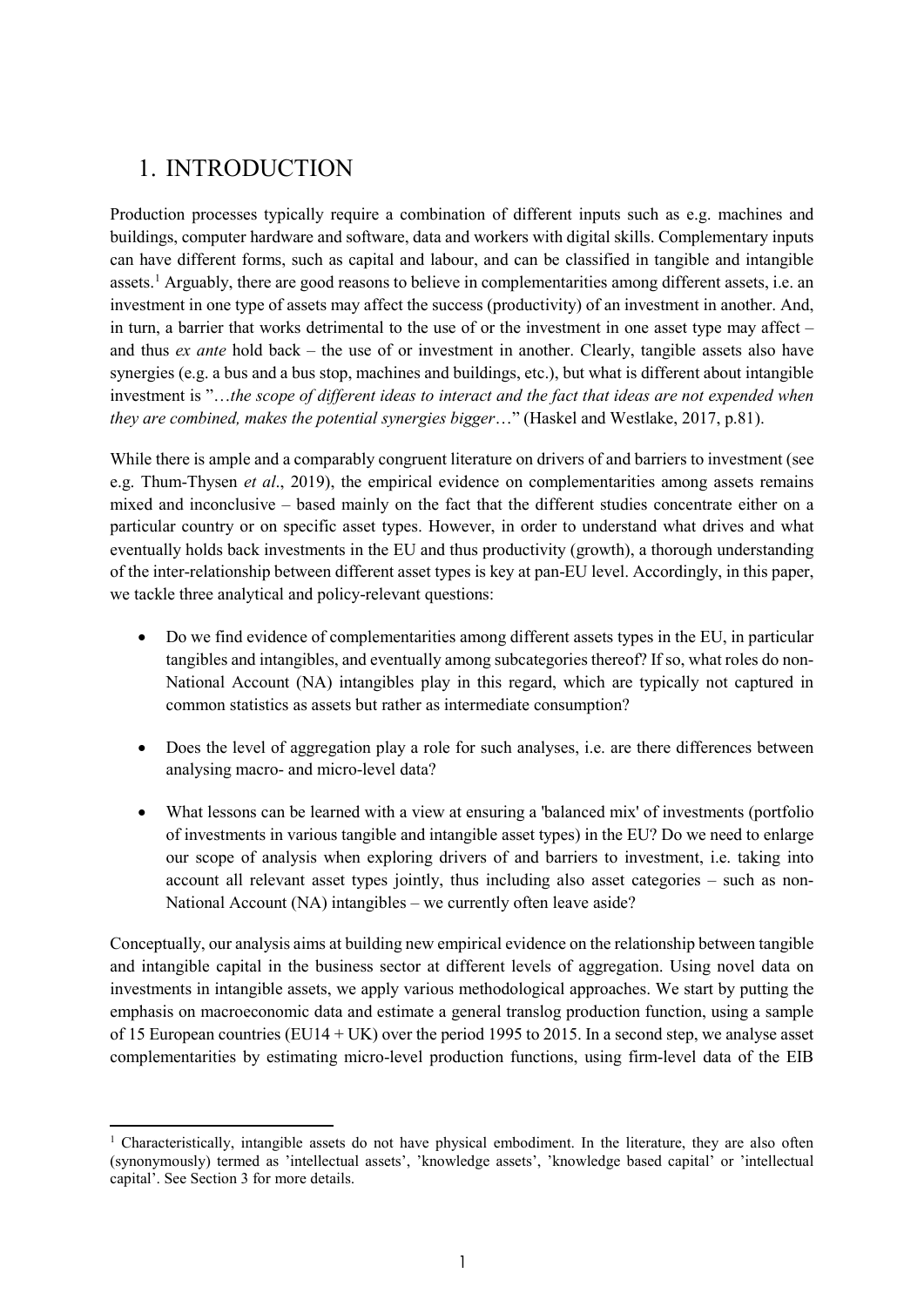Investment Survey (EIBIS), which is representative for 27 EU countries and the UK, over the period 2016-2019.

We show evidence for complementarities using both macroeconomic and microeconomic data, which allows us to gain insights both on the within-country effects over time and within-sector effects. At macro-level, we find evidence for a joint effect on labour productivity of NA and non-NA intangibles as well as a (smaller) joint effect of tangible and non-NA intangibles when controlling for the direct impact of all assets, as shown by the estimated coefficients on the interaction terms. At the micro-level, we find that firms that invest simultaneously in different assets can benefit from spillover effects. For instance, focusing on interactions of intangible investments, investing simultaneously in software and training of employees is associated with better firm performance. Similarly, the combination of investing in training of employees and business process improvements also tends to lead to higher productivity.

The remainder of this paper is organised as follows: Section 2 discusses the relevant literature on complementarities of asset types. Section 3 outlines our database, while Section 4 develops an analytical approach for the empirical analyses of asset complementarities and presents the corresponding results at macro- and micro-level, respectively. Section 5 provides some conclusions.

## 2. LITERATURE REVIEW

The importance of investment in intangible assets for productivity, competitiveness and economic growth has been widely researched in the recent economic literature, thus highlighting that our economies are becoming increasingly 'intangible'. In their seminal contribution, Haskel and Westlake (2017) discuss the rise of the intangible economy, where capitalism requires less physical capital, with the emergence of global digital companies that rely on intangible assets to revolutionise entire industries. Among others, Jorgenson and Stiroh (2000), Oliner and Sichel (2000), Corrado, Hulton and Sichel (2009, hereinafter CHS), Roth and Thum (2013), van Ark (2015) or Thum-Thysen *et al*. (2017) also demonstrate the growing importance of intangible investments. See Roth (2019) for a comprehensive literature review.

Haskel and Westlake (2017) argue that synergies (considered to be a synonym of 'complementarities') and spill-overs<sup>[2](#page-7-0)</sup> (a concept closely related to complementarities) are two of the four main features characterising intangible capital and making it different from tangible capital – the other two are a 'sunkeness' and 'scalability'. Clearly, tangible assets also have synergies (e.g. machines and buildings, a bus and a bus stop, etc.), but what is different about intangible investment is "…*the scope of different ideas to interact and the fact that ideas are not expended when they are combined, makes the potential synergies bigger*…" (Haskel and Westlake, 2017, p.81). Spillover effects need to be considered especially when analysing the joint production effects of spending on different assets, as outlined by Haskel and Westlake (2017) and Thum-Thysen *et al*. (2017). Based on a survery of the R&D literature, Becker (2014) points, furthermore, to the importance of having in place a well-endowed infrastructure of public intangibles and hence opens up yet another area of possible asset complementarities.

Obviously, the main determinant of potential complementarities or substitutabilities lies in the production process of a firm, with common patterns within certain industries being rather likely, while

<span id="page-7-0"></span><sup>&</sup>lt;u>.</u> <sup>2</sup> See Haskel and Westlake (2017), pp.58ff, where they argue that "…*if the spillovers of intangibles encourage companies to keep their investments to themselves, or at best to share in a self-interested way, then the synergies of intangibles have the opposite effect.*" (p.83).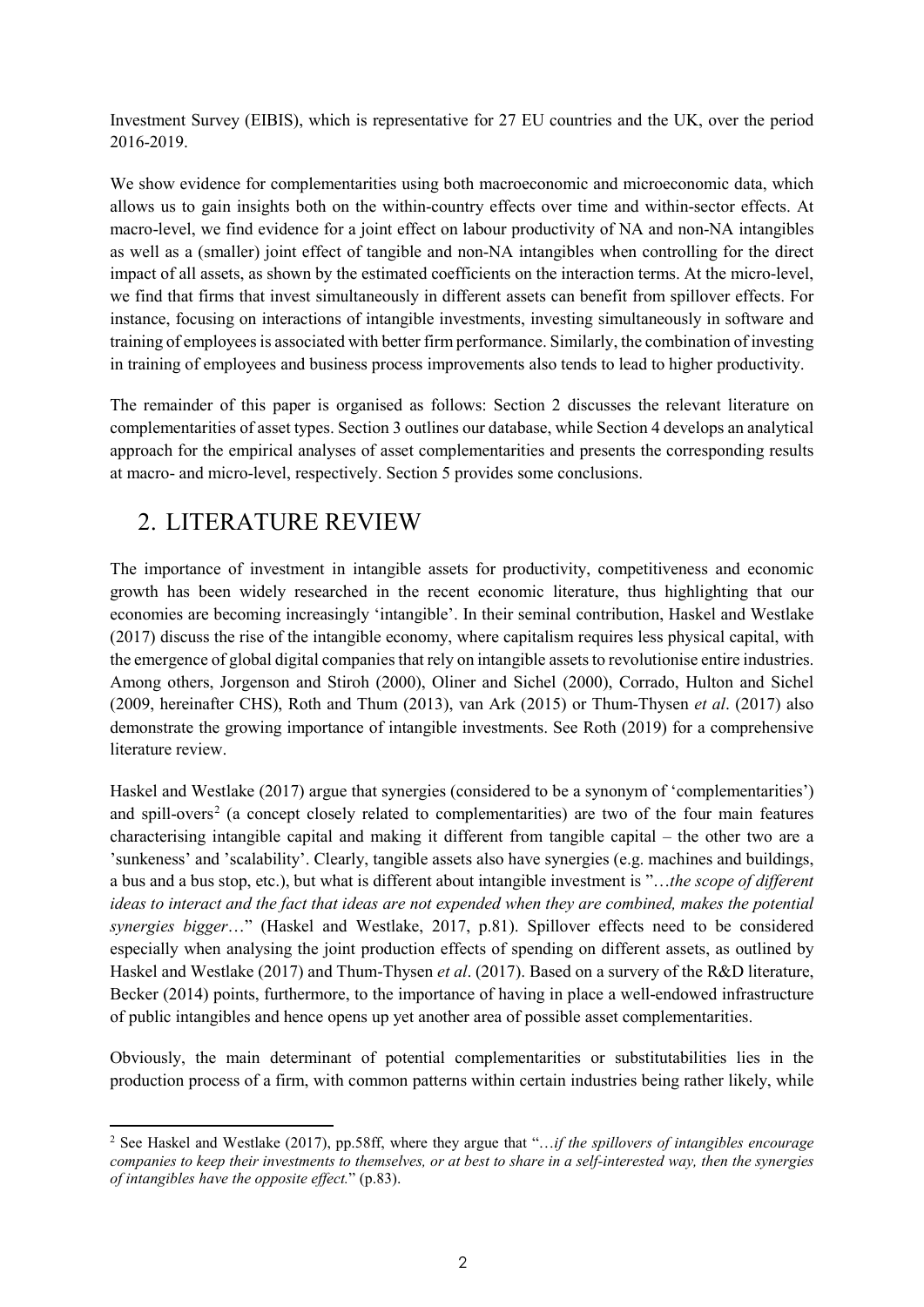the aggregate picture is also of interest. Accordingly, we argue that the aggregation level plays a role when interpreting results relating to complementarities, which motivates us to perform corresponding empirical analyses both at macro- and micro-level. In this literature review, we discuss the evidence for complementarities between different asset types: the broad categories tangibles and intangibles, ICT (including hardware) and various intangible assets (training or organisational capital), intellectual property (R&D or patents) and other intangible assets and, finally, different R&D asset categories (namely own R&D versus machinery-embedded R&D). We concentrate on empirical studies at country level, industry or firm level that cover either only one country or a range of EU countries.

Beside the empirical studies trying to analyse complementarities, there is also comprehensive literature reflecting on complementarities (in various meanings and from different perspectives), conceptually based on theoretical considerations. They key findings are related to the (management) literature on corporate strategy, industry evolution, and organisational structures. For instance, Stieglitz and Heine (2007) argue that complementary assets play a crucial role in explaining sustainable competitive advantages and innovations. They show how complementary assets raise the need for strategic direction by a firm's top management and magnify internal incentive problems, while having an impact on the innovativeness of a firm through affecting the internal appropriation of innovative rents. Cooper and Johri (2007) look at dynamic complementarities and link the stocks of human and organisational capital, which are influenced by past levels of economic activity, to current levels of productivity. Jackson and Ni (2013) identify a series of methodological challenges related to understanding complementarities as organisational configurations, and examine how such elements combine to produce joint effects on business performance.

## **2.1 INTANGIBLES AND TANGIBLES (BROAD CATEGORIES)**

Using country-level data and an accelerator model, Thum-Thysen *et al*. (2017) find evidence for complementarities between investments in intangible and tangible assets as well as among different types of intangible assets. Goodridge *et al*. (2016) and Corrado *et al*. (2017) show that an industry receives a positive total factor productivity (TFP) effect from the intangible capital accumulated in other industries, implying that intangible investments carried out in one industry may spill over into all the others. Elnasri and Fox (2017) use data for Australia and find that private intangible investments have a general positive TFP effect, interpreted also as a spillover effect. Moreover, using data for the EU28 and the period 2000-2014, Tsakanikas *et al*. (2020) suggest a positive relationship between a country's intangible inputs and its productivity performance once the interaction between intangible inputs and the participation in global value chains is taken into account.

Pastor-Augustin *et al*. (2011) analyse Spanish firms and find evidence of interrelations between intangible and tangible capital in investment decisions. Using firm-level data for Germany, Belitz *et al*. (2017) show that investments in tangible and intangible assets tend to complement each other, but with remarkable differences across industries. Using data on Japanese firms, Hosono *et al*. (2016) document both complementarity and substitutability between tangible and intangible capital, but confirm substantial heterogeneity in this regard across industries.

### **2.2 ICT (INCLUDING HARDWARE) AND VARIOUS INTANGIBLE ASSETS**

Chen *et al*. (2016), based on data for gross value added (GVA) and tangible and intangible investments in EU countries, tend to find that the most ICT-intensive sectors have also higher returns in productivity from intangible investments. This finding supports the hypothesis that intangibles and ICT (including tangible assets) are complementary in production. Using data for 10 EU Member States from 1998-2007 and 26 market industries, Corrado *et al*. (2017) explore complementarities between ICT stocks and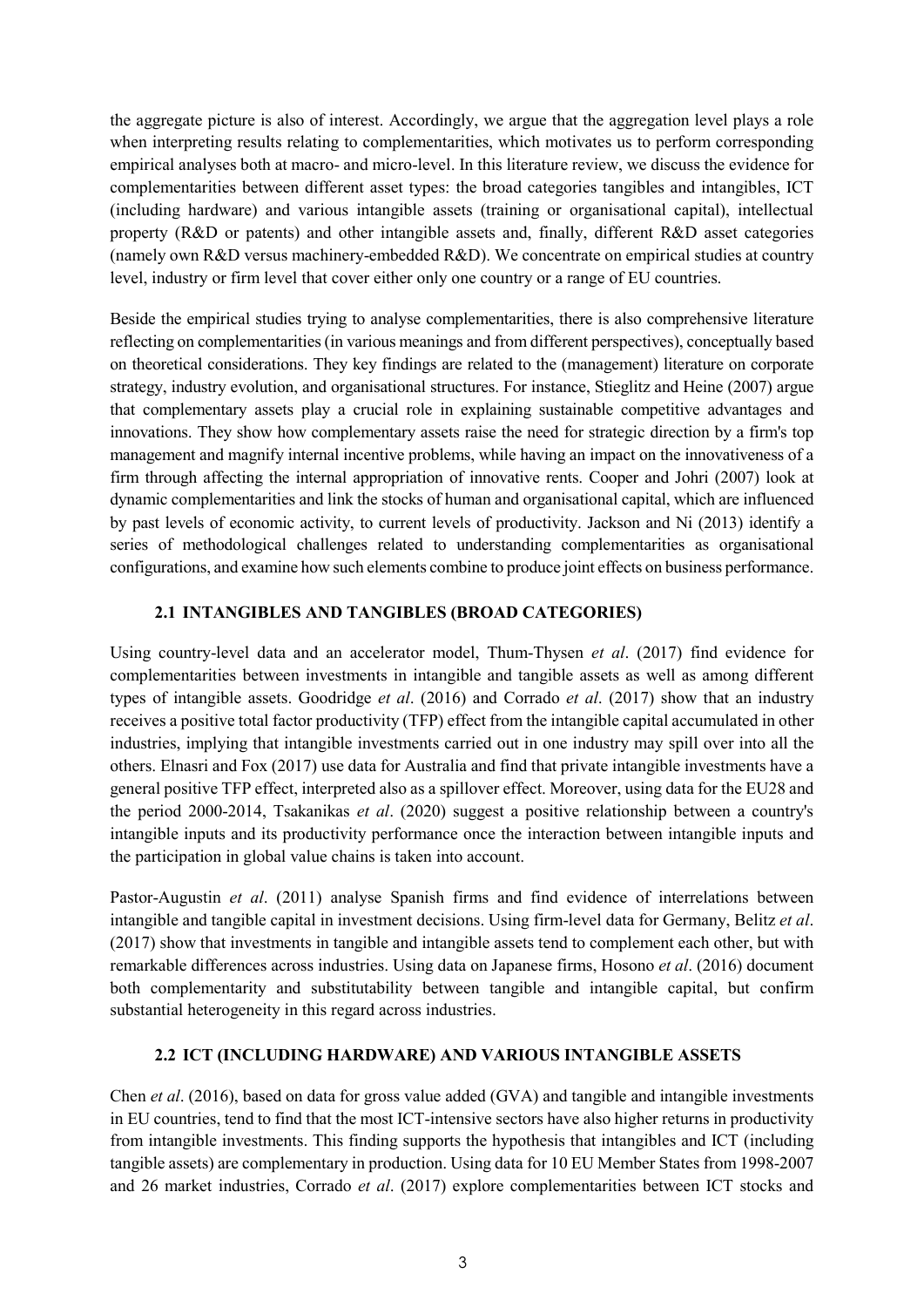intangible investments and the channels through which intangible assets may affect productivity growth. They show that there are complementarities among levels of ICT stocks (hardware) and a full set of intangible capital including significant knowledge spillovers from investments in intangible capital and skills. In their study, intangible capital investments also trigger wider productivity effects.

Brynjolfsson and Hitt (2000) and McAfee and Brynjolfsson (2012) find for the US that the effective implementation of new technologies tends to require complementary investments especially in (other) intangible assets, such as e.g. redesigned business models and organisational structures, tacit knowledge (due to training of staff) and generally high-skilled employees.[3](#page-9-0) They highlight how investment in ICT (the focus of their study) needs high commitments to modern forms of firms' organisational structure and to firm-specific human capital to be effective. They estimate that the ratio between ICT (hardware, i.e. tangible assets) and complementary intangible investments is 1:9. Several other studies also suggest that the use of information technology is only complementary to high skills, decentralisation of decisions and team-oriented production (Black and Lynch, 2001; Brynjolfsson *et al*., 2002; Autor *et al*., 2003; Brynjolfsson and Hitt, 2000, 2003).

However, Hall *et al*. (2013) and Mohnen *et al*. (2018), who also use micro data (firms in Italy and the Netherlands), do not find conclusive evidence with a view at the relationship between ICT and intangible investment (R&D). They argue that, while individually both types of investment contribute to productivity growth, their joint investment does not necessarily give an additional boost to productivity.

## **2.3 INTELLECTUAL PROPERTY AND VARIOUS OTHER INTANGIBLE ASSETS**

O'Mahony and Vecchi (2009) analyse spillover effects at the firm level arising from investments in R&D and better-skilled workforces and find that those firms operating in the most R&D- and skillintensive sectors experience a 2-5 percent higher productivity growth, which is understood as the spillover effect accruing to firms operating in such an intangible-intensive industry. Using micro data for Italy and Germany, Hall *et al*. (2013) and Crass and Peters (2014) show synergies between R&D and skills of employees. Crass and Peters (2014) also find R&D and patents to be complementary and underline general links between innovative property and human capital ('economic competences' in the Corrado, Hulten and Sichel 2009 framework; see Section 3), thus highlighting the importance of skills to be able to exploit and reap the benefits of innovation activities.

## **2.4 COMPLEMENTARITIES AMONG R&D ASSETS**

 $\overline{\phantom{a}}$ 

Using data at industry level in 15 countries in the 2007-2013 period, Bruno *et al*. (2019) focus on the factors determining the productivity gap across the EU and explicitly at the interaction between R&D intensity (i.e. own R&D activities; a type of intangible assets) and R&D embedded in purchased equipment and machinery (tangible assets). The authors find no evidence for complementarities at this level of aggregation. They test the hypothesis that complementarities between investments in these two asset types are enhancing absorption and assimilation of foreign technology, which would make them essential in closing a productivity gap. However, while the signs for both asset types are positive, the

<span id="page-9-0"></span><sup>&</sup>lt;sup>3</sup> Brynjolfsson *et al.* (2017) state for instance that, while artificial intelligence (AI) appears as a very promising general-purpose technology that will bring a positive productivity shock to most economic sectors, similar to ICT capital, AI will need complementary investments in intangible capital, such as complementary investments in firmspecific human capital and organisational structures.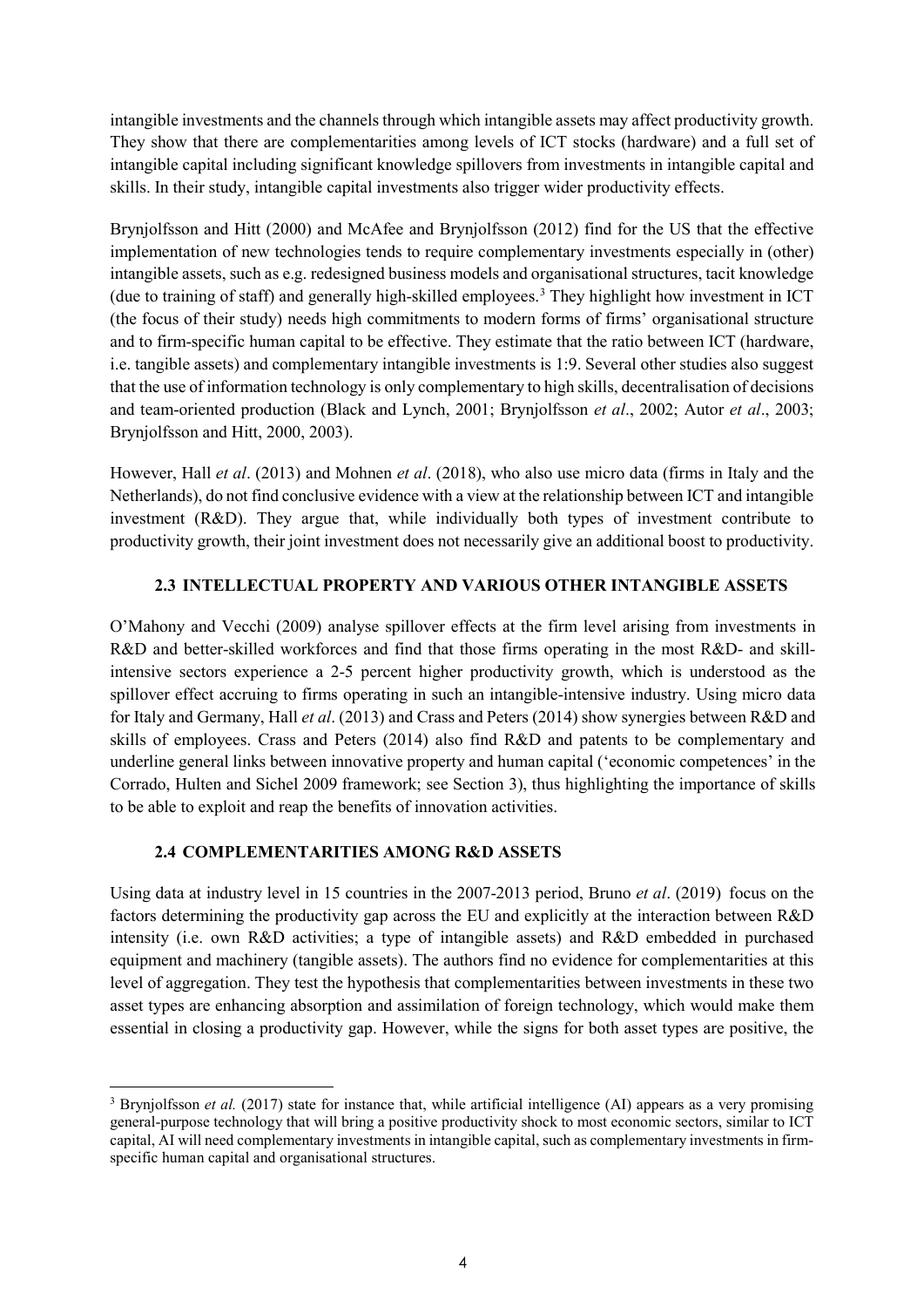interaction between the two is not (across three of the four analysed sectors). [4](#page-10-0) For the case of investing in own R&D vs. investing in ready to use equipment and machinery (including embedded R&D performed by another market participant, operating possibly in a different sector or country), an explanation could lie in the relative investment costs. In fact, the investment decision at firm level might be a matter of doing either one or the other, but not both at the same time, which may indicate potential substitution effects between the two options, at least at firm level.

This discussion of the empirical literature suggests that the existing evidence of complementarities among various asset types (and subcategories thereof) and at different aggreation levels still remains somewhat mixed – even though it tends towards identifying complementarities. Our paper aims at contributing to this literature by providing additional empirical evidence, both at macro- and microlevel, in terms of nature, directionality and observed magnitude of the corresponding relationships for EU countries over time –considering both tangibles and intangibles as well as sub-classes of intangibles. While studying macro-economic data is expected to provide us with the aggregate picture at the withincountry level, exploring more disaggregated data at the firm level allows us to take into account various types of heterogeneity and explore effects at the within-sector level. Microeconomic data analysis also tends to reduce standard errors and increases variation and estimation precision, but at the same time increases possible instances of measurement error and sample selection bias.

## 3. DATA

Table 1 provides an overview of asset types included in our empirical analyses.

| <b>Definition by Corrado,</b><br><b>Hulton and Sichel (2009)</b>                    | <b>Macro</b> analysis             | Micro analysis                                                               | Capitalised<br>in National<br><b>Accounts:</b><br>Yes / No? |
|-------------------------------------------------------------------------------------|-----------------------------------|------------------------------------------------------------------------------|-------------------------------------------------------------|
| <b>Tangible assets</b>                                                              |                                   |                                                                              |                                                             |
| ICT (hardware)                                                                      | ICT hardware equipment            |                                                                              | Y                                                           |
| (Non-ICT) plant and & machinery<br><b>Buildings</b><br>Transport equipment          | Non-ICT machinery, buildings etc. | Machinery and equipment<br>Land, business buildings and<br>infrastructure    | Y<br>Y<br>Y                                                 |
| Intangible assets                                                                   |                                   |                                                                              |                                                             |
| R&D<br>Software (and data)                                                          | Computerised information (CI)     | $R&D$ (including acquisition of IP)<br>Software, data, IT networks, websites | $Y^*$<br>$Y^*$                                              |
| Firm-specific skills (training)<br>Organisational capital                           | Economic Competencies (EC)        | Training of employees<br>Organisation and business process<br>improvements   | N<br>N                                                      |
| Mineral exploration<br>Artistic originals<br>Design<br>Financial product innovation | Innovative Property (IP)          |                                                                              | Y<br>Y<br>N<br>N                                            |
| <b>Branding</b>                                                                     |                                   |                                                                              | N                                                           |

Table 1. **Types of capital assets** (exact definition may slightly differ per aggregation level)

**Notes:** For the analysis at aggregated level, we exclude dwellings from tangible capital thus reducing a bias potentially arising from different approaches in associating value to buildings. \* signifies that while data(bases) are capitalised in the system of national accounts (SNA), in practice, only a proportion of actual investment activity is captured by current methods.

<span id="page-10-0"></span><sup>&</sup>lt;u>.</u> <sup>4</sup> Bruno *et al.* (2019) highlight that investments in R&D (intangible asset), once materialising as improved equipment and machinery, may be accounted for as (embedded in) a tangible asset. They argue that this can play an important role – at least for analysing productivity gap and convergence (see especially pp. 12ff).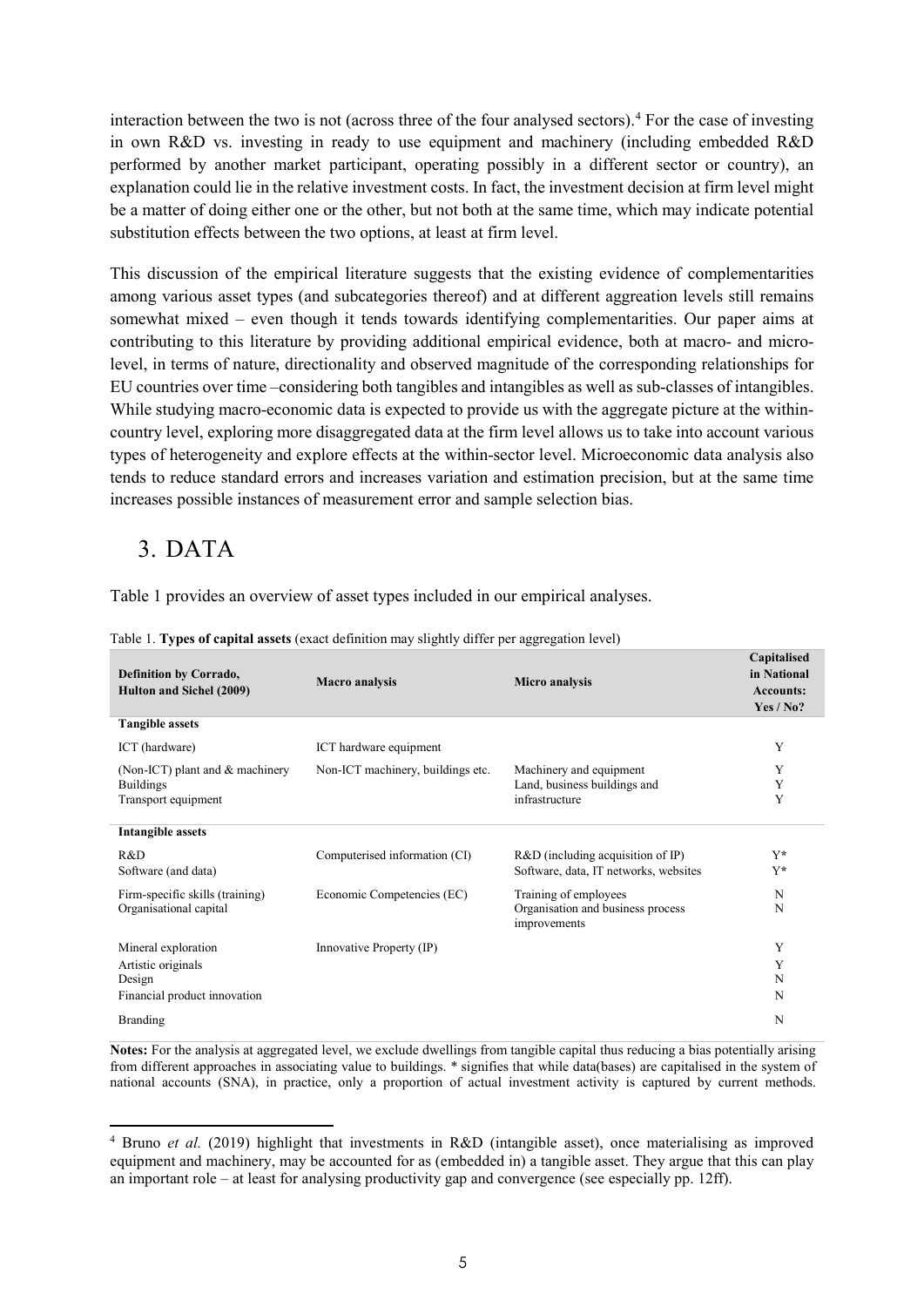Accordingly, for the macro-analyses, figures for tangible assets were derived from EUROSTAT while data concerning intangibles are taken from INTAN-Invest. Tangible capital = ICT + non-ICT; intangible = CI + EC + IP.

Much of the focus on intangibles has been on investment in R&D, key personnel and software. Nevertheless, the range of intangible assets is considerably broader. In a seminal paper, Corrado *et al.* (2005) group intangible assets into 'innovative property' (mineral exploration, 'R' and 'D', entertainment and artistic originals, new products and designs), 'computerised information' (software and databases) and 'economic competences' (brand equity, employer-provided training and organisational structures). Throughout our analysis, we refer to this set of assets but also categorise them according to which of them are accounted as investment in the system of national accounts ('NA intangibles') and those which are (still) accounted for as intermediate consumption ('non-NA intangibles'). The latter are economic competences as well as new products and designs.

### **3.1 MACRO-ECONOMIC LEVEL**

**.** 

For the analysis at the macroeconomic level, we use data from Eurostat on National Accounts and the INTAN-Invest database. [5](#page-11-0) INTAN-invest is a harmonised macro-economic database on intangibles produced by a scientific consortium, following up on the work done by two EU-funded research projects (INNODRIVE and COINVEST). The data is constructed as close as possible to the National Accounts data and methodology. This dataset extends the asset boundary to include non-NA intangibles as investment rather than intermediate consumption in production statistics. The database covers the NACE-coded business sectors A-N, R and S, excluding the real estate sector L, and provides data for 1995–2015 for EU member states, the UK and the US. Previous applications of this dataset include work by Corrado *et al*. (2011, 2014, and 2016) or e.g. Jona-Lasinio *et al*. (2010).

In this paper, our sample captures data for 15 European countries for 1995 to 2015 (EU14 + UK). More concretely, adjusted GVA<sup>[6](#page-11-1)</sup> and investment in non-NA intangible capital were taken from INTAN-Invest (both chain-linked). Hours worked as well as chain-linked tangible capital stocks were taken from the Eurostat National Accounts database.

To obtain stock estimates of accumulated intangible assets (both NA and non-NA) in million Euros and real terms, the perpetual inventory method (PIM) was applied using the investment estimates provided by INTAN-Invest and the depreciation rates suggested by COINVEST.<sup>[7](#page-11-2)</sup> The initial value for the capital stock was calculated on the basis of a ratio between investment and stocks taken from the first release of the INTAN-Invest database.[8](#page-11-3) For deflating nominal series a GVA deflator was computed on the basis of GVA data in current and previous year prices from Eurostat ("National Accounts aggregates by

<span id="page-11-0"></span><sup>&</sup>lt;sup>5</sup> See<http://www.intaninvest.net/> for details concerning statistical sources of INTAN data. For a discussion of data processing, related assumptions and challenges associated with this database see Corrado *et al.* (2013) and Corrado *et al*. 2016.

<span id="page-11-1"></span><sup>6</sup> Adjusted since non-NA intangible assets are accounted for as investment rather than as intermediate consumption.

<span id="page-11-2"></span><sup>7</sup> See Corrado *et al*. (2011), Table 2, p.25. The depreciation rates for tangible assets and for software are taken from EU KLEMS and that for mineral exploration is from US BEA. All other depreciation rates are as assumed in Corrado *et al*. (2005).

<span id="page-11-3"></span><sup>8</sup> This procedure – while conceptually coherent to obtain comparable approximations for capital stocks across countries – may however lead to stock figures that are numerically different compared to those reported in Eurostat. However, for our analytical purposes, the relative volumes and the corresponding dynamics are of highest relevance.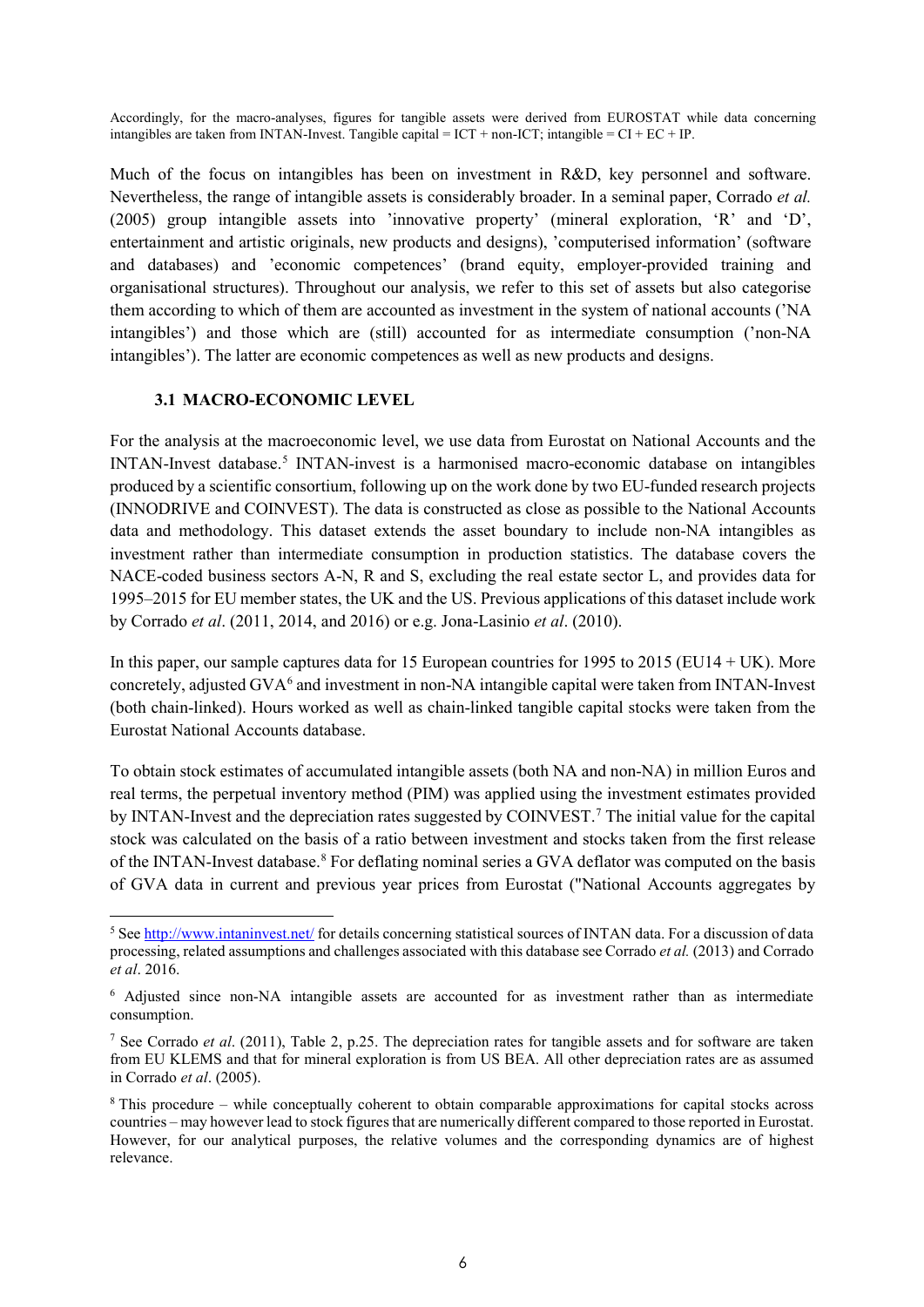industry (up to NACE A\*64)" [nama 10 a64]). Exchange rates were taken from Eurostat. The approach follows the work that was done in previous releases of INTAN-INVEST (see for example Corrado *et al*. 2011, 2012, 2014 and 2016 as well as Jona-Lasinio *et al.* 2010).[9](#page-12-0)

## **3.2 FIRM LEVEL**

The firm-level analysis is based on the first four waves (2016-2019) of the EIB Investment Survey (EIBIS). This survey is administered annually since 2016 to a stratified random sample of firms in each of the 27 EU Member States and the UK.<sup>[10](#page-12-1)</sup> Since 2019, EIBIS also includes a sample of US firms. EIBIS covers non-financial firms in various sectors of the economy, from C (Manufacturing) to J (Information and Communication) according to the NACE classification.

The total sample size is about 12,300 interviews each year. The sample size varies across countries depending on the size of the population and ranges from 180 enterprises in Cyprus and Luxembourg to 600 in France, Germany, Italy and the UK, and 800 firms in the US. Each year, EIBIS includes a panel component and a top up sample, where panel firms (close to 40% in each wave) are firms that participated in a previous wave of the survey and consented to be re-contacted in the following wave. The top-up sample consists of firms that did not participate in the preceding wave.

The EIBIS sample is stratified disproportionally by country, industry group and firm size class, and stratified proportionally by region within each country (see Ipsos, 2019, for a detailed review of the survey and sampling methodology). For the purpose of descriptive statistics, firms can be weighted using value added to make them representative of the economy based on country, sector and firm size (employment), where the population distribution is reported by Eurostat Structural Business Statistics (SBS).

EIBIS is a rich source of information on investment in Europe (and the US) with a number of unique characteristics. First, EIBIS collects basic information on firms (e.g. number of employees, value of fixed assets, sales), which is matched to administrative data.<sup>[11](#page-12-2)</sup> This feature makes it possible to crosscheck survey responses against data from administrative sources and hence to assess the quality of the survey data. Brutscher *et al*. (2020) provide evidence on representativeness of the data for the business population of interest (enterprises above five employees) by comparing distributions in EIBIS with the corresponding population in Eurostat SBS. Second, EIBIS data is collected in a consistent manner for a large number of firms across many countries and industries, thus permitting us to carry out comparative

<span id="page-12-0"></span>**<sup>.</sup>** <sup>9</sup> Note that for Ireland tangible capital stocks are not available for the business sector aggregate because the manufacturing sector is missing due to confidentiality issues. We extrapolated the 2015 value based on information of the tangible capital stock dynamics since 2010.

<span id="page-12-1"></span><sup>&</sup>lt;sup>10</sup> The respondents of the interviews are senior persons with responsibility for investment decisions and how investments are financed – e.g. the owner, Chief Financial Officer or Chief Executive Officer. The minimum number of employees of all enterprises is five, with full-time and part-time employees being counted as one employee and employees working less than 12 hours per week being excluded. An enterprise is defined as a company trading as its own legal entity. As such, branches are excluded from the target population. However, the definition is broader than a typical enterprise survey given that some company subsidiaries are their own legal entities.

<span id="page-12-2"></span><sup>&</sup>lt;sup>11</sup> The data on each firm from EIBIS is matched to ORBIS. The matching is done by Ipsos MORI, which provided anonymised data to the EIB. This means that EIBIS does not have the name, the address, the contact details or any additional individual information that could identify the firms in the final sample. Note that not every firm in EIBIS has complete information in ORBIS (e.g. ORBIS may have missing information on employment, while EIBIS does not).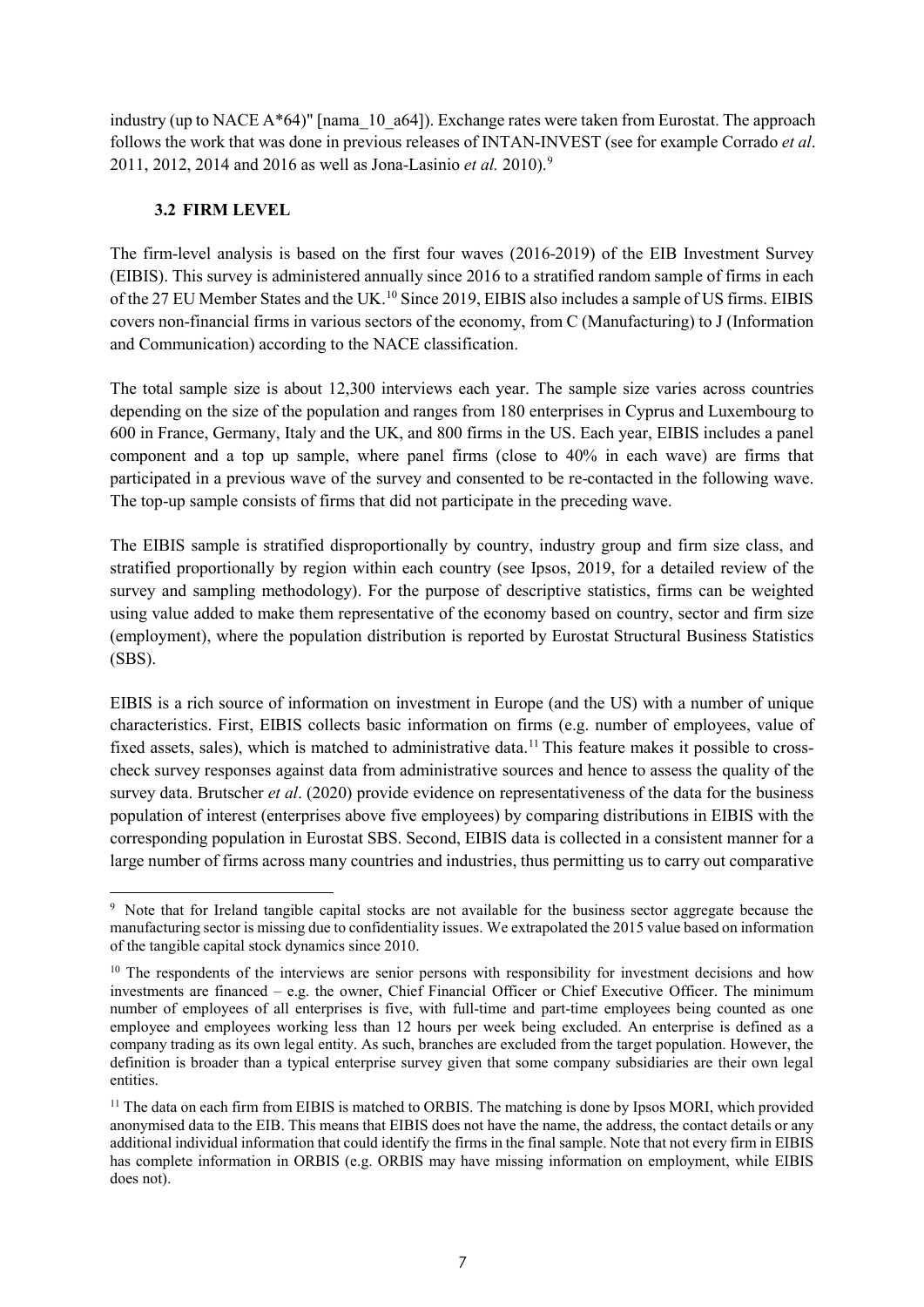analysis. Third, EIBIS gathers data on many different aspects of investment and investment finance activities, which are often not available in standard official sources.

In this paper, in addition to information on the country, financial year, sector, and firm size classes, we use data on investment in different asset types, namely: (A) land, business buildings and infrastructure, (B) machinery and equipment, (C) R&D (including the acquisition of intellectual property), (D) software, data, IT networks and website activities, (E) training of employees, and (F) organisation and business process improvements (such as restructuring and streamlining). We consider categories (A) and (B) as tangible investment, and categories (C) to (F) as intangible investment.

EIBIS reports investment (flows) in different tangible and intangible categories. It does not provide a measure of stocks of the various intangible categories – and this measure would not be available in ORBIS data, which are matched to the firms. There is a variable in EIBIS that asks the firm to report the value of total fixed assets, i.e. tangible assets (e.g. buildings, equipment, vehicles) and intangible assets (e.g. patents, trademarks and copyright). While our main empirical specification uses investment flows, a robustness check exercise also uses proxies of the stocks of tangible and intangible fixed assets. To construct a measure of the stock of fixed (tangible) intangible assets, we compute the average share of investment that was allocated to (tangibles) intangibles for firms in the same country, sector, year and size category. We then multiply this share with the value of total fixed assets of the firms.

An alternative could lie in applying PIM, similar to the approach used for processing the investment data at macro-level. However, apart from the problem of identifying appropriate starting values for stocks of different assets for each company in the first year of inclusion in EIBIS, due to the nature of the sample consisting of individual survey waves (an unbalanced panel), we would be losing many observations (notably all firms that have not been surveyed by EIBIS year after year). Accordingly, after selecting all observations with non-missing values on our variables of interest, the final sample in the empirical analysis has 42,669 firm-year observations (see Table A2.2. in the Appendix for descriptive statistics).

## 4. EMPIRICAL ANALYSES

 $\overline{\phantom{a}}$ 

In this section, we present the analytical approaches at different aggregation levels (macro and micro). Conceptually, our first choice for analysing complementarities is estimating a translog production function, with the capital input split into various capital asset types and special focus on the corresponding translog interaction terms.

## **4.1 FRAMEWORK AND METHODOLOGY**

In order to identify complementarities among different asset types, we estimate a translog production function, which is more flexible than the widely used Cobb-Douglas production function, as it allows for non-linear effects as well as for complementarity of assets.<sup>[12](#page-13-0)</sup> We stress that the setting does not allow us to provide estimates that have a causal interpretation. The translog production function usually takes the form:

<span id="page-13-0"></span> $12$  The translog production function was originally proposed by Kmenta (1967) as an approximation of the Constant Elasticity of Substitution (CES) production function.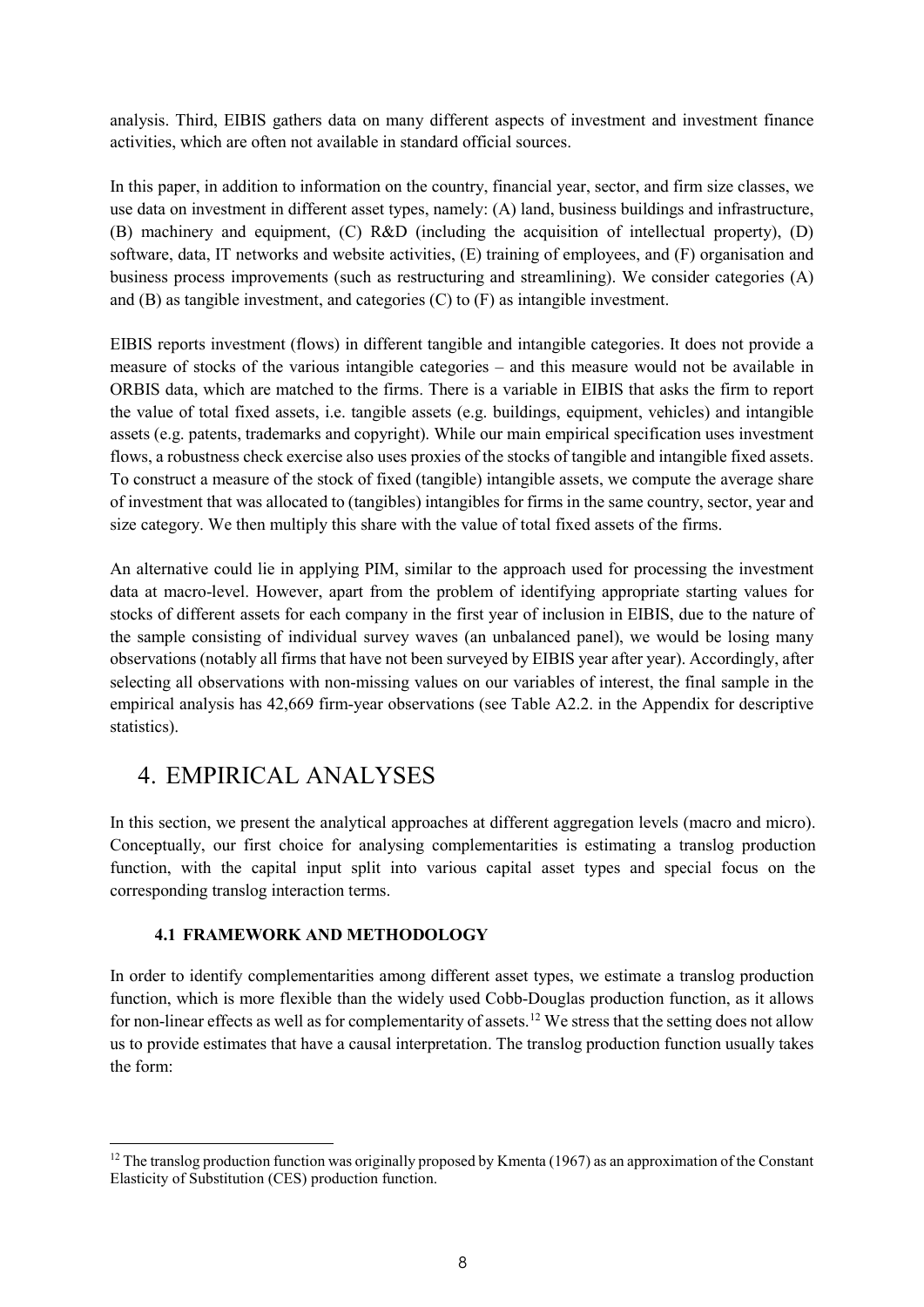$$
ln\left(\frac{Y}{L}\right) = ln(A) + \alpha_{K}rln\left(\frac{K^{T}}{L}\right) + \alpha_{K}ln\left(\frac{K^{I}}{L}\right) + \frac{1}{2}\left[\beta_{K}r_{K}ln\left(\frac{K^{T}}{L}\right)ln\left(\frac{K^{I}}{L}\right)\right]
$$
\n
$$
+ \frac{1}{2}\left[\beta_{KK}rln^{2}\left(\frac{K^{T}}{L}\right) + \beta_{KK}ln^{2}\left(\frac{K^{I}}{L}\right)\right]
$$
\n(1)

where  $Y$  represents real gross value added (GVA),  $L$  are labour services in terms of hours worked,  $A$  is a term capturing unmeasurable technology,  $K<sup>T</sup>$  are tangible capital stocks,  $K<sup>T</sup>$  are measurable knowledge capital stocks (intangibles), while  $\alpha$  and  $\beta$  denote the respective parameters to be estimated. Subscripts for time and country are dropped for simplicity. In our estimations,  $K<sup>I</sup>$  is further split into knowledge services that are currently captured as investment in the system of national accounts (NA intangibles) and those that are currently captured as intermediate consumption (non-NA intangibles).<sup>[13](#page-14-0)</sup> As discussed further below, multi-collinearity is an issue in our setting and we hence drop the quadratic terms, assuming only a linear relationship when it comes to the direct effects. At macro-level, we estimate equation (2), including also fixed effects and an error term:

$$
ln\left(\frac{Y}{L}\right) = ln(A) + \alpha_K r ln\left(\frac{K^T}{L}\right) + \alpha_K l ln\left(\frac{K^I}{L}\right) + \frac{1}{2} \left[\beta_K r_K l ln\left(\frac{K^T}{L}\right) ln\left(\frac{K^I}{L}\right)\right]
$$
(2)

At the firm-level empirical, we estimate the following equation (3) including also fixed effects and an error term:

$$
ln\left(\frac{Y}{L}\right) = \alpha_{IK} r ln\left(\frac{IK^{T}}{L}\right) + \alpha_{IK} ln\left(\frac{IK^{I}}{L}\right) + \left[\beta_{IK} r_{IK} ln\left(\frac{IK^{T}}{L}\right) ln\left(\frac{IK^{I}}{L}\right)\right]
$$
(3)

where Y represents anual turnover (or sales) of the firm i, L is the number of employees,  $IK<sup>T</sup>$  is investment in tangible capital over the same financial year,  $IK<sup>I</sup>$  is investment in intangible capital. Investment can be further disaggragated in six different asset types, namely two different types of tangible capital and four different types of intangible capital (see Table 1 and Section 3.2 for details). In contrast to the macro-level analyses, at firm-level, the dependent variable is based on turnover (or sales). This is because EIBIS includes precise information on turnover, but only rather rough proxies for value added (which, in addition, would make us lose observations). However, as a robustness check, we also report estimates using value added data that turned out to be qualitatively similar, which is quite reassuring.

 $\overline{\phantom{a}}$ 

<span id="page-14-0"></span> $<sup>13</sup>$  The INTAN-invest database provides for that distinction and would allow disaggregating the intangible capital</sup> component even further. However, which each further category of intangibles considered separately in the translog model, the number of corresponding parameters due to be estimated is rising exponentially, while with the total number of observations in our sample is relatively small.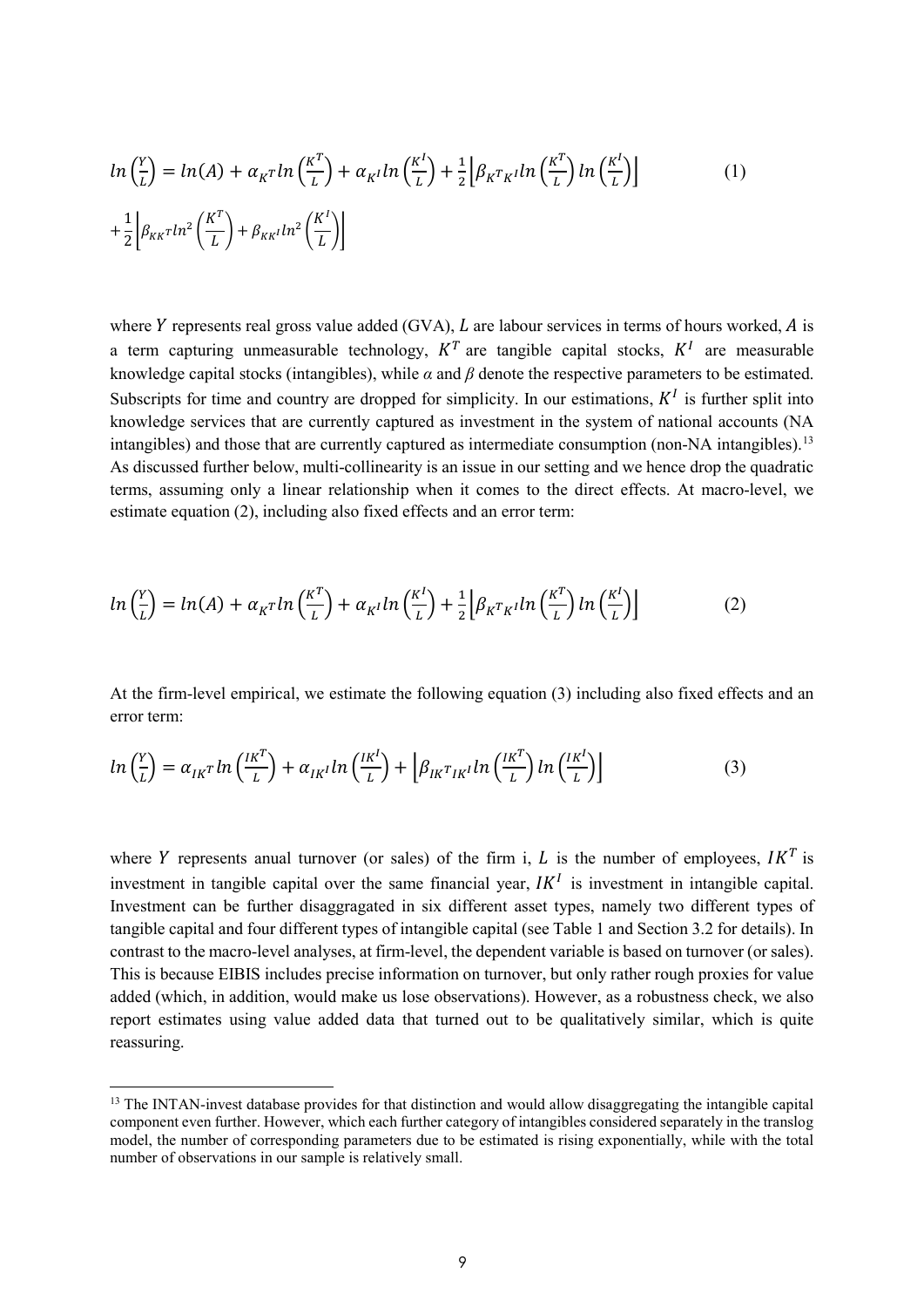In the analysis at firm-level, unless stated otherwise, we control for country (27 EU Member States and the UK), sector (manufacturing, construction, services, and utilities), year (four years, 2016–2019) and firm size (four categories: micro, small, medium-sized, and large). The empirical analysis at macro-economic level includes 15 European countries<sup>[14](#page-15-0)</sup> for the years 1995-2015, and we distinguish between tangible and two different types of intangibles (NA and non-NA intangibles).[15](#page-15-1) This difference in the structure of the samples needs to taken into account when interpreting the results, which is why we also report estimates for EU15 when we use firm-level data.

Moreover, while EIBIS obtains rich information on investment flows in six asset types at firm level, including four different intangible categories, as outlined in Section 3.2, it do not have direct information on the stock of intangibles. The micro-economic analysis is thus based on investment flows instead of capital stocks. This may make it more difficult to interpret the estimates or compare them directly to the results based on country-level data and capital stocks. [16](#page-15-2) As a robustness check, we also use measures of the stocks of tangible and intangible fixed assets, where total fixed assets have been multiplied by the the average share of investment that was allocated to (tangibles) intangibles for firms in the same country, sector, year and size category. To further cross-check our results, we also run the macroeconomic analysis with investment flows. We find significant evidence for complementarities between tangible and intangible investment when using investment data also at the macro level (see Table A3.3).

Production function estimation may typically suffer from multi-collinearity, endogeneity, nonstationarity, omitted variable bias or additional problems specific to the aggregation level of the data. Sample size and variation in the data can also pose problems in terms of generating comparably large standard errors. For the empirical estimation using macro-economic data, we apply a least-squares dummy variable estimator with robust standard errors, which helps us addressing issues of heterosceasticity and autocorrelation. Country and time dummy variables allow us to eliminate a bias that may stem from unobservable factors that change over time but are constant over countries and/or from unobservable factors that differ across countries but are constant over time. We therefore exploit the within-country variation, controlling for time-effects that apply to all countries (such as the Great Financial Crisis).

As our model is specified in reduced form, omitted variable bias may be an issue and, for example, considering further intangible assets (beyond the CHS definitions)<sup>17</sup>, labour market and product market regulations or certain spillovers could additionally affect labour productivity. By including country and sector fixed effects we control for time-invariant factors. Wald tests point to the joint significance of the

**.** 

<span id="page-15-0"></span><sup>&</sup>lt;sup>14</sup> AT, BE, DE, DK, EL, ES, FI, FR, IE, IT, LU, NL, PT, SE and the UK.

<span id="page-15-1"></span> $15$  This is because of the number of observations and the parameters of the translog function due to be estimated.

<span id="page-15-2"></span><sup>&</sup>lt;sup>16</sup> Conceptually, when basing our analyses on investment flows rather than stocks, we relate investment in a certain moment in time (year *t*) to our measure of productivity. That would not necessarily an issue if investments firmlevel in a certain asset type at were uninterrupted (i.e. the firms invest continuously over years). However, we know that firms can invest their available resources in a specific asset and investment project in year  $t_0$  and then in  $t_{+1}$ : while being perfectly aware that the two investments are connected and that the correspondingly created assets (ideally) will complement each other and produce synergies, affecting jointly productivity. The interpretation of the estimated coefficients (the effect on labour productivity) changes as we switch from capital stocks to investment and as we relate this year's output to labour and this year's investment (rather than the full capital stock). Basing the regression on capital stocks, as is done at macro-level would address these issues but capital stocks are hard to calculate and may also include a bias. Hence, investment can be seen as a proxy for capital stocks. Nevertheless, as a sensitivity check for our results, we estimate the macro- and the firm-level models using both stocks and investments.

<span id="page-15-3"></span><sup>17</sup> For a discussion of possible definitions of the (intangible) asset boundaries, see e.g. Thum-Thysen *et al.* 2017.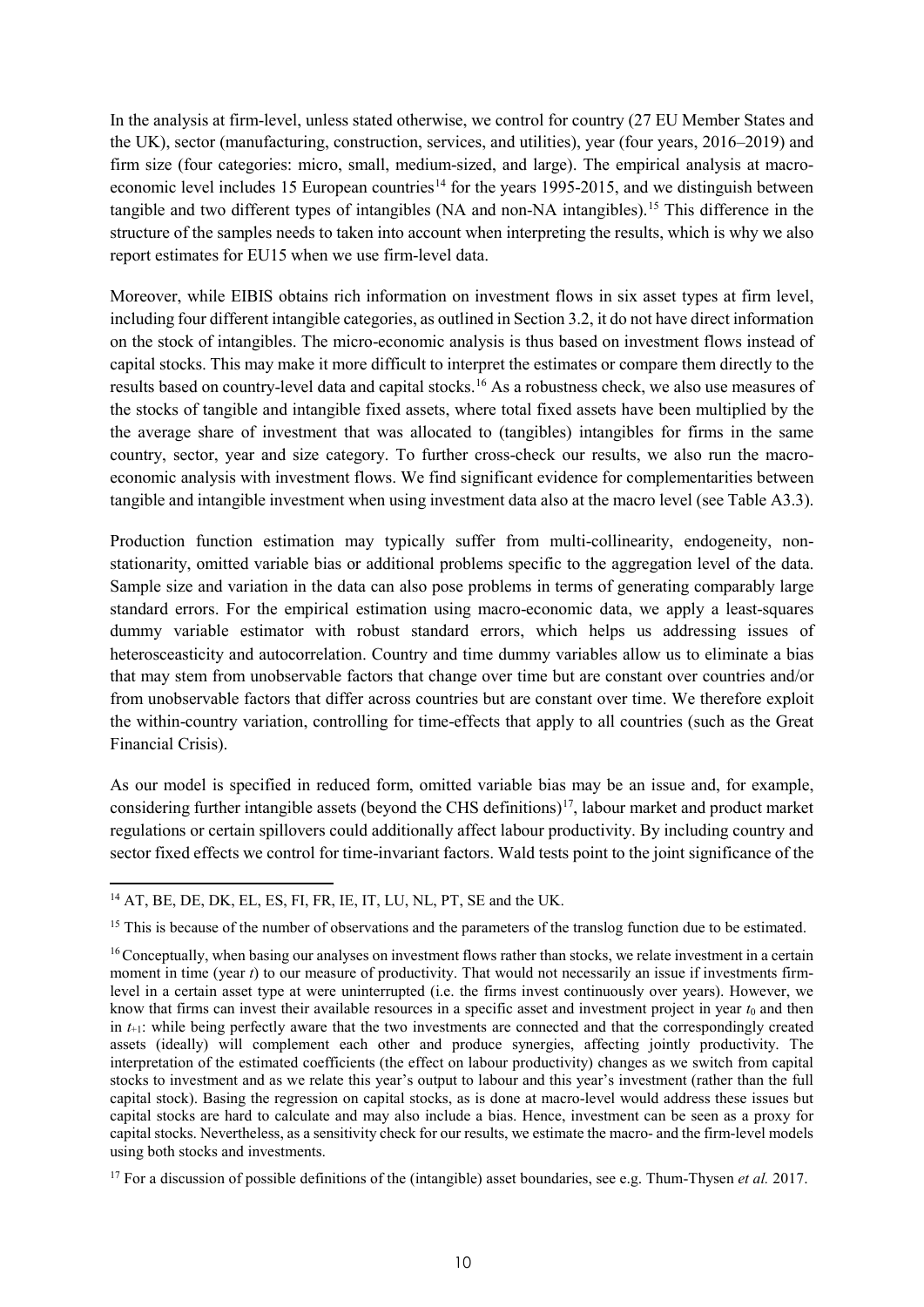inclusion of country and year fixed effects – and in the case of the micro-level analysis – additionally also sector-level and firm size class fixed effects. Future work could include testing the inclusion of further structural variables, though we stress throughout the paper that we focus on correlations rather than on causal relationships.

In the analysis at macro-level, the sample size is relatively small and we face the issue of severe multicollinearity – particularly when adding quadratic and interaction terms in the regression (or when trying to split up the intangible capital into further components thereof). To address multi-collinearity, centring the variables, dropping terms or increasing the number of observations could help. Since it is not possible to increase the number of observations in this sample, we concentrate on the former remedies in our analysis, i.e. we drop the quadratic terms and group together the asset types and include a total capital intensity variable together with the interaction terms. This reduces the multicollinearity problem, but affects the overall interpretation of the production function and the estimated coefficients. While we can interpret the coefficient of the interaction term as evidence for complementarity between asset types (i.e. as a measure of the productivity effect of the combination of two assets), we can no longer determine the direct effect per asset (which is made up of the estimated coefficients on the direct asset effect and the interaction term) since the assets are grouped into a single indicator with one coefficient associated with total assets.

As mentioned above, the setting does not allow us to provide estimates that have a causal interpretation. Endogeneity is an issue that is difficult to address in our setting. Wooldridge (2009) and Ackerberg *et al*. (ACF, 2015) provide control function-based approaches to instrument for endogeneous variables in their estimation of total factor productivity (TFP). This paper uses labour productivity as the dependent variable in the analysis. At macro level, the limited size of the sample is an issue particularly when using algorithms that make use of General Method of Moments (GMM) estimation as in ACF (2015) and Wooldridge (2009) and we hence do not view this method to be appropriate in the macro context. At micro level, we do not have the data to address the endogeneity issue associated with firm-level investment decisions, as EIBIS does not provide information on material costs or spending on intermediate inputs (which are often used as an instrumental variable for investment decisions). Moreover, we would need different instrumental variables for investments in tangible and intangible capital (or for the six different asset types). With the data at hand, finding convincing instrumental variables appears to us to be an unsurmountable challenge.

## **4.2 RESULTS AT MACRO-ECONOMIC LEVEL**

<u>.</u>

Graph 1 shows positive cross-country correlations between long-term labour productivity growth and pairwise interaction terms for long-term growth in capital intensity (or capital deepening<sup>[18](#page-16-0)</sup>, used synonymously throughout the paper) of specific asset types, notably (1) tangible and NA intangible capital, (2) tangible and non-NA intangible capital, and (3) NA and non-NA intangible capital. The positive correlation is particularly strong between NA intangibles and non-NA intangibles. However, these graphs do not control for the direct effects of the asset types and do not include all interaction effects simultaneously, which is why we turn to regression analysis.

<span id="page-16-0"></span><sup>&</sup>lt;sup>18</sup> Capital deepening refers to an increase in the proportion of the capital stock to the number of labor hours worked. Movements in this ratio are closely tied to movements in labor productivity, all other things held equal. An increase in capital per hour (or capital deepening) leads to an increase in labor productivity.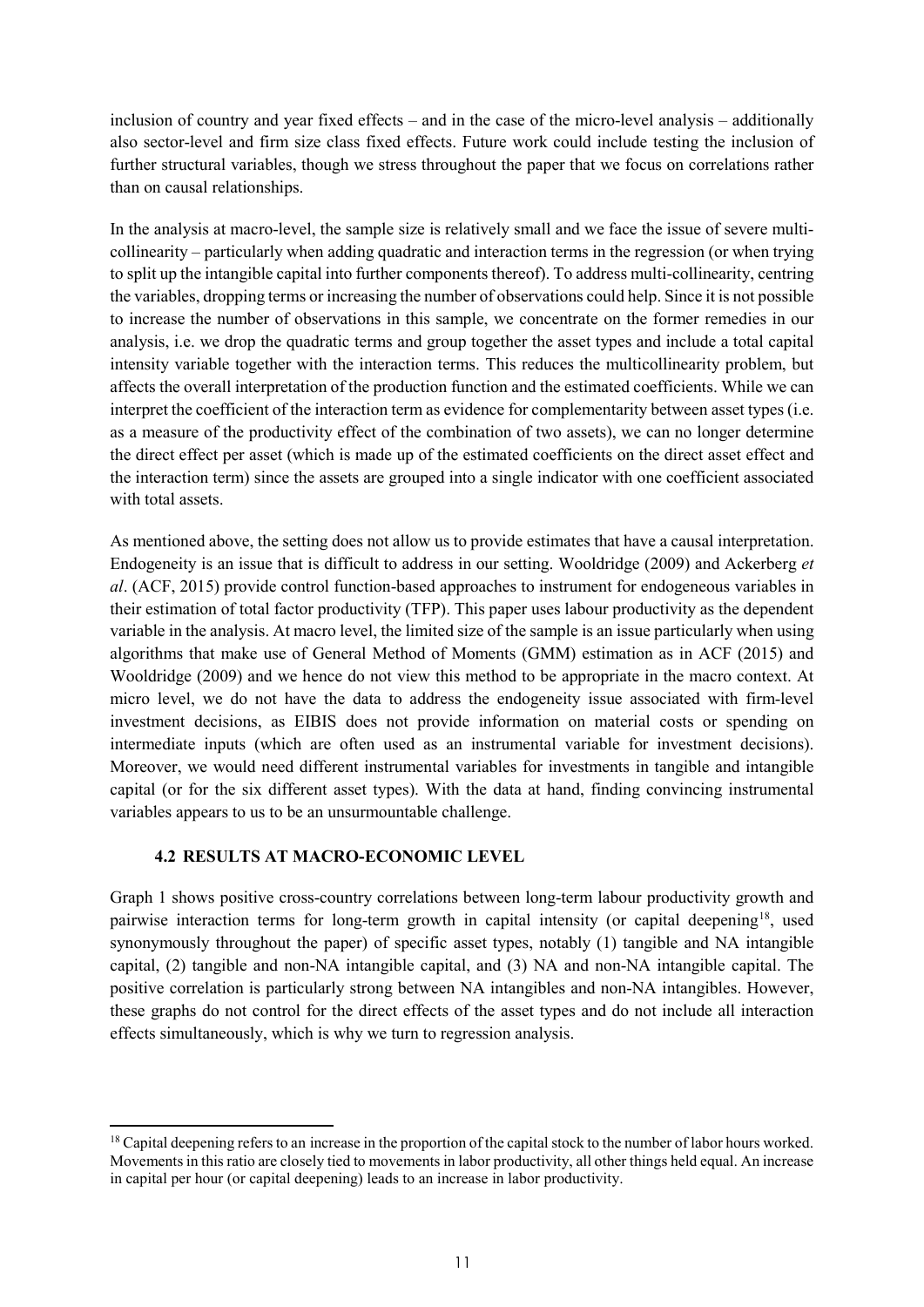

Figure 1. **Labour productivity and interaction terms**

Notes: Cross-country correlation between long-term labour productivity growth and pairwise interaction terms for long-term growth in capital intensity  $(\Delta K/L)$  of specific asset types, notably (1) tangible and NA intangible capital, (2) tangible and non-NA intangible capital, and (3) NA and non-NA intangible capital. Please note that Ireland is excluded as an outlier since there was an atypical surge in intellectual property products over the sample period.

The results from estimating Equation (1) including country and time fixed effects are reported in Table 2. Column (1) provides the parameter estimates for a baseline production function excluding intangibles. Within countries, tangible capital deepening is overall positively related with labour productivity in our sample. Columns (2)-(4) show estimates for a production function including intangibles. The change in the coefficient of tangible capital intensity when adding intangibles (columns  $(2)-(3)$ ) – and in the coefficient of NA intangibles when adding non-NA intangibles (column (4)) – already provides some evidence for complementarities. In fact, when adding intangible capital intensity, the coefficient of tangible capital intensity becomes insignificant at any conventional measure of statistical significance.

Column (5)-(9) show translog production functions with interaction terms, while quadratic terms have been dropped to address multicollinearity issues. When adding an interaction term between tangible and intangible capital, tangible capital turns negative and statistically significant. This is likely to be linked to the (from a graphical point of view) weakly positive relationship between tangible capital intensity and labour productivity within countries (see Figure A2.1, which shows divergence in labour productivity and tangible capital intensity for some countries, such as Finland – driven also be the development of the knowledged economy). This effect is somewhat attenuated when adding the righthand side terms in lags (see Table A3.1). When we use data on investment (instead of stock), this does not hold and the relationship between tangible investment intensity remains positive throughout all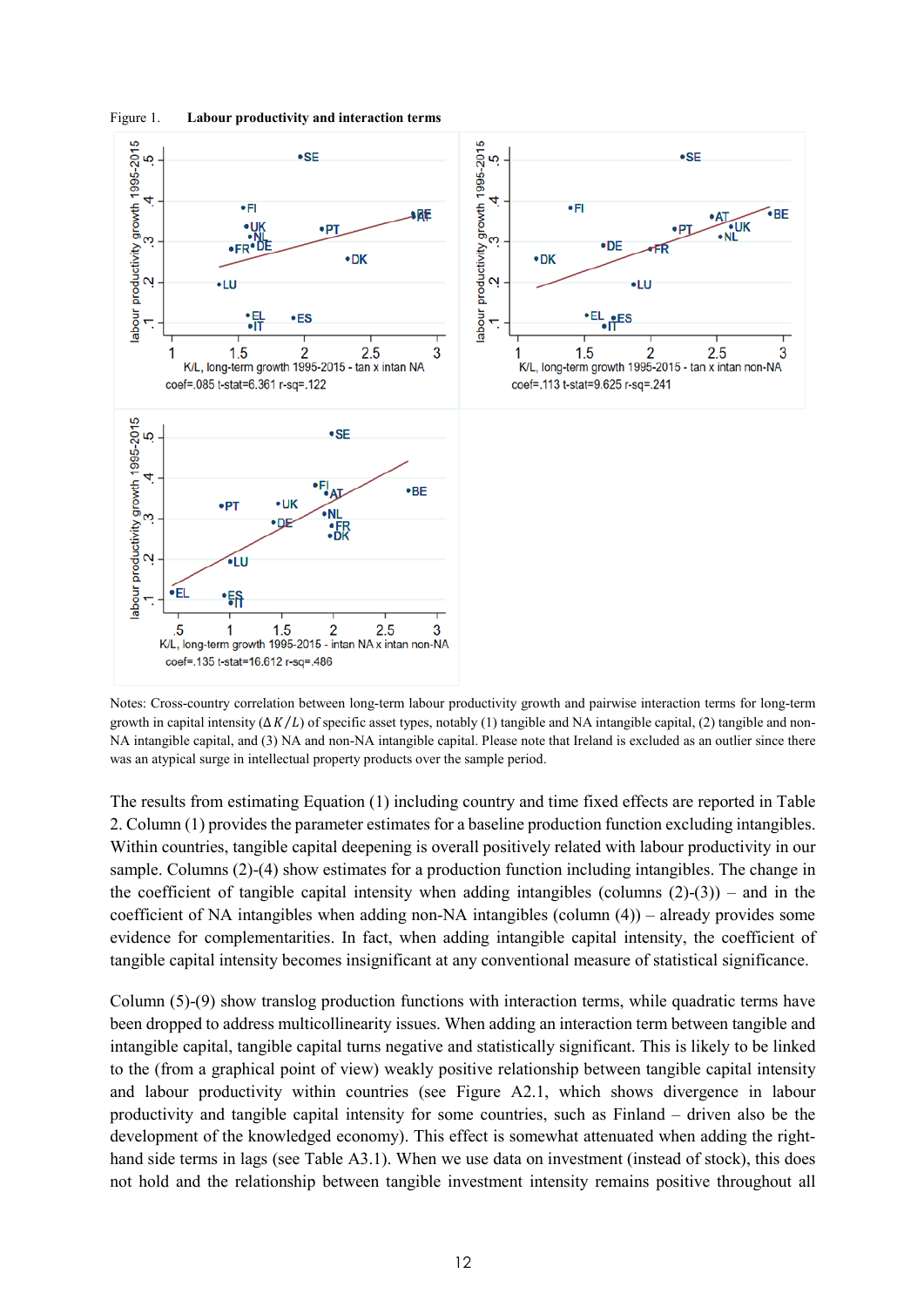specifications. A reason for this could be that if investment in tangible assets is stable in volume over time (but diminishing in relative terms of total investments), the corresponding capital stock intensities would indeed be decreasing over time. [19](#page-18-0)

To partially address the severe multi-collinearity issues apparent in columns (6) (see the Variance Inflation Factor which is in fact always higher than 10), we sum up the assets and include a total capital intensity variable together with the interaction terms in regressions (6), (8) and (9). The total capital intensity term adds up capital intensity across the different asset types. As mentioned above, this remedy comes at the cost of interpretability of the direct effects. In columns (5) and (6), we see that the direction and significance of the interaction term does not change when introducing a grouped direct effect, which we interpret as a robustness check for the "total capital intensity" specification. Column (9) shows the corresponding results when excluding Ireland, which is considered somewhat an outlier as it displays an atypical surge in NA intangible capital over the sample period.

Two alternative specifications are added in Annex 3: Table A3.1 shows results when lagging all the right-hand side terms to control for the fact that capital intensity may have a lagged effect on labour productivity. This specification is added as a robustness check only because at the firm-level it would imply a loss in the sample size. As mentioned above, in this setting the main difference is that the negative correlation between tangible capital deepening and labour productivity is attenuated – possibly since in a lagged specifictation the decline in capital intensity is postponed. Table A3.2 shows results when excluding Ireland from the regressions. When dropping Ireland, the within effects of tangible capital deepening are even stronger (and more significantly negative) than in the baseline specification (see Table A3.2). Figure A2.1 shows that the relationship between tangible capital deepening and labour productivity is weak, as in a few countries tangible capital deepening is declining while labour productivity is increasing (driven by the development of the knowledge economy). Dropping one country in which this relationship is positive can have a strong impact on the overall relationship between tangible capital deepening and labour productivity.

The regressions at macro level provide evidence for a joint effect of NA- and non-NA intangibles as well as a (smaller) joint effect of tangible and non-NA intangibles on labour productivity when controlling for the direct impact of all assets, as shown by the coefficient estimates for the interaction terms. In addition, they provide evidence for complementarities between tangible and intangible capital. These results are in line with the literature discussed in Section 2. However, the various caveats discussed above, in particular issues due to multi-collinearity and high aggregation of asset types, suggest some caution with interpretations of the empirical results and we therefore turn to analyse asset complementarities empirically more refined at firm level. The analysis at firm-level also allows us deeper insights into complementarities across different sub-asset classes.

 $\overline{\phantom{a}}$ 

<span id="page-18-0"></span><sup>&</sup>lt;sup>19</sup> This change in the sign of the estimated coefficient on tangible assets when we move from capital stocks to investment flows is also observed for the results at the firm-level (discussed in the next Section).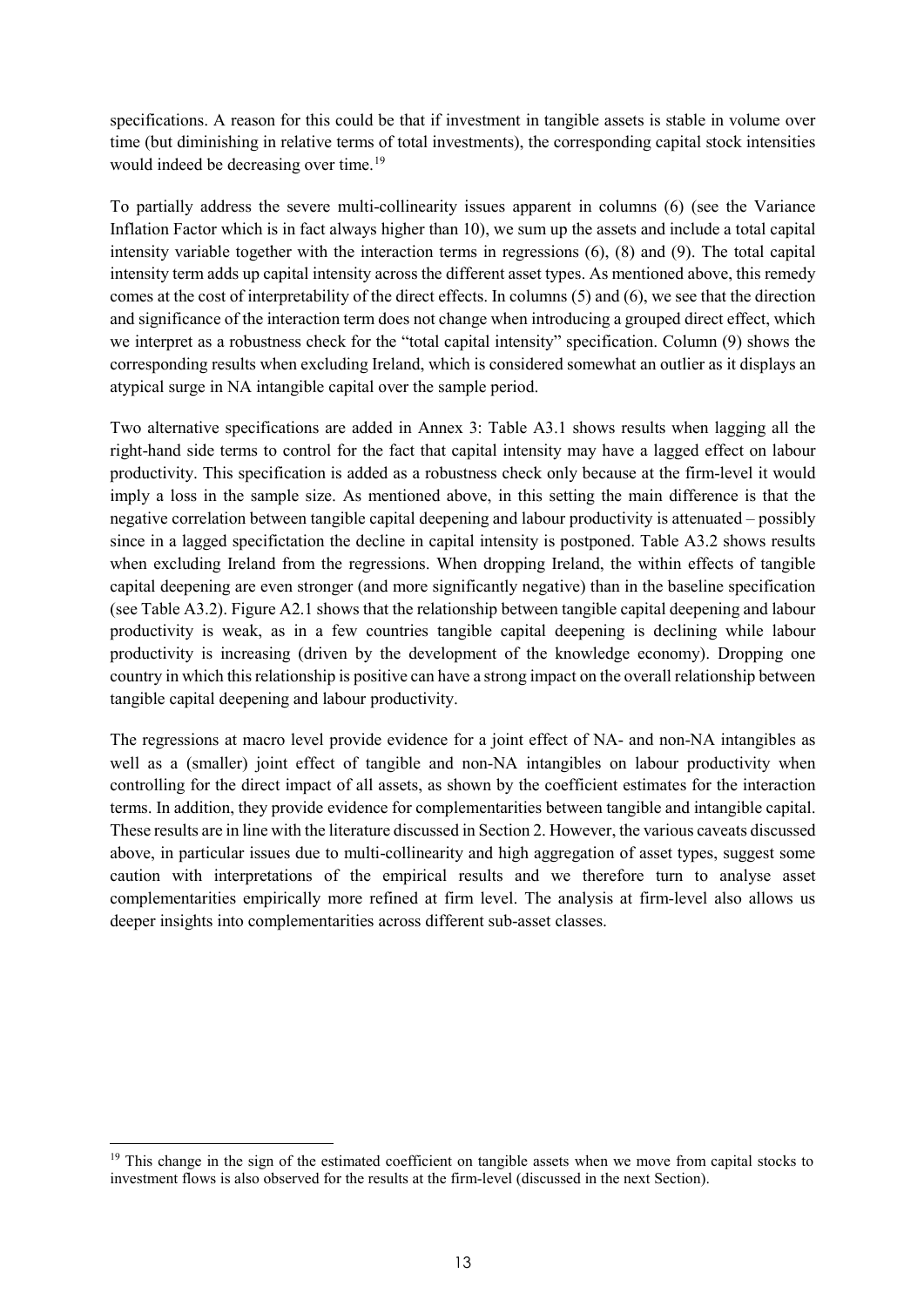|  |  |  | Table 2. Translog production function estimates, expressed in labour productivity terms |  |
|--|--|--|-----------------------------------------------------------------------------------------|--|
|  |  |  |                                                                                         |  |

|                                   | (1)          | (2)          | (3)        | (4)        | (5)          | (6)          | (7)          | (8)          | (9)          |
|-----------------------------------|--------------|--------------|------------|------------|--------------|--------------|--------------|--------------|--------------|
| Total capital deepening           |              |              |            |            |              |              | $-0.111***$  | $0.184***$   | $0.108**$    |
|                                   |              |              |            |            |              |              | (0.0424)     | (0.0397)     | (0.0424)     |
| Tangible                          | $0.174***$   | 0.0307       | $-0.0210$  | $-0.0226$  | $-0.134***$  | $0.216***$   |              |              |              |
|                                   | (0.0611)     | (0.0456)     | (0.0363)   | (0.0373)   | (0.0344)     | (0.0580)     |              |              |              |
| Intangible                        |              | $0.502***$   |            |            | $-0.0821$    |              |              |              |              |
|                                   |              | (0.0618)     |            |            | (0.0943)     |              |              |              |              |
| Intangible NA                     |              |              | $0.251***$ | $0.249***$ |              | $-0.184$     |              |              |              |
|                                   |              |              | (0.0335)   | (0.0352)   |              | (0.144)      |              |              |              |
| Intangible nonNA                  |              |              |            | $0.111*$   |              | 0.127        |              |              |              |
|                                   |              |              |            | (0.0576)   |              | (0.165)      |              |              |              |
| Tangible x Intangible             |              |              |            |            | $0.262***$   |              | $0.228***$   |              |              |
|                                   |              |              |            |            | (0.0433)     |              | (0.0246)     |              |              |
| Tangible x Intangible NA          |              |              |            |            |              | 0.0872       |              | 0.00399      | $-0.0226$    |
|                                   |              |              |            |            |              | (0.0807)     |              | (0.0211)     | (0.0161)     |
| Tangible x Intangible nonNA       |              |              |            |            |              | $-0.0740$    |              | 0.00145      | $0.0313*$    |
|                                   |              |              |            |            |              | (0.0795)     |              | (0.0204)     | (0.0189)     |
| Intangible NA x Intangible nonNA  |              |              |            |            |              | $0.194***$   |              | $0.186***$   | $0.165***$   |
|                                   |              |              |            |            |              | (0.0352)     |              | (0.0303)     | (0.0334)     |
| Observations                      | 315          | 315          | 315        | 315        | 315          | 315          | 315          | 315          | 294          |
| Constant                          | yes          | yes          | yes        | yes        | yes          | yes          | yes          | yes          | yes          |
| R-squared                         | 0.976        | 0.984        | 0.983      | 0.984      | 0.986        | 0.989        | 0.985        | 0.989        | 0.992        |
| Adj. R-squared                    | 0.973        | 0.982        | 0.981      | 0.982      | 0.984        | 0.987        | 0.982        | 0.987        | 0.991        |
| Country FE                        | yes          | yes          | yes        | yes        | yes          | yes          | yes          | yes          | yes          |
| Year FE                           | yes          | yes          | yes        | yes        | yes          | yes          | yes          | yes          | yes          |
| Wooldridge test $AR(1)$ (p-value) | 3.75e-07     | 3.57e-06     | 5.11e-07   | 3.20e-06   | 3.82e-06     | 3.78e-06     | 2.18e-06     | 3.43e-06     | 2.43e-07     |
| highest VIF                       | 14.39        | 98.73        | 52.91      | 67.80      | 355.1        | 1774         | 111.1        | 177.7        | 187.8        |
| Wald country dummies (p-value)    | $\mathbf{0}$ | $\mathbf{0}$ | 0          | $\bf{0}$   | $\mathbf{0}$ | $\mathbf{0}$ | $\mathbf{0}$ | $\mathbf{0}$ | $\mathbf{0}$ |
| Wald year dummies (p-value)       | $\mathbf{0}$ | 6.94e-06     | 0.000434   | 0.000503   | 6.38e-07     | 1.39e-06     | 1.39e-06     | 1.39e-06     | 1.39e-06     |

Robust standard errors in parentheses, \*\*\* p<0.01, \*\* p<0.05, \* p<0.1

Notes: Columns (6),(8),(9) show estimates for a translog production function including a total capital intensity term that adds up capital intensity across the different asset types. This specification was chosen to address issues of multi-collinearity. Column (9) excludes Ireland from the sample.

#### **4.3 RESULTS AT FIRM-LEVEL**

**.** 

We start our analysis using firm-level data by distinguishing between investments in tangible and intangible assets, thus following an approach very similar to the analysis at macro-level. Our dependent variable is labour productivity (turnover per employee, in logarithm). The explanatory variables are the investment intensities, i.e. investment in tangibles or intangibles divided by the number of employees (also in logarithm) and the interactions of the investment intensities between tangibles and intangibles. The interaction terms are illustrated in Figure 2, along the corresponding values in labour productivity on the y-axis.<sup>[20](#page-19-0)</sup> It suggests that, across countries, higher degrees of interaction between investment in tangible and intangible capital tend to be directly associated with labour productivity, thus pointing to some complementarities in the corresponding capital formation. Note that the vast majority of firms (more than 75%) in the sample invest both in tangible and intangible assets at the same time. This is

<span id="page-19-0"></span><sup>&</sup>lt;sup>20</sup> Figures 1 and 2 differ to the extent that Figure 2 shows the level of labour productivity (in logarithm) and the level of the interactions of tangibles and intangibles, while in Figure 1 we use growth rates from 1995 to 2015. Moreover, we do not make a distinction into the two different categories of intangibles discussed in section 4.2 (depending on whether they are included in the system of national accounts or not) and group instead all intangibles together.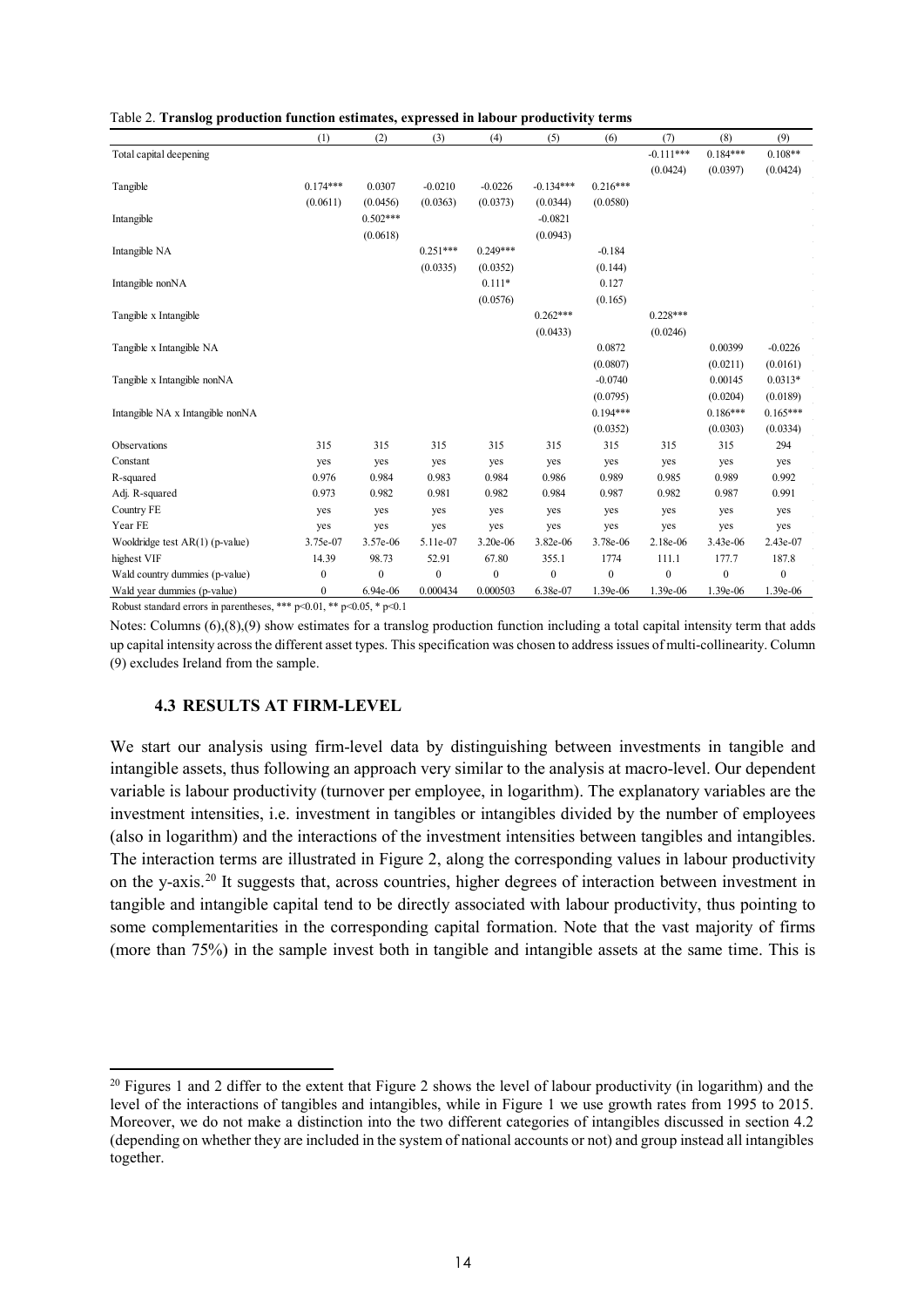notably driven by firm size, as smaller firms are less likely to invest in tangible and intangibles in the same financial year.<sup>[21](#page-20-0)</sup>





Notes: Investment intensities: investment in tangibles and intangibles divided by the number of employees (in logarithms). Firms are weighted with value added (by country, sector, firm, year and firm size classes) to make the sample representative of the business population using Eurostat SBS statistics. Left panel: Scatter for average log(turnover / number of employees), by country. Correlation coefficient: 0.8391. Right panel: Scatter for country-specific median observation log(turnover / number of employees), by country (Greece excluded). Correlation coefficient: 0.9562.

The results from estimating Equation (3) are reported in Table 3, again following a similar logic as in Table 2 of Section 4.2. Accordingly, Column (1) in Table 3 reports the estimates of a translog production function (without quadratic terms), with controls for country, sector, firm size and time fixed effects for the EU27 and the UK, while Column (2) focuses on the EU15 (analogue to Column (5) in Table 2).<sup>[22](#page-20-1)</sup> Columns (3) and (4) report the estimates obtained for a simplified production function including a total capital intensity term (total annual investment divided by employment) which adds up capital intensity across the different asset types, while keeping in the interaction term of the two considered capital assets (analogue to Column (6) in Table 2 above). The estimated coefficient on the interaction term of investing both in tangible and intangible investment is only statistically significant in Columns (3) and (4), when tangible and intangible investment intensities are grouped in this single variable.<sup>[23](#page-20-2)</sup>

Below we further disaggregate tangibles and intangibles into six different asset categories and find evidence for complementary, but also substitution effects across the six categories. We do not observe strong complementarities in columns (1) and (2), possibly because of the combination of these complementary and substitution effects when aggregating tangible and intangible assets into just two

 $\overline{\phantom{a}}$ 

<span id="page-20-0"></span> $21$  To make the graph easier to read, Greece was excluded from the right panel in Figure 2 because of the relatively low share of firms that invest both in tangible and intangible assets. But Greek firms are included in the rest of the analysis of this section.

<span id="page-20-1"></span> $^{22}$  In Table 3, we dropped squared terms. Accordingly, in analogy to Section 3.1, our results rely on estimating a reduced form of the translog function.

<span id="page-20-2"></span> $^{23}$  The results are virtually identical when Ireland is excluded from the regression analysis – following what is has been done in Table A3.2, where Ireland is excluded from the analysis at macro-level. The estimates are also similar to Table 3 where observations are weighted using Eurostat SBS statistics to make them representative of the business population, even though the statistical significance is weaker for some of the estimates. See Solon *et al*. (2015) for a discussion of the use of sample weights in regression analysis.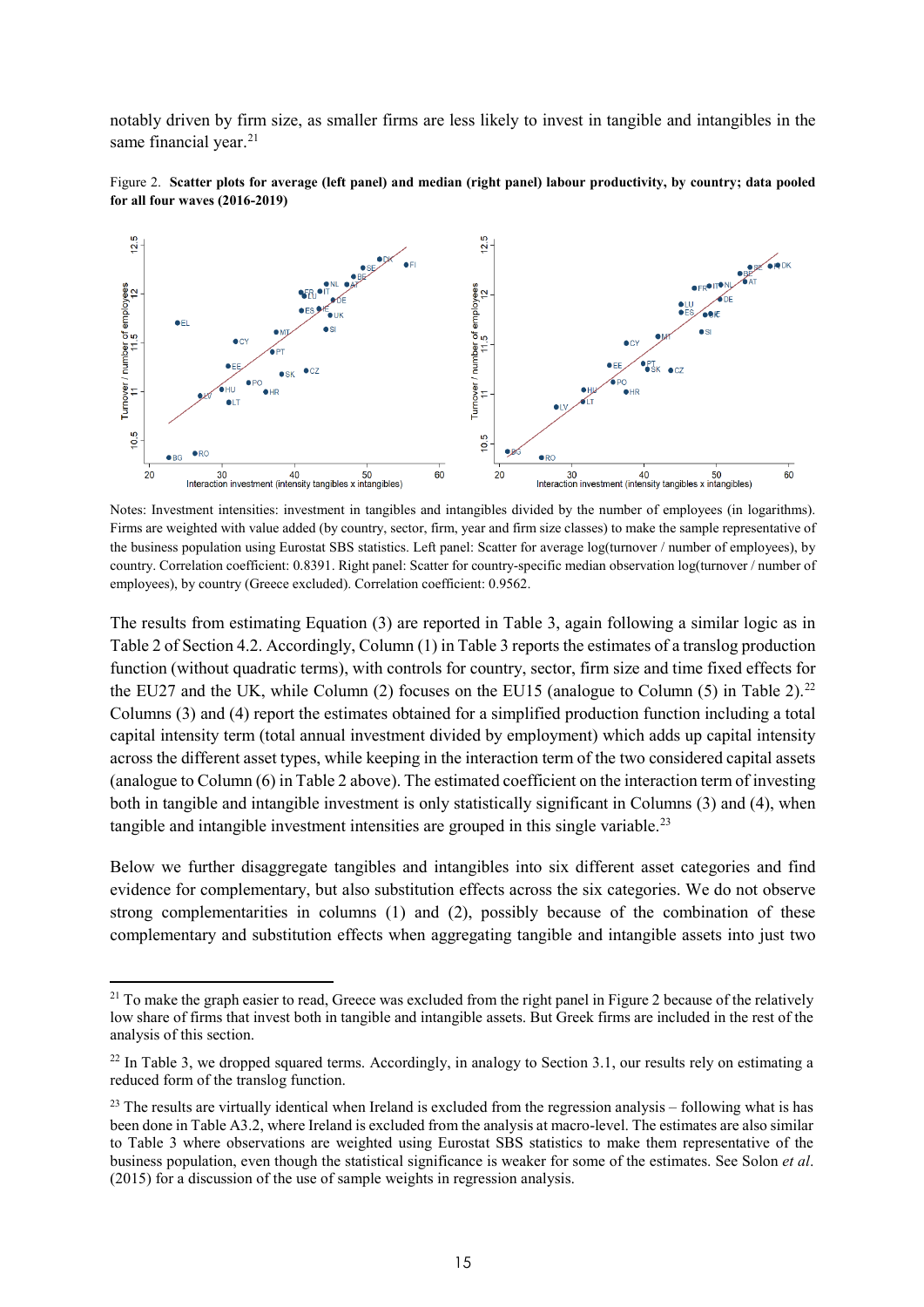categories. Note also that the interaction term is positive and statistically significant when the direct effect of investment (both tangible and intangible) is aggregated into a single category in Columns (3) and (4). These results also highlight that the level of aggregation is critical for the analysis.

|                       | (1)         | (2)        | (3)         | (4)        |
|-----------------------|-------------|------------|-------------|------------|
| <b>VARIABLES</b>      | $EU27 + UK$ | EU15       | $EU27 + UK$ | EU15       |
| Investment intensity  |             |            | $6.666***$  | $6.247***$ |
|                       |             |            | [0.304]     | [0.402]    |
| Tangible investment   | $2.597***$  | $1.273***$ |             |            |
|                       | [0.318]     | [0.428]    |             |            |
| Intangible investment | $6.226***$  | $5.146***$ |             |            |
|                       | [0.384]     | [0.477]    |             |            |
| Tangible x intangible | $-0.020$    | 0.085      | $0.250***$  | $0.174***$ |
|                       | [0.054]     | [0.067]    | [0.027]     | [0.033]    |
|                       |             |            |             |            |
| Observations          | 42,669      | 24,665     | 42,669      | 24,665     |
| R-squared             | 0.275       | 0.108      | 0.280       | 0.114      |

|  |  |  | Table 3. Firm-level regressions using investment in tangible and intangible assets |
|--|--|--|------------------------------------------------------------------------------------|
|  |  |  |                                                                                    |

Notes: Dependent variable: ln(turnover/number of employees). Note that the dependent variable has been multiplied by 100 to improve the readability of the estimates. Investment intensity: ln(total investment per employee). Tangible investment: ln(tangible investment per employee). Intangible investment: ln(intangible per employee). All regressions control for country, sector, year and firm size fixed effects. Robust standard errors in squared brackets: \*\*\*  $p<0.01$ , \*\*  $p<0.05$ , \*  $p<0.1$ .

|                         | (1)         | (2)          | (3)         | (4)          |
|-------------------------|-------------|--------------|-------------|--------------|
| <b>VARIABLES</b>        | $EU27 + UK$ | EU15         | $EU27 + UK$ | EU15         |
|                         |             |              |             |              |
| Total capital intensity |             |              | 1.110       | $-12.396***$ |
|                         |             |              | [2.454]     | [3.527]      |
| Tangible capital        | $-3.662**$  | $-12.180***$ |             |              |
|                         | [1.856]     | [2.618]      |             |              |
| Intangible capital      | 5.395***    | $-0.626$     |             |              |
|                         | [1.950]     | [2.707]      |             |              |
| Tangible x intangible   | $0.984***$  | $1.627***$   | $1.017***$  | $1.604***$   |
|                         | [0.154]     | [0.191]      | [0.132]     | [0.184]      |
|                         |             |              |             |              |
| Observations            | 41,868      | 24,093       | 41,868      | 24,093       |
| R-squared               | 0.318       | 0.164        | 0.317       | 0.163        |

#### Table 4. **Firm-level regressions using the stocks of tangible and intangible assets**

Notes: Dependent variable: ln(turnover/number of employees). Note that the dependent variable has been multiplied by 100 to improve the readability of the estimates. Total capital intensity: ln(total fixed assets per employee). Tangible capital: ln(tangible fixed assets per employee). Intangible capital: ln(intangible fixed assets per employee). All regressions control for country, sector, year and firm size fixed effects. Robust standard errors in squared brackets: \*\*\*  $p<0.01$ , \*\*  $p<0.05$ , \*  $p<0.1$ .

To check the validity of the results reported in Table 3, we also use data on the value of total fixed assets of the firms reported in EIBIS, which refers to the stock of both tangible and intangible fixed assets. While we do not have measures of the stocks of tangible and intangible assets reported sperately by each firm, we compute the average share of investment in (tangible) intangible invested by firms in the same country, sector, year and size category. We then multiply this share with the value of total fixed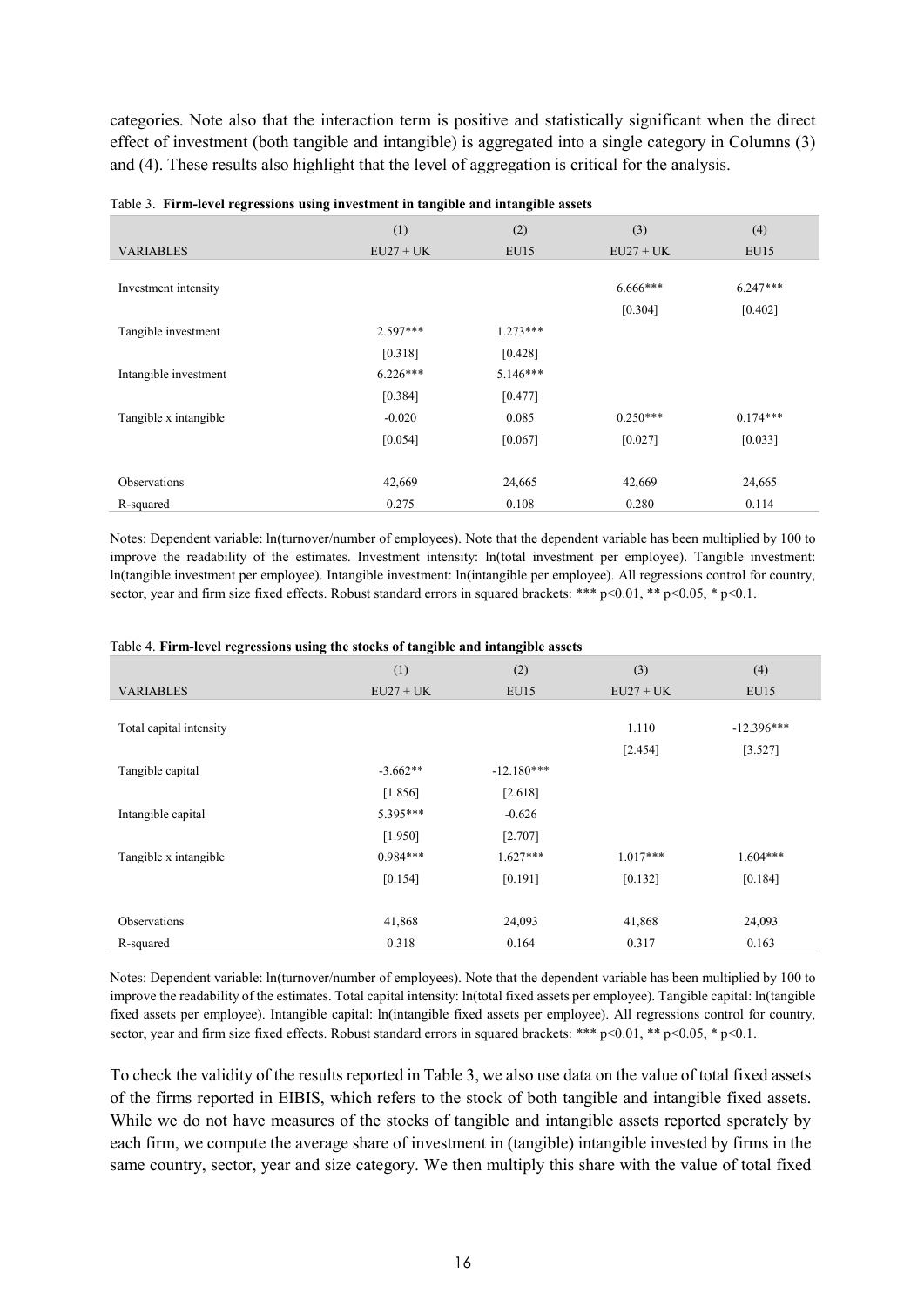assets. We report the estimates in Table 4. The most striking message arising from the parameter estimates in Table 3 and 4 is that the interaction term of investments in tangible and intangible assets is positive (and statistically significant at 1% level) for most of the tested specifications (except in Columns (1) and (2) of Table 3). Overall, this suggests evidence for complementarities among the tangible and intangible assets.

As additional robustness check exercises, we repeat the analysis of Table 4 but use value added as a dependent variable. In EIBIS, value added is only a proxy because profits are only reported in intervals (less than 2% of sales, 2% to 4%, 5% to 9%, 10% to 14%, 15% or more). The results are reported in Table A.3.4 in the Appendix and are very similar to those reported in Table 3. We also did the estimation of Table 3 with firms grouped in four different aggreage sectors separately. We find that the estimates for firms in manufacturing, construction and utilities are very similar to the main specification. However, for the services sector, the estimated coefficient on the interaction term for investing in tangible and intangible assets is somewhat weaker and only statistically significant at 10%. This could be driven by the fact that firms in services allocate investment across tangible and intangibles differently from firms in the other sectors (EIB, 2020): in relative terms (i.e. as a share of total investment), firms in services invest less in machinery and equipment as well as R&D, but more in land and business buildings as well as business process improvements.

We also consider a specification that focuses on firms observed in (at least) two consecutive years and use the lagged values of investment intensities from the previous year as explanatory variables in the regression analysis and labour productivity in the current year as the dependent variable. While this approach certainly does not solve all endogeneity issues, it helps us address the simultaneity problem. The results reported in Table A.3.5 in the Appendix are similar to those reported in Table 3, which could be also driven by the relatively short lagged time horizon: investments are made in the previous year, while labour productivity is captured in the consecutive year.

In a second step of our analysis, we gradually disaggregate the individual asset types further into six different categories and re-estimate the translog production function. The estimates in the first row of Table 5 suggest that firms with higher investment intensity generally tend to perform better. In fact, firms that have a higher level of 'total capital intensity' (where intensity is defined as investment per employee), tend to have higher labour productivity (Columns 3 and 4). And similarly when we consider investments in different asset types, even though investment in R&D and business process improvements is not associated with higher labour productivity (Columns 1 and 2). Note that the decision to invest in organisation and business process improvements also includes restructuring and streamlining, which may not necessarily be immediately associated with higher labour productivity as the investment may need some time to have positive effects.

Table 5 shows some positive relations across investments in different asset types, which suggests complementarities, e.g. for investment in machinery and R&D. But for other assets we also find evidence of substitutional relations (e.g. investment in machinery and training) or no significant interaction of the corresponding capital formation at all. In other words, complementarities between different types of investment can often make a difference in terms of labour productivity.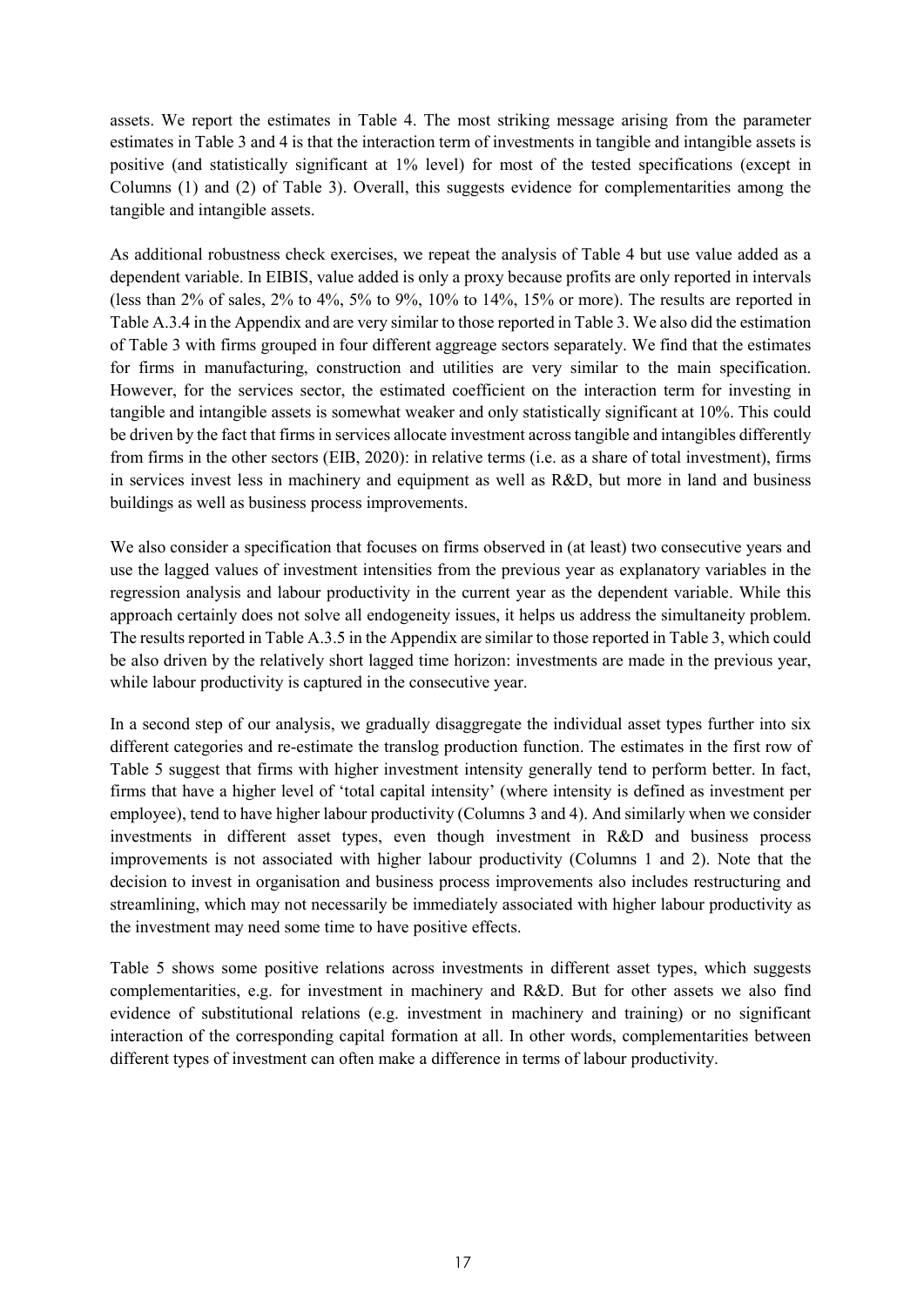|                               | (1)                   | (2)                   | (3)                    | (4)                   |
|-------------------------------|-----------------------|-----------------------|------------------------|-----------------------|
| VARIABLES                     | $EU27 + UK$           | EU15                  | $EU27 + UK$            | EU15                  |
| Investment intensity          |                       |                       | $6.651***$             | 5.907***              |
|                               |                       |                       | [0.288]                | [0.376]               |
| Land and buildings            | $0.888**$             | 0.808                 |                        |                       |
|                               | [0.427]               | [0.560]               |                        |                       |
| Machinery and equipment       | $2.140***$            | $0.947**$             |                        |                       |
|                               | [0.292]               | [0.388]               |                        |                       |
| R&D                           | $-0.156$              | $-1.123$              |                        |                       |
|                               | [0.648]               | [0.740]               |                        |                       |
| Software and data             | 3.446***              | 2.911***              |                        |                       |
|                               | [0.475]               | [0.579]               |                        |                       |
| Training of employees         | 4.986***              | 2.983***              |                        |                       |
|                               | [0.528]               | [0.636]               |                        |                       |
| Business process improvements | $-0.774$              | $-0.858$              |                        |                       |
| Land x Machines               | [0.628]<br>$0.234***$ | [0.804]<br>$0.271***$ | $0.148***$             | $0.196***$            |
|                               | [0.050]               | [0.060]               | [0.035]                | [0.043]               |
| Land x R&D                    | 0.067                 | 0.072                 | $0.113**$              | $0.108*$              |
|                               | [0.052]               | [0.058]               | [0.051]                | [0.057]               |
| Land x Software               | $-0.092$              | $-0.081$              | $-0.059$               | $-0.037$              |
|                               | [0.057]               | [0.069]               | [0.053]                | [0.064]               |
| Land x Training               | $-0.063$              | $-0.026$              | 0.009                  | 0.027                 |
|                               | [0.066]               | [0.080]               | [0.061]                | $[0.071]$             |
| Land x Business processes     | $-0.046$              | $-0.060$              | $-0.044$               | $-0.055$              |
|                               | [0.058]               | [0.069]               | [0.056]                | [0.067]               |
| Machines x R&D                | $0.243***$            | $0.222***$            | $0.196***$             | $0.133**$             |
|                               | [0.065]               | [0.071]               | [0.051]                | [0.058]               |
| Machines x Software           | $-0.145**$            | $-0.158**$            | $-0.053$               | $-0.104**$            |
|                               | [0.060]               | [0.071]               | [0.038]                | [0.046]               |
| Machines x Training           | $-0.284***$           | $-0.148*$             | $-0.066*$              | $-0.122***$           |
|                               | [0.067]               | [0.079]               | [0.038]                | [0.046]               |
| Machines x Business processes | $-0.033$              | $-0.064$              | $-0.142***$            | $-0.145**$            |
|                               | [0.068]               | [0.080]               | [0.055]                | [0.065]               |
| R&D x Software                | $-0.038$              | 0.033                 | $-0.094$               | $-0.053$              |
|                               | [0.073]<br>$-0.191**$ | [0.080]<br>$-0.098$   | [0.063]<br>$-0.205***$ | [0.069]<br>$-0.174**$ |
| R&D x Training                | [0.084]               | [0.096]               | [0.075]                |                       |
| R&D x Business processes      | $-0.073$              | $-0.093$              | $-0.086$               | [0.083]<br>$-0.113*$  |
|                               | [0.061]               | [0.068]               | [0.060]                | [0.066]               |
| Software x Training           | $0.243***$            | $0.274***$            | $0.745***$             | $0.672***$            |
|                               | [0.077]               | [0.092]               | [0.057]                | [0.066]               |
| Software x Business processes | 0.096                 | $0.156*$              | 0.040                  | 0.112                 |
|                               | [0.077]               | [0.090]               | [0.070]                | [0.080]               |
| Training x Business processes | $0.220**$             | $0.268**$             | $0.233***$             | $0.232**$             |
|                               | [0.088]               | [0.105]               | [0.079]                | $[0.091]$             |
| Observations                  | 42,669                | 24,665                | 42,669                 | 24,665                |
| R-squared                     | 0.278                 | 0.114                 | 0.286                  | 0.125                 |

#### Table 5. **Firm-level regressions using investment in six different tangible and intangible assets**

Notes: Dependent variable: ln(turnover/number of employees). Note that the dependent variable has been multiplied by 100 to improve the readability of the estimates. Total capital intensity: ln (total investment per employee). All regressions control for country, sector, year and firm size fixed effects.Robust standard errors in squared brackets: \*\*\* p<0.01, \*\* p<0.05, \* p<0.1.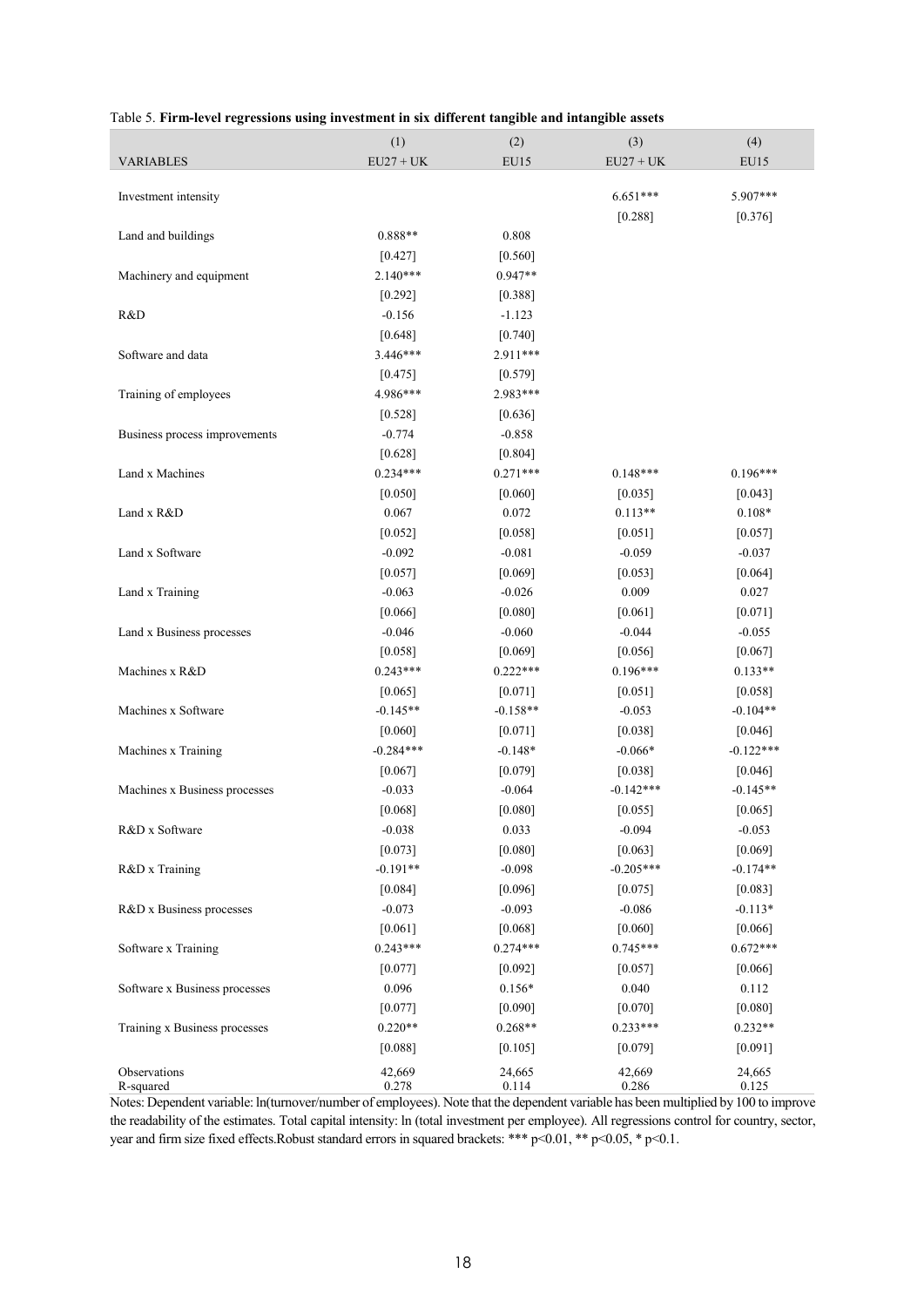Focusing on the *interaction of tangible investments*, firms that simultaneously invest in land, business buildings and infrastructure as well as in machinery and equipment (Table 5 – "Land x Machines") tend to have higher labour productivity, which points to complementarities between these two asset types as well. Looking at *tangibles and intangibles* altogether reveals that firms that invest (per employee) simultaneously in machinery and equipment as well as in R&D also tend to perform better. Arguably, in-house R&D spending, especially in medium/high-tech branches, increases the technological readiness of a firm (i.e. and its absorptive capacity), which suggests that capital formation in these the two types of assets can complement each other. However, the interaction of investment in machinery and equipment (per employee) with investment in software and data is negative, suggesting that they could be substitution effects between the two asset types. Similarly, the interaction term on investment in machines and training, or machines and business process improvements is also negative.

Overall, firms that invest simultaneously in *different areas of intangible assets* can benefit from spillover effects. Focusing on interactions of intangible investments, investing simultaneously in software and training of employees is associated with better firm performance. Similarly, the combination of investing in training of employees and business process improvements tends to lead to higher productivity. In turn, the negative interaction terms of R&D with training could be suprising: presumably this could also be associated with the time horizon (increase in labour productivity observed in the same year as a corresponding investment). As investment decisions at firm level within a certain year is conditional to the available budget and often prevail some minimum investment in a certain asset type/project to be effective, it could well be that a company's manager decides to invest, for instance, in either R&D or training, but not necessarily all at the same time. Accordingly, individual asset types may indeed appear to be substitutes (at a certain moment in time), while in the long-run investments in all of them need to happen in an appropriate way and accordingly the corresponding asset types – as in the given case – could complement each other.<sup>[24](#page-24-0)</sup>

As robustness check, Table A3.6 in the Appendix focuses on firms observed in (at least) two consecutive years and use the lagged values of investment intensities from the previous year as explanatory variables. The estimates are qualitatively similar to Table 5 and usually have the same sign, even though some of the estimates are not statistically significant: for example, the positive interaction term on investment in training of employees and business process improvements is no longer statistically significant (when the dependent variable is labour productivity in the consecutive year).

To sum up, the obtained results from the micro-level analyses are summarised in Table 6 (illustrating the results presented in column (3) of Table 5), indicating whether evidence of a significant interaction between the investment in various sub-categories of asset types can be found at micro-level and, if so, in what direction this may point. For example, investing in land and business buildings appears to be complemented by investments in machinery and equipment – indicating complementarities among tangible assets. For investments in machinery and equipment, instead, we find evidence of complementarities with spending on  $R&D$  – indicating that firms seem to invest in both embedded and own R&D and as a cross-check of the findings in Bruno *et al.* (2019) at firm-level, the EIBIS data would not support the latter findings. Similarly, we find that investing in software and databases, training and organisational structures complement each other – together presumably this stands for investment in modern software solutions.

 $\overline{\phantom{a}}$ 

<span id="page-24-0"></span> $24$  The results using the stocks of different asset types (i.e. similar to Table 4, but with the six disaggraged categories for tangible and intangible assets) are available from the authors upon request.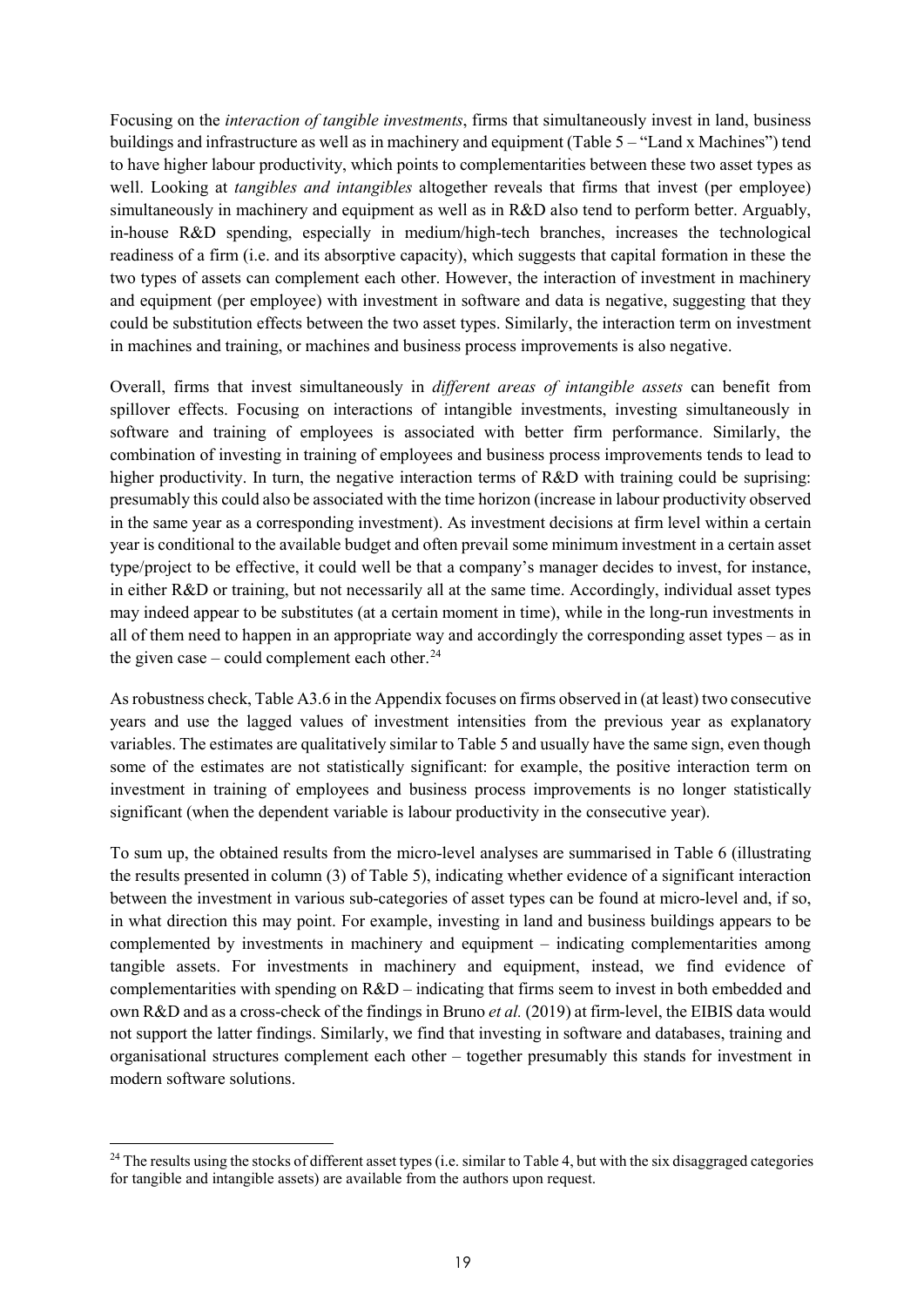| weighteu                         |                                                  |              |              |              |                |              |  |  |
|----------------------------------|--------------------------------------------------|--------------|--------------|--------------|----------------|--------------|--|--|
| Dependent variable:              | Interaction with investment in other asset types |              |              |              |                |              |  |  |
| Labour productivity              | Direct effect                                    | B. Machinery | C. R&D       | D. Software  | E. Training    | F. Processes |  |  |
| Total investment intensity       | $^{+}$                                           |              |              |              |                |              |  |  |
| A. Land and business buildings   |                                                  | $+$          | $\mathbf{0}$ | $\mathbf{0}$ | $\overline{0}$ | $\mathbf{0}$ |  |  |
| B. Machinery and equipment       |                                                  |              | $+$          | $\mathbf{0}$ | $\mathbf{0}$   |              |  |  |
| C. R&D                           |                                                  |              |              | $\mathbf{0}$ |                | $\mathbf{0}$ |  |  |
| D. Software and databases        |                                                  |              |              |              | $^{+}$         | $\mathbf{0}$ |  |  |
| E. Training of employees         |                                                  |              |              |              |                | $+$          |  |  |
| F. Business process improvements |                                                  |              |              |              |                |              |  |  |

Table 6. **Directionality of the interactions between investment intensity in different areas** (tangible and intangible assets; weighted)

Notes: Table 6 is based on an OLS regression, where labour productivity (turnover per number of employees, in logarithm) is the dependent variable and the explanatory variables are the total investment intensity (total investment divided by the number of employees, in logarithm) and the interactions of the investment intensities in different assets. The regressions analysis also controls for country, sector, year and firm size fixed effects.The first column lists the six different investment areas. The second column refers to the estimated coefficient on total investment intensity. Columns 3 to 7 illustrates the magnitude of the estimated coefficients on the interaction terms between different asset categories. "+" and "–" mean that the estimated coefficient is positive respective negative and statistically significant minimum at the 5% confidence level while "0" refers to estimated coefficients not statistically significant at the 5% confidence level.

## **4.4 COMPARISON MACRO AND FIRM-LEVEL RESULTS**

As mentioned, a direct comparison especially in terms of magnitude of the effects is to be conducted with caution due to the differences in country samples (EU15 versus EU27), regression specifications (capital stocks versus investments) and time spans (longer in the macro analysis). Complementarities should be interpreted differently at macro and at micro level. Respective analyses at different aggregation levels capture different dynamics: at macro-level we can analyse the dynamics within countries over time while at micro-level we analyse dynamics across firms within country and sector. This can lead to different results. Nevertheless, below we provide a tentative comparison.

We find evidence for complementarities between tangibles and intangibles at both macro (within countries over time) and micro level (across firms, within country and sectors); at micro level, especially in a pooled setting. Regarding the sub-levels of assets, within-countries over time we find complementarities between NA intangibles (mainly intellectual property products) and non-NA intangibles (mainly training, organisational capital, branding, new products) overall. Within firm-level data, we can go into a more granular asset breakdown. Results look a bit different than at macro-level: we find complementarities between (1) land and buildings with machinery (i.e. among tangible assets); (2) software, training and business process improvements (indicating modern ICT solutions) and (3) machines and own R&D (indicating that firms may tend to invest both in embedded and own R&D). However, at firm-level, we do not find that own R&D and other intangibles jointly increase productivity at firm-level. This could indicate that while NA intangibles and non-NA intangibles are complementary overall, this is not necessary the case for all sub-assets.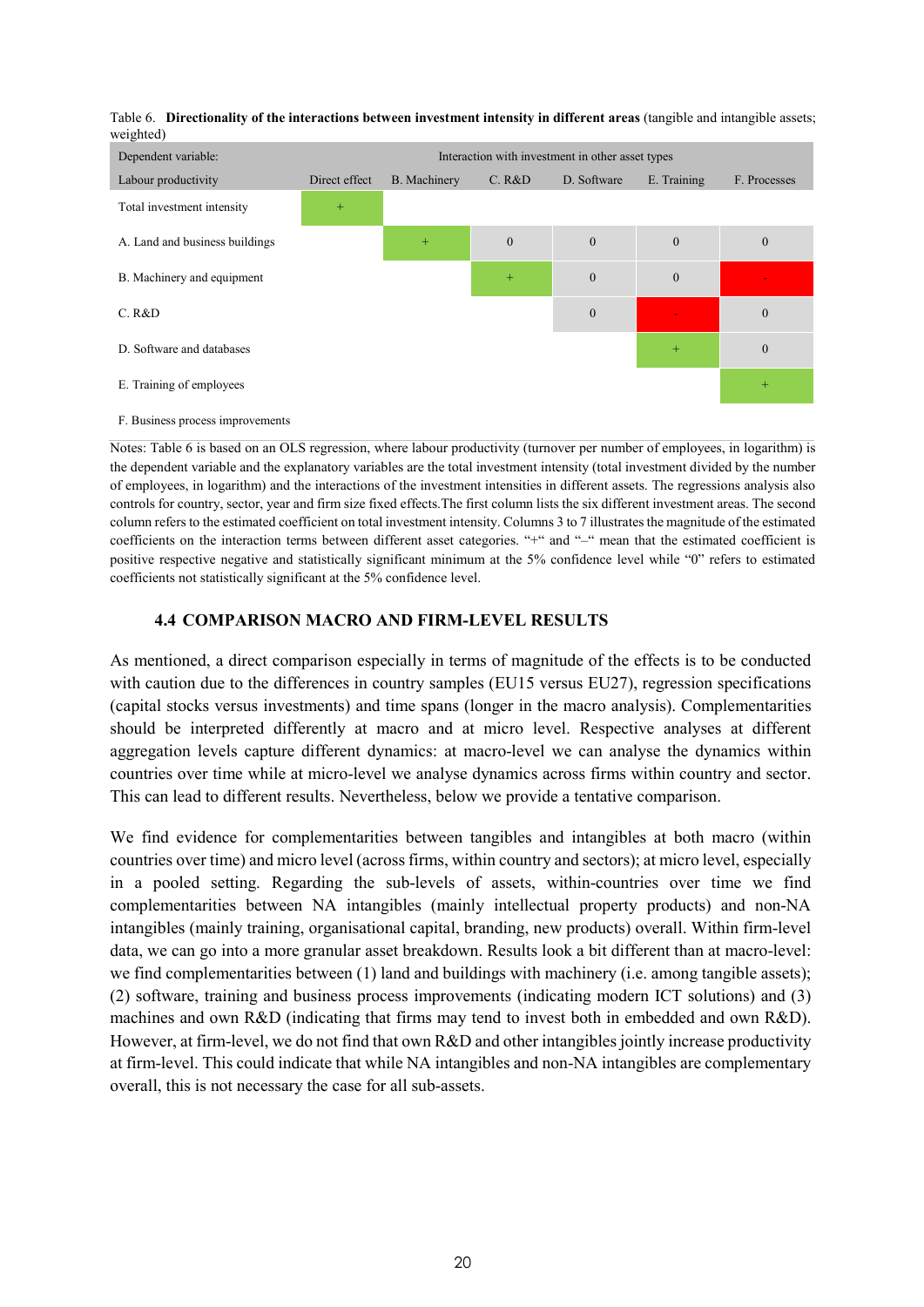## 5. CONCLUSION

In this paper, we assess to what extent there are complementarities between various factor inputs, incorporating both tangible and intangible capital. Based on novel data on investments in intangible assets (including intangibles not covered by the system of national accounts) both at macro and at micro level, we estimate translog production functions.

At the macro-economic level, we document complementarities between tangible and intangible capital intensity and the existence of pairwise complementarities between different components of the deployed capital, in particular between NA (intellectual property products) and non-NA intangible capital (i.e. intellectual property products and economic competencies). Our microeconomic evidence suggests that higher degrees of interaction between investment in tangible and intangible capital tend to be directly associated with labour productivity, thus pointing to some complementarities. In fact, there are significant complementarities when looking at the interactions between tangible and intangible assets , which is reassuring with a view at our initial hypothesis and, moreover, also confirms the findings at macro-level. When zooming in deeper, evidence suggests that certain types of tangible and/or intangible assets can be either complements or substitutes, or may have no obvious relations whatsoever. In fact, we find evidence of tangible and intangible assets being complements (e.g. machinery and equipment with R&D as well as software and databases with training of employees). However, we also show that some capital formation might be a substitute for investing in other asset types as, for instance, investing on tangible assets such as machinery and equipment related to knowledge assets such as organisational structures.

Apparently it is often the case that the investment in one asset can only be fully efficient (i.e. unfold its full impact on production and productivity) if there is a parallel investment in other complementary assets. In turn, depending on the type of business and its characteristics (such as e.g. tech-readiness, absorptive capacity, subsidiary, region, or the business environment), the investment decision is often about doing either this or that (e.g. own R&D vs. purchasing a ready to use solution), but not necessarily both at the same time – as illustrated in our our empirical analyses. There is in fact no uniform answer to the question whether one type of asset complements another or not. The answer depends on many aspects, including most notably the level of details in the data, the time horizon and the aggregation level of the corresponding analyses, which altogether suggests conducting multi-level panel analyses, such as presented in this paper. This rather general conclusion also explains the somewhat inconclusive evidence concerning complementarities in the empirical literature (see our discussion in Section 2).

We would also like to highlight one relevant policy conclusion arising from our analyses. The existence of complementarities suggests that policy support aiming at stimulating investment in certain assets – while excluding others – may fall short in unlocking its own full potential. When looking at the portfolio of investments in tangible and intangible asset types, at different aggregation levels, there is no golden rule that could be applied to define what is a 'balanced mix'. This mix depends on many external and firm-specific aspects. Subdued investment trends in Europe may be effectively tackled by means of policy initiatives stimulating investments e.g. in high-tech equipment or in-house R&D, especially if the latter are indeed the types of assets companies are lacking the most, i.e. underinvestment in such assets benchmarked against a hypothetically optimal capital formation (for a balanced investment portfolio).

Accordingly, policy initiatives in terms of R&D, FDI, tech-transfer / technological diffusion and Global Value Chains (i.e. competition and industrial policies), would need to be well aligned and remain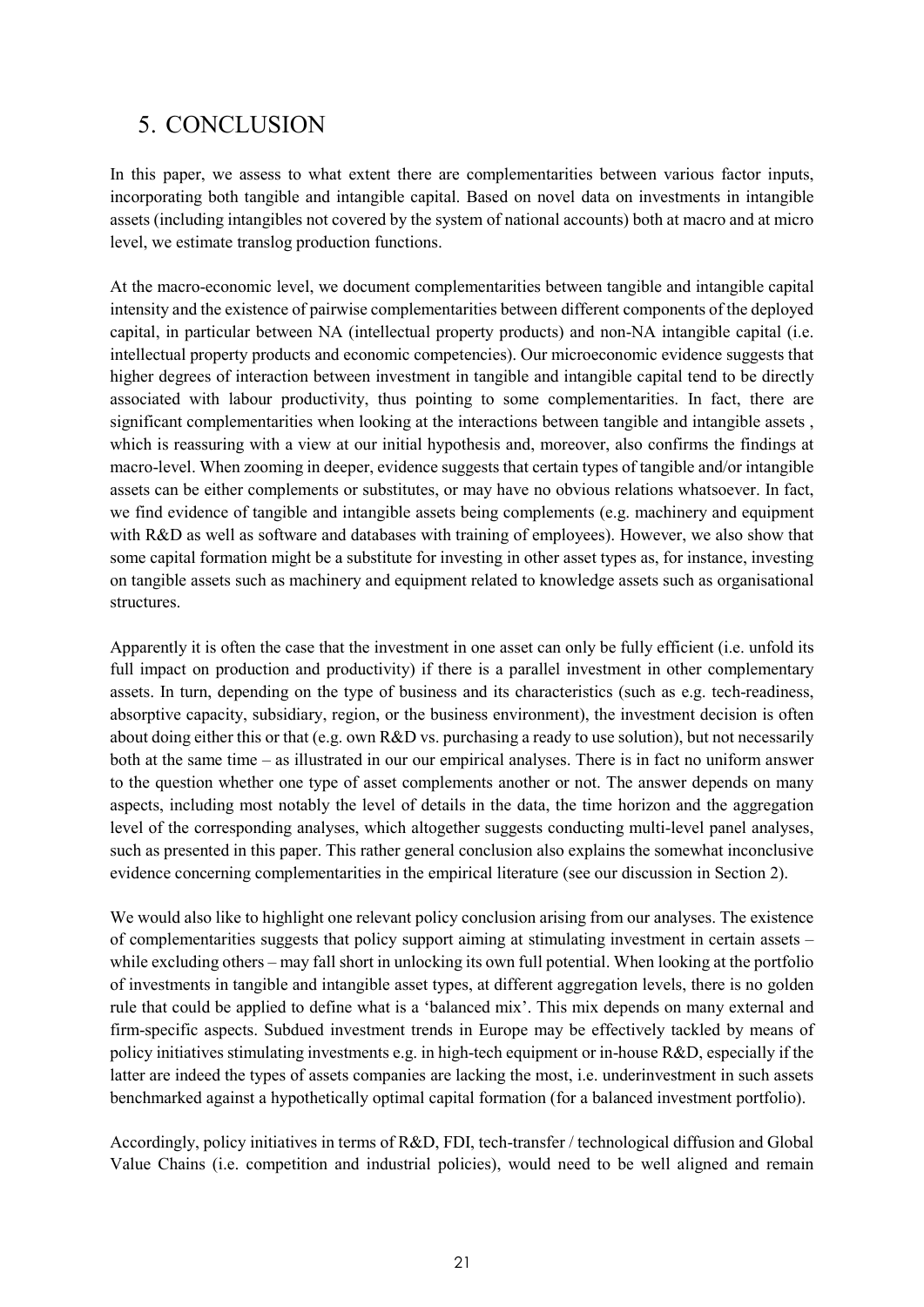flexible in their scope to ensure that relevant investment barriers can indeed be addressed through the corresponding initiatives. However, too often such initiatives focus on (co-)financing certain types of assets only (often biased towards investments in tangible assets that can be used as collateral), thus falling short to encompass in particular non-NA intangible assets, such as training of employees, which we have found to be complementary to other crucial assets, such as software and databases. Accordingly, we would advocate for a flexible approach to support investment, covering conceptually a wide array of asset types, i.e. tangibles and intangibles, including particularly those not captured in the system of national accounts.

Policy intervention is arguably vital in ensuring market conditions that are enabling and allow companies achieving their individually optimal investment (asset) portfolio and thus unfolding their full productive potential. This can be achieved by addressing investment bottlenecks and market failures (i.e. removing financial constraints for certain types of investment), including by deploying public resources to support the financing of certain types of business sector investments.

To give some examples: Investments in digital and green transition are anchored prominently in the EU Recovery and Resilience Plans (RRPs) as a minimum of 20% and 37%, respectively, of the total funds will be allocated to these priorities. Largely, this will concern tech investments, e.g. deployment of less CO2-emitting technologies, increasing energy efficiency in production and buildings, roll-out of 5G and fiber-infrastructure. These investments are critical for the twin transition together with capital deepening in terms of the (complementary) intangible assets. The RRF also emphasises interlinkages of stimulating investment with coherent sets of reforms in various areas, such as the development of digital skills, lifelong learning, digitalising of businesses and the public administration. In fact, these reforms are key elements of the RRPs and their impact particularly with a view at investing in intangible assets may become even more vital in future once the fundamentals and especially the essential (tangible) infrastructures will be settled. In general, infrastructure investment projects, supported in various ways at regional, national, European level, tend to concern mainly fixed assets. Indeed, even though there is a growing emphasis on development of skills and/or setting the ground for the digital economy in less populated areas, the focus of such projects has remained until the recent past on rolling out (tangible) digital infrastructure.

Further analyses are needed to better understand intangibles and their interlinkages among asset types. At macro- and industry-level, these could consist of analyses based on longer time series that would ideally also include a broader sample of countries, while allowing for sectoral disaggregation. The Statisical Module of the EU KLEMS database *inter alia* aims at providing such data for both NA and non-NA intangibles as defined by CHS 2005 (thus following the spirit of INTAN-Invest and COINVEST). After a first release of data in 2019, two further vintages, which will be particularly refined in terms of coverage of non-NA intangible assets, are going to be available by the end of 2021 and 2022. Similarly, including more EIBIS waves that ideally would allow basing the firm-level analyses on stock estimates could also allow refining the analyses. Another dimension that could be added is considering public vs. private investment, possibly at various aggregation levels. In particular, interesting evidence may emerge from the data and the experiences from the investments under the Recovery and Resilience Facility (RRF) in Europe.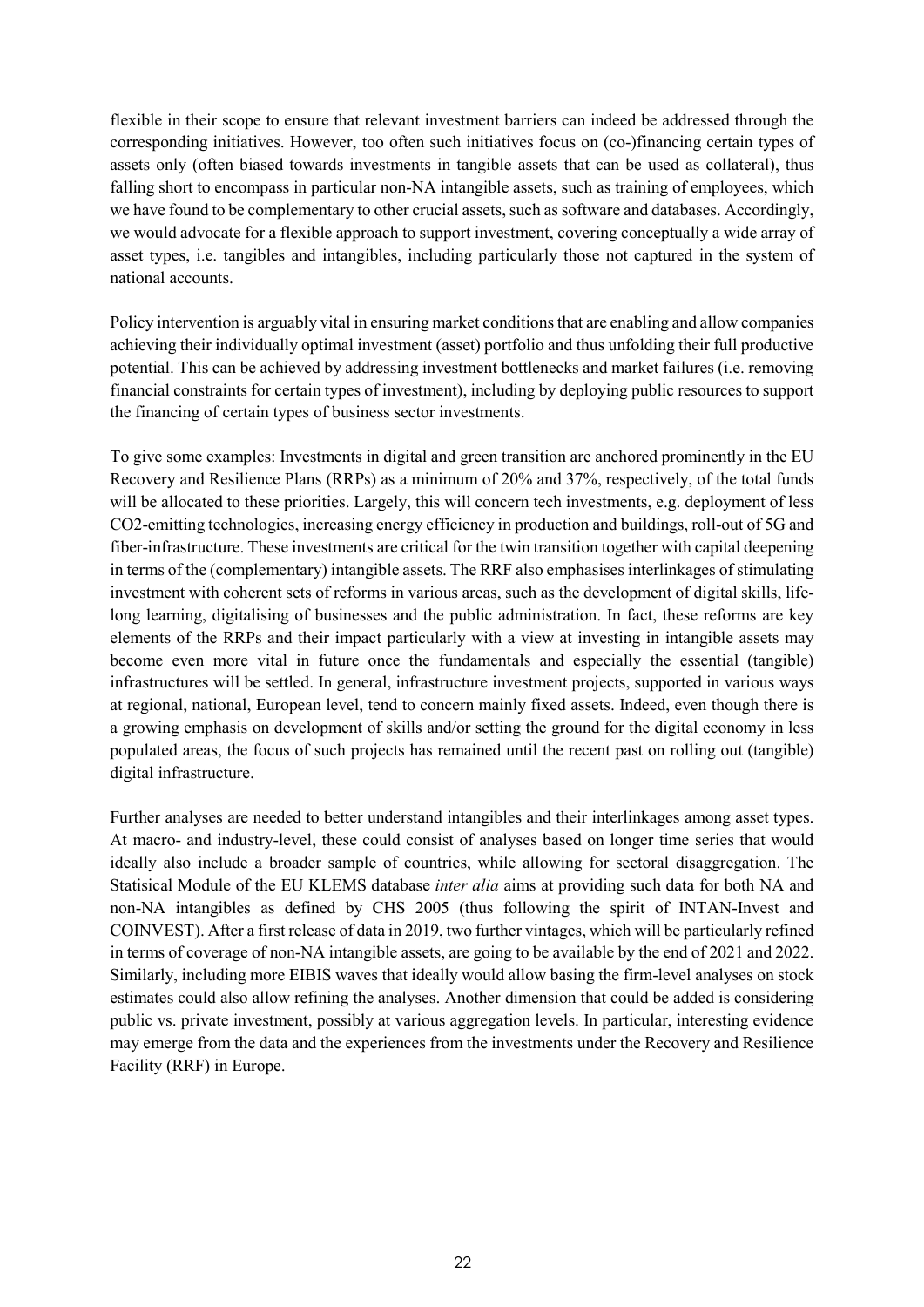## REFERENCES

Ackerberg, D., Caves, K., and Frazer, G. (2015). Identification properties of recent production function estimators. *Econometrica*, 83(6): 2411-2451.

Autor, D., Levy, F., and Murname, R. (2003). The skill content of recent technological change: An empirical exploration. *Quarterly Journal of Economics*, 118(4): 1279-1333.

Becker, B. (2014), Public R&D policies and private R&D investment: a survey of the empirical evidence. *Journal of Economic Surveys*, 29 (5), 917-945.

Belitz, H., Eickelpasch, A., Le Mouel, M., and Schiersch, A. (2017). Wissensbasiertes Kapital in Deutschland: Analyse zu Produktivitäts-und Wachstumseffekten und Erstellung eines Indikatorsystems Standard-Nutzungsbedingungen. DIW Berlin, Berlin.

Black, S. E. and Lynch, L. M. (2001). How to compete: the impact of workplace practices and information technology on productivity. *Review of Economics and statistics*, 83(3):434–445.

Bruno, R.L., Douarin, E., Korosteleva, J., and Radosevic, S. (2019): Determinants of Productivity Gap in the European Union: A Multilevel Perspective. IZA Discussion Paper No. 12542.

Brutscher, P.-B., Coali, C., Delanote, D. and Harasztosi, P. (2020). EIB Group Survey on Investment and Investment Finance – A technical note on data quality. EIB Working Paper 2020/08.

Brynjolfsson, E. and Hitt, L.M. (2000). Beyond computation: Information technology, organisational transformation and business performance. *Journal of Economic Perspectives*, 14: 23-48.

Brynjolfsson, E. and Hitt, L. M. (2003). Computing productivity: Firm-level evidence. *Review of Economics and Statistics*, 85(4):793–808.

Brynjolfsson, E., Hitt, L. M., and Yang, S. (2002). Intangible assets: Computers and organisational capital. *Brookings Papers on Economic Activity*, 2002(1):137–181.

Brynjolfsson, E., Rock, D. and Syverson, C. (2017). Artificial intelligence and the modern productivity paradox: A clash of expectations and statistics. NBER Working Paper No. 24001.

Chen, W., Niebel, T. and Saam, M. (2016) Are intangibles more productive in ICT-intensive industries? Evidence from EU countries. *Telecommunications Policy*, 40: 471-484.

[Cooper,](https://www.sciencedirect.com/science/article/abs/pii/S0304393297000329#!) R.W. and [Johri, A. \(1997\). D](https://www.sciencedirect.com/science/article/abs/pii/S0304393297000329#!)ynamic complementarities: A quantitative analysis. *Journal of Monetary Economics*, 40(1):97-119, September 1997Corrado, C., Hulten, C., and Sichel, D. (2005). Measuring capital and technology: an expanded framework. In Corrado, C., Haltiwanger, J., and Sichel D. (eds.), *Measuring Capital in the New Economy*, pp. 11-46, University of Chicago Press, Chicago

Corrado, Carol A., Charles Hulten, and Daniel Sichel (2005). Measuring Capital and Technology: An Expanded Framework. In: Measuring Capital in the New Economy, edited by Carol A. Corrado, John Haltiwanger and Daniel Sichel. University of Chicago Press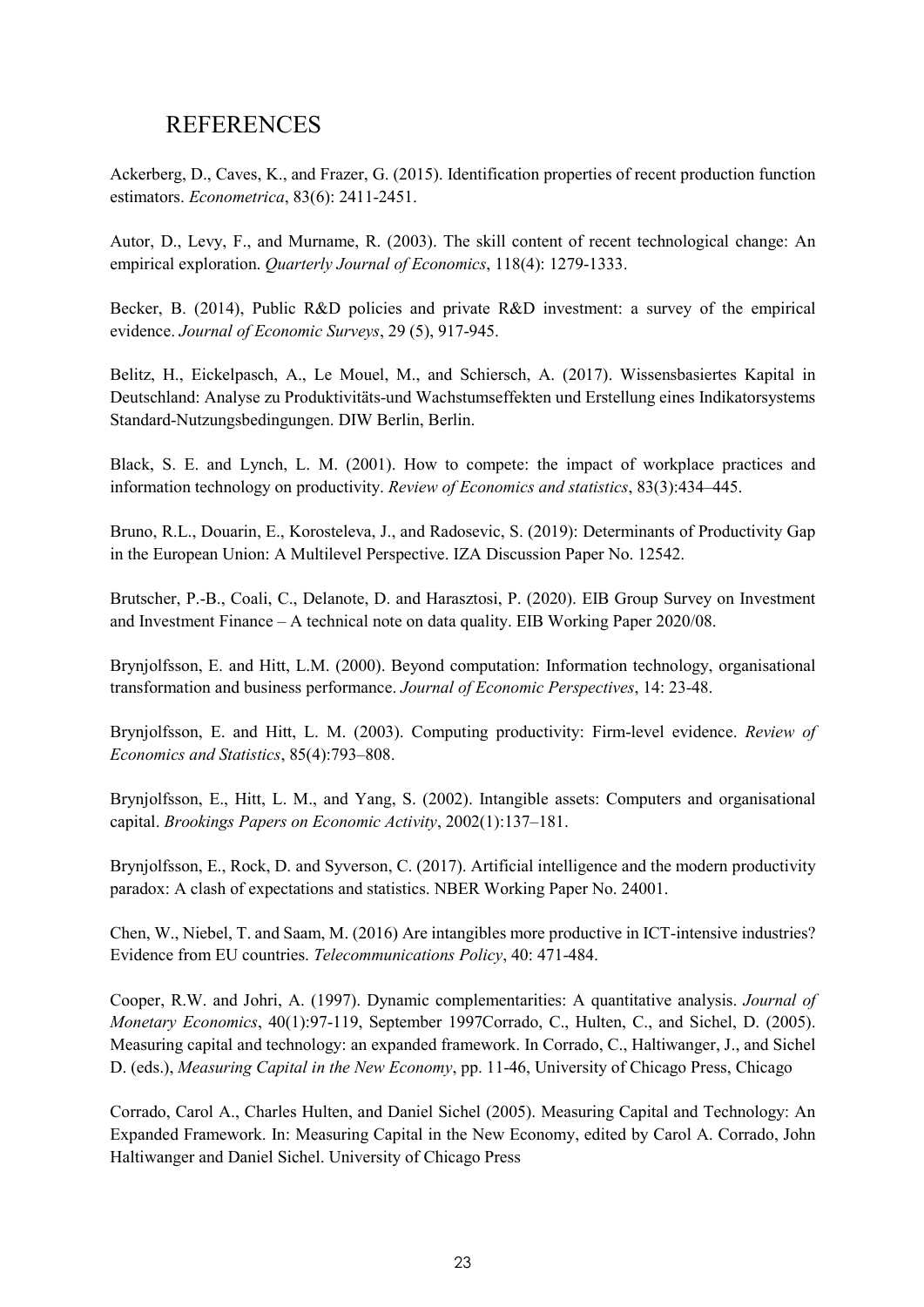Corrado, C., Hulten, C., and Sichel, D. (2009). Intangible capital and US economic growth. *Review of Income and Wealth,* 55(3):661–685.

Corrado, C., Haskel, J., Jona-Lasinio, C., and Iommi, M. (2011). Intangible capital and growth in advanced economies: Measurement methods and comparative results. IZA Discussion Paper No. 6733.

Corrado, Carol, Haskel, Jonathan, Jona-Lasinio, Cecilia, Iommi, Massimiliano, available at www.INTAN-Invest.net 2012. Intangible Capital and Growth in Advanced Economies: Measurement Methods and Comparative Results.Corrado, C., Haskel, J., Jona-Lasinio, C., and Iommi, M. (2013). Innovation and intangible investment in Europe, Japan, and the United States. *Oxford Review of Economic Policy*, 29(2):261–286.

Corrado, C., Haskel, J., Jona Lasinio, C., Iommi, M., 2014. Intangibles and industry productivity growth: evidence from the EU. Paper Prepared for the IARIW 33<sup>rd</sup> General Conference, 2014, August 24-30.

Corrado, C., Haskel, J. and Jona-Lasinio, C., Iommi, M. (2016[\) Intangible investment in the EU and US](http://www.eib.org/attachments/efs/investment_and_investment_finance_in_europe_2016_en.pdf)  [before and since the Great Recession and its contribution to productivity growth.](http://www.eib.org/attachments/efs/investment_and_investment_finance_in_europe_2016_en.pdf) In *Investment and Investment Finance in Europe*, Chapter 2, pp. 73-102, European Investment Bank Report, Nov 2016.

Corrado, C., Haskel, J., and Jona-Lasinio, C. (2017). Knowledge spillovers, ICT and productivity growth. *Oxford Bulletin of Economics and Statistics*, 79(4):592–618.

Corrado, C., Haskel, J. and Jona-Lasinio, C. (2018) Intangible investment in the EU and US before and since the Great Recession and its contribution to productivity growth. *Journal of Infrastructure, Policy and Development*, 2: 1-26.Crass, D. and Peters, B. (2014). Intangible assets and firm-level productivity. ZEW Discussion Paper No. 14-120.

Elnasri, A. and Fox, K.J. (2017). The contribution of research and innovation to productivity. *Journal of Productivity Analysis*, 47: 291-308.

EIB (2020). *Investment Report 2020/2021: Building a Smart and Green Europe in the COVID-19 Era.* European Investment Bank, Luxembourg.

Goodridge, P., Haskel, J. and Wallis, G. (2016) Spillovers from R&D and other intangible investment: evidence from UK industries. *Review of Income and Wealth*, 63: 22-48.

Hall, B. H., Lotti, F., and Mairesse, J. (2013). Evidence on the impact of R&D and ICT investments on innovation and productivity in Italian firms. *Economics of Innovation and New Technology*, 22(3):300– 328.

Haskel, J. and Westlake, S. (2017). *Capitalism without Capital: The Rise of the Intangible Economy*. Princeton University Press, Princeton, NJ.

Hosono, K., Miyakawa, D., Takizawa, M., and Yamanouchi, K. (2016). Complementarity and substitutability between tangible and intangible capital: Evidence from Japanese firm-level data. RIETI Discussion Paper No. 16024. Ipsos (2019). EIB Group Survey of Investment and Investment Finance. Technical Report. Available a[t https://www.eib.org/attachments/eibis-methodology-report-2019-en.pdf.](https://www.eib.org/attachments/eibis-methodology-report-2019-en.pdf)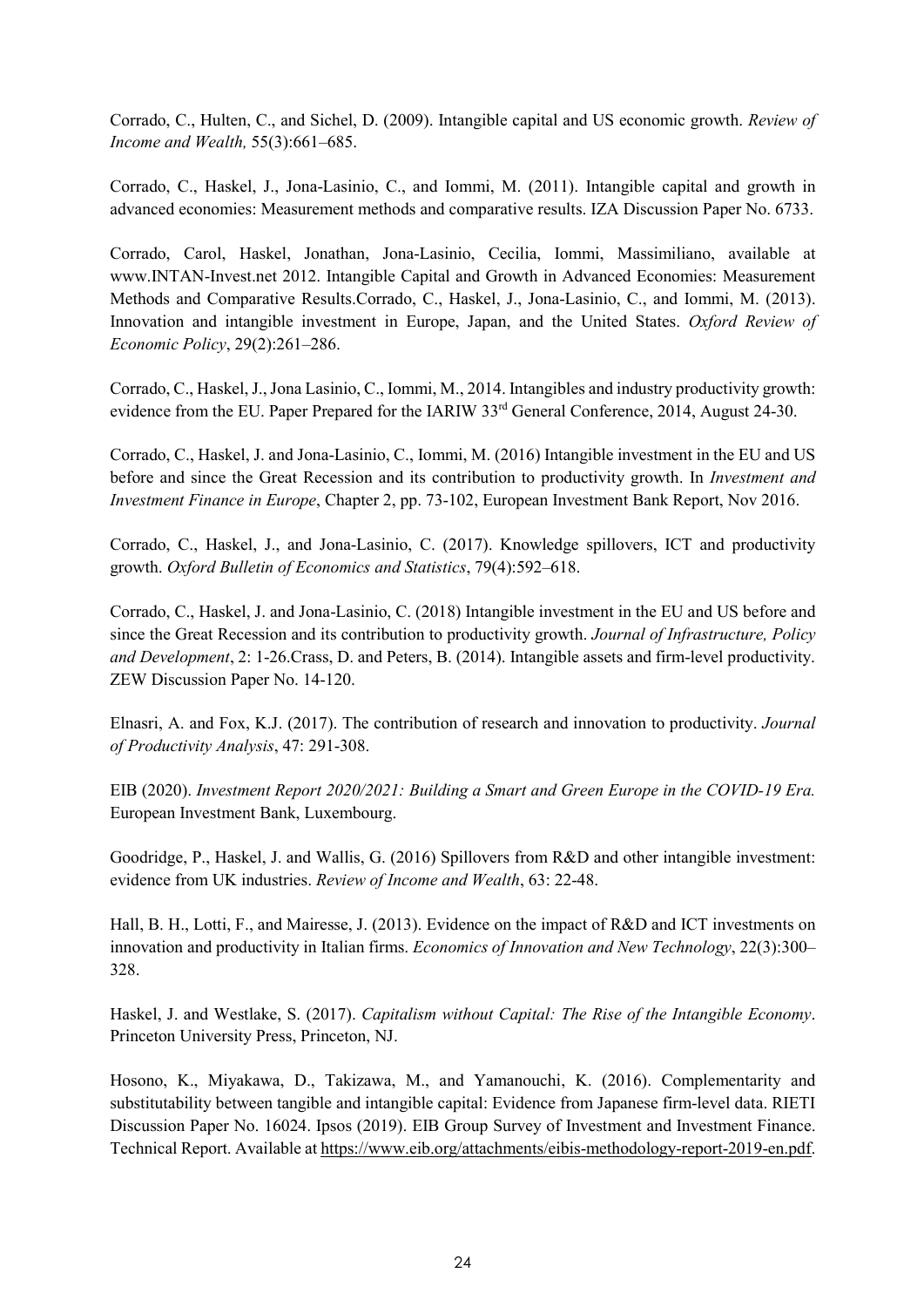[Jackson, G.](https://www.emerald.com/insight/search?q=Gregory%20Jackson) and [Ni, N.](https://www.emerald.com/insight/search?q=Na%20Ni) (2013). Understanding complementarities as organisational configurations: Using set theoretical methods. In [Fiss, P.C.,](https://www.emerald.com/insight/search?q=Peer%20C.%20Fiss) [Cambré, B.](https://www.emerald.com/insight/search?q=Bart%20Cambr%C3%A9) and [Marx, A.](https://www.emerald.com/insight/search?q=Axel%20Marx) (eds.). *Configurational Theory and Methods in Organisational Research (Research in the Sociology of Organisations, Vol. 38),* pp. 129-158. Emerald Group Publishing Limited, Bingley.

Jona Lasinio, C., Iommi, M., & Manzocchi, S. (2010). Intangible capital and productivity growth In European Countries. Available at SSRN 1691985.

Jorgenson, D. and Stiroh, K. J. (2000). Raising the speed limit: U.S. economic growth in the information age. *Brookings Papers on Economic Activity*, 1:125-211.

Kmenta, J. (1967). On the estimation of the CES production function. *International Economic Review*, 8(2): 180-189.

McAfee, A. and Brynjolfsson, E. (2012). *Race Against the Machine: How the Digital Revolution is Accelerating Innovation, Driving Productivity, and Irreversibly Transforming Employment and the Economy*. Digital Frontiers Press, Cambridge, MA.

Mohnen, P., Polder, M., and van Leeuwen, G. (2018). R&D, ICT and productivity. In Arjona, R., Bilbao-Osorio, B., and Surgeon M. (eds.), *Science, Research and Innovation Performance of the EU: Strengthening the foundations for Europe's future*, pp.375-394, Publications Office of the European Union, Luxembourg.

Oliner, S. D. and Sichel, D. E. (2000). The resurgence of growth in the late 1990s: Is information technology the story? The analytical framework and data. *Journal of Economic Perspectives*, 14(4): 3 – 22.

O'Mahony, M. and Vecchi, M. (2009) R&D, knowledge spillovers and company productivity performance. *Research Policy*, 38: 35-44.

Pastor-Augustin, G., Ramirez-Aleson, M., and Espitia-Escuerv, M. (2011). Complementary assets and investment decisions. *Emerging Markets Finance and Trade*, 47:25-39.

Roth, F. (2019). Intangible capital and labour productivity growth: A review of the literature. Hamburg Discussion Papers in International Economics No. 4.

Roth, F. and Thum, A.-E. (2013). Intangible capital and labor productivity growth: Panel evidence for the EU from 1998-2005. *Review of Income and Wealth*, 59(3):486–508.

Stieglitz, N. and Heine, K. (2007). Innovations and the role of complementarities in a strategic theory of the firm. *Strategic Management Journal*, [28\(1\)](https://onlinelibrary.wiley.com/toc/10970266/2007/28/1):1-15.

Solon, G., Haider, S.J. and Wooldridge, J.M. (2015). What are we weighting for? *Journal of Human Resources*, 50(2):301–316.

Thum-Thysen, A., Voigt, P., Bilbao-Osorio, B., Maier, C., and Ognyanova, D. (2017). Unlocking investment in intangible assets. Quarterly Report on the Euro Area (QREA), 16(1):23—35.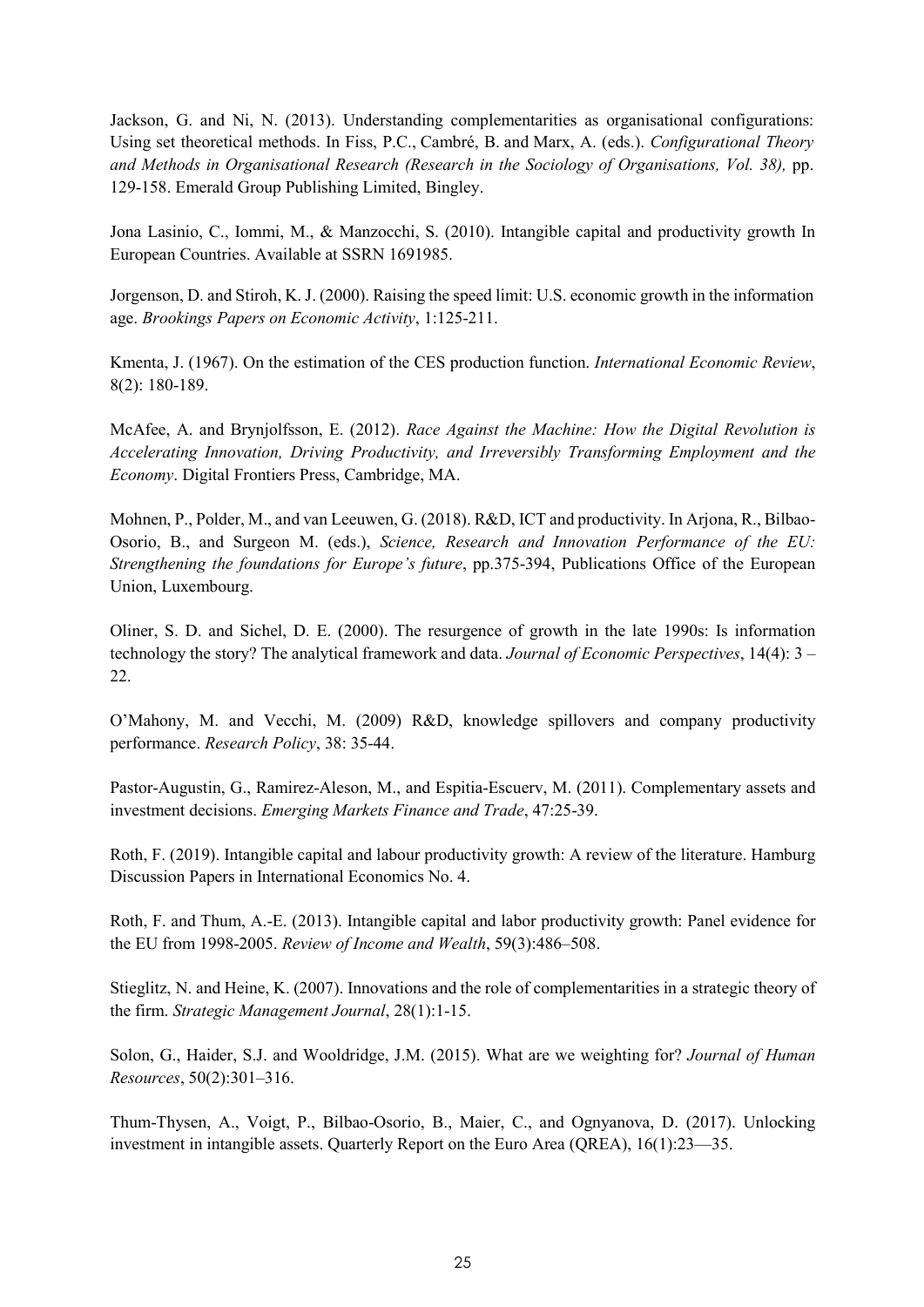Thum-Thysen, A.-E., Voigt, P., Bilbao-Osorio, B., Maier, C. and Ognyanova, D. (2019). Investment dynamics in Europe: Distinct drivers and barriers for investing in intangible versus tangible assets? *Structural Change and Economic Dynamics*, 51: 77-88.

Tsakanikas, Aggelos; Roth, Felix; Caliò, Simone; Caloghirou, Yannis; Dimas, Petros (2020): The contribution of intangible inputs and participation in global value chains to productivity performance: Evidence from the EU-28, 2000-2014. Hamburg Discussion Papers in International Economics, No. 5.

Van Ark, B. (2015). From mind the gap to closing the gap. Avenues to reverse stagnation in Europe through investment and productivity growth. European Economy Economic Briefs Discussion Paper No. 006.

Wooldridge, J. (2009). On estimating firm-level production functions using proxy variables to control for unobservables. *Economics Letters*, 104(3): 112-114.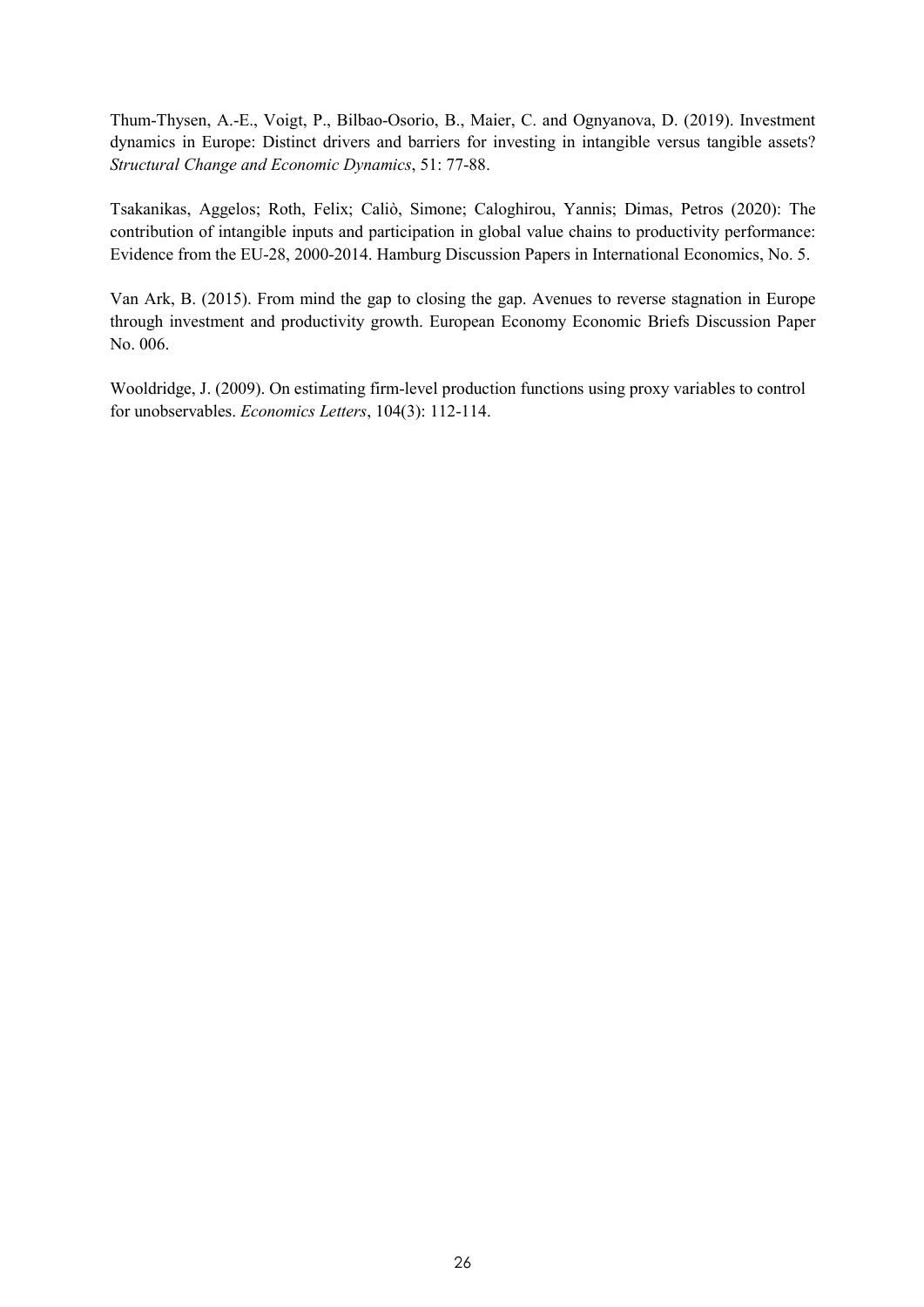## ANNEX

## **ANNEX 1 – LIST OF VARIABLES USED IN THE MACRO ANALYSIS**

| <b>Name</b>                         | <b>Variable Description</b>                                                                                                                                                | <b>Source</b>                                              | <b>Remarks</b>                                                                                                                                                                                                                                                                                                                                                                                                                                                                                                         |
|-------------------------------------|----------------------------------------------------------------------------------------------------------------------------------------------------------------------------|------------------------------------------------------------|------------------------------------------------------------------------------------------------------------------------------------------------------------------------------------------------------------------------------------------------------------------------------------------------------------------------------------------------------------------------------------------------------------------------------------------------------------------------------------------------------------------------|
| <b>GVA</b>                          | Gross value added                                                                                                                                                          |                                                            |                                                                                                                                                                                                                                                                                                                                                                                                                                                                                                                        |
| $Y_L$                               | Labour productivity                                                                                                                                                        |                                                            | Natural logarithm over GVA over hours worked in thousand Euros per<br>hour worked.                                                                                                                                                                                                                                                                                                                                                                                                                                     |
| Tangible<br>investment              | Total tangible investment<br>over lagged total capital<br>stock (total capital stock $=$<br>$tangible + non-NA-$<br>$intangible + NA-intangible)$                          | <b>INTAN-</b><br><b>INVEST</b><br>and national<br>accounts | Tangible investment series were taken from Eurostat's national accounts<br>database. Tangible stocks were taken from Eurostat's national accounts<br>database. Non-NA-intangible stocks were computed with PIM in million<br>Euros and real terms. For deflating nominal series a GVA deflator was<br>computed on the basis of GVA data in current and previous year prices<br>from Eurostat ("National Accounts aggregates by industry (up to NACE<br>A*64)" [nama 10 a64]). Exchange rates were taken from Eurostat. |
| Intangible<br>investment            | Total intangible investment<br>over lagged total capital<br>stock (total capital stock $=$<br>$tangible + non-NA$<br>$intangible + NA-intangible)$                         | INTAN-<br><b>INVEST</b><br>and national<br>accounts        | Intangible investment was taken from INTAN-INVEST. For the<br>computation of the stocks see above.                                                                                                                                                                                                                                                                                                                                                                                                                     |
| NA-<br>intangible<br>investment     | National accounts intangible<br>investment over lagged total<br>capital stock (total capital<br>$stock = tangle + non-NA$ -<br>$intangible + NA-intangible)$               | <b>INTAN-</b><br><b>INVEST</b><br>and national<br>accounts | Intangible investment was taken from INTAN-INVEST. For the<br>computation of the stocks see above.                                                                                                                                                                                                                                                                                                                                                                                                                     |
| Non-NA-<br>intangible<br>investment | Non-national accounts<br>("new") intangible<br>investment over lagged total<br>capital stock (total capital<br>$stock = tangle + non-NA-$<br>$intangible + NA-intangible)$ | INTAN-<br><b>INVEST</b><br>and national<br>accounts        | Intangible investment was taken from INTAN-INVEST. For the<br>computation of the stocks see above.                                                                                                                                                                                                                                                                                                                                                                                                                     |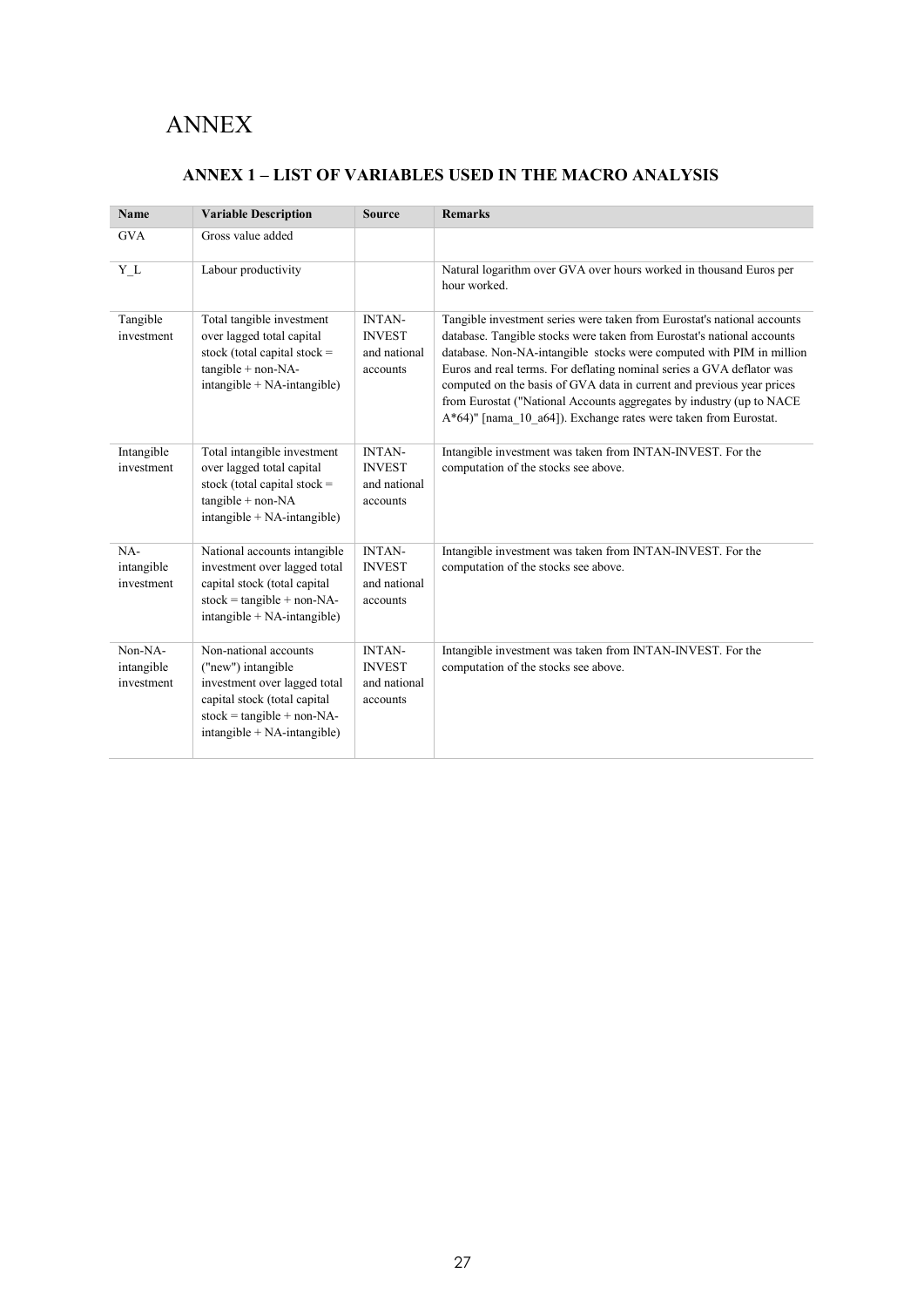## **ANNEX 2 – DESCRIPTIVE ANALYSIS**

| Table A2.1 | <b>Descriptive statistics</b> (macro analysis) |  |
|------------|------------------------------------------------|--|
|            |                                                |  |

| Variables                                        | Nr observations | mean     | sd       | min          | max      |
|--------------------------------------------------|-----------------|----------|----------|--------------|----------|
| Gross value added                                | 315             | 488003.9 | 504203.7 | 16172.25     | 1883425  |
| Total hours worked                               | 315             | 14363.76 | 14259.51 | 285.797      | 44796    |
| Tangible capital stock                           | 315             | 708947.6 | 730168.5 | 17349.6      | 2460382  |
| NA intangible capital stock                      | 315             | 91020.08 | 107837.6 | 571.5167     | 431311.9 |
| Non-NA intangible capital stock                  | 315             | 116037.6 | 127525.9 | 2755.98      | 508808.6 |
| Total intangible capital stock                   | 315             | 207057.7 | 231237.1 | 3327.496     | 914960.1 |
| Total capital stock                              | 315             | 916005.3 | 931529.1 | 20677.1      | 3240904  |
| Tangible investment                              | 315             | 62460.75 | 63306.17 | 1810.887     | 250913.4 |
| Intangible investment                            | 306             | 82262.87 | 94794.31 | 1215.937     | 458551.4 |
| Labour productivity (hours) - log                | 315             | 3.549197 | .4038965 | 2.504927     | 4.268593 |
| Total capital intensity - log                    | 315             | 4.179007 | .4747705 | 2.442825     | 4.934626 |
| Tangible capital intensity - log                 | 315             | 3.918472 | .4646809 | 2.196887     | 4.675299 |
| Intangible capital intensity - log               | 315             | 2.629678 | .6498718 | .8213086     | 3.706817 |
| NA intangible capital intensity - log            | 315             | 1.641176 | .8859786 | $-0.7673793$ | 3.092399 |
| Non-NA intangible capital intensity - log        | 315             | 2.110963 | .5719674 | .5929095     | 2.961664 |
| Tangible x NA intangible cap int - log           | 315             | 3.359298 | 1.861683 | $-1.064067$  | 6.973284 |
| Tangible x non-NA intangible cap int - log       | 315             | 4.22741  | 1.442539 | .7312155     | 6.821023 |
| NA intangible x non-NA intangible cap int - log  | 315             | 1.935139 | 1.222783 | $-.3225987$  | 4.527595 |
| Tangible investment intensity - log              | 315             | 1.514671 | .4026506 | .1173436     | 2.381369 |
| Intangible investment intensity - log            | 306             | 1.569844 | 1.154724 | $-1934511$   | 4.480653 |
| Tangible x intangible investment intensity - log | 306             | 1.32885  | 1.134535 | $-0.0447226$ | 4.531121 |

Table A2.2 **Descriptive statistics** (micro analysis)

| Variable                              | Nr observations | Mean  | Std. Dev. | Min  | Max   |
|---------------------------------------|-----------------|-------|-----------|------|-------|
| Sales - log                           | 42,669          | 15.23 | 2.11      | 5.92 | 27.29 |
| Value added - log                     | 36,937          | 13.95 | 1.96      | 0.00 | 24.63 |
| Fixed assets - log                    | 42,669          | 13.91 | 2.55      | 2.38 | 25.36 |
| Number of employees - log             | 42,669          | 3.79  | 1.51      | 0.69 | 11.51 |
| Tangible investment - log             | 42,669          | 9.37  | 5.25      | 0.00 | 22.87 |
| Intangible investment - log           | 42,669          | 8.47  | 4.48      | 0.00 | 23.40 |
| Labour productivity (employees) - log | 42,669          | 11.49 | 1.28      | 0.03 | 23.80 |
| Share of total investment (%)         |                 |       |           |      |       |
| Land and buildings                    | 42,669          | 0.15  |           |      |       |
| Machinery and equipment               | 42,669          | 0.50  |           |      |       |
| R&D                                   | 42,669          | 0.06  |           |      |       |
| Software and data                     | 42,669          | 0.13  |           |      |       |
|                                       | 42,669          | 0.10  |           |      |       |
| Training of employees                 | 42,669          |       |           |      |       |
| Business process improvements         |                 | 0.06  |           |      |       |
| Sector (% of sample)                  | 42,669          |       |           |      |       |
| Manufacturing                         |                 | 0.30  |           |      |       |
| Construction                          | 42,669          | 0.22  |           |      |       |
| Services                              | 42,669          | 0.25  |           |      |       |
| Infrastructure                        | 42,669          | 0.24  |           |      |       |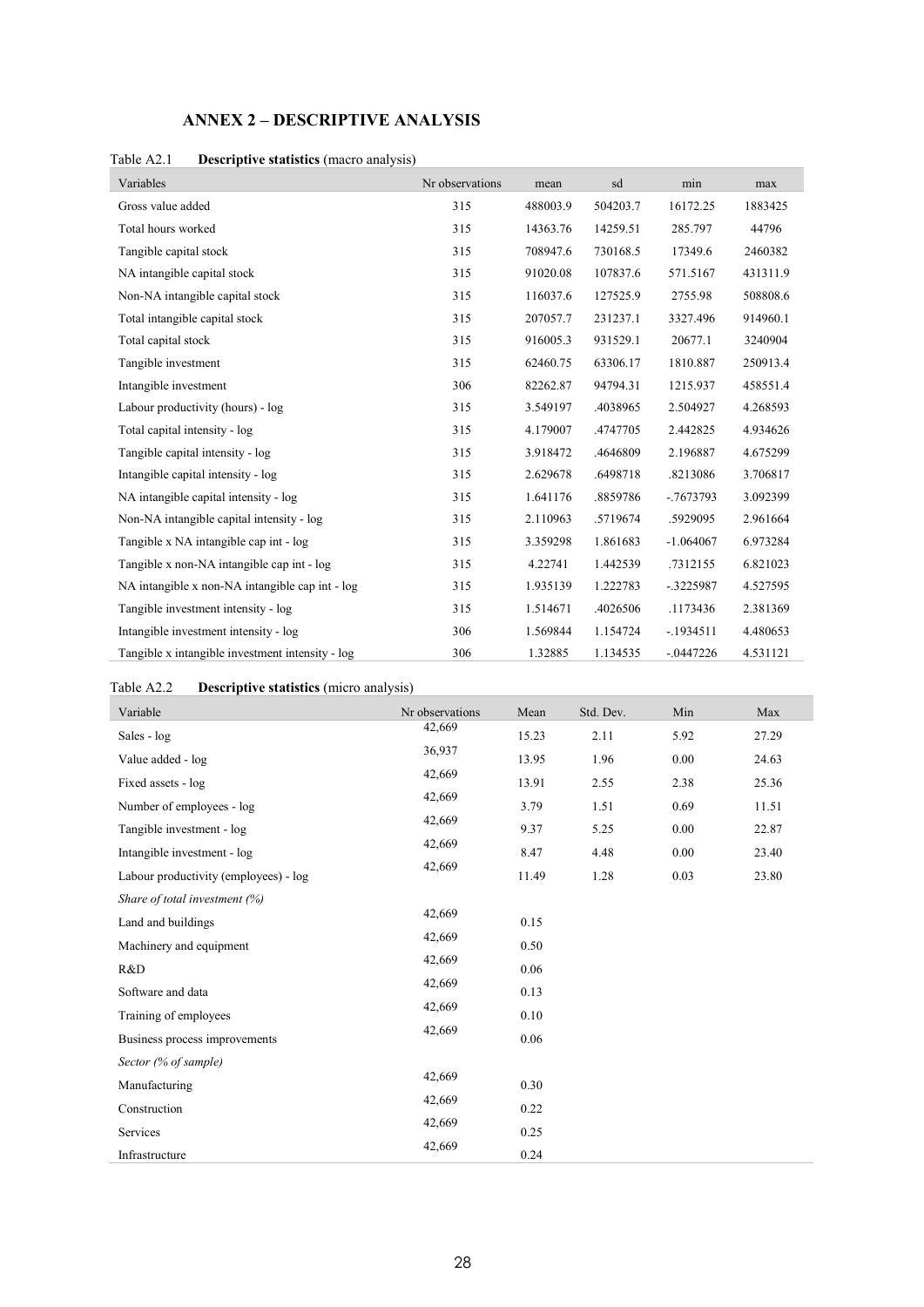

Figure A2.1 **Labour productivity, capital deepening and intangible capital deepening, logarithms** (macro analysis)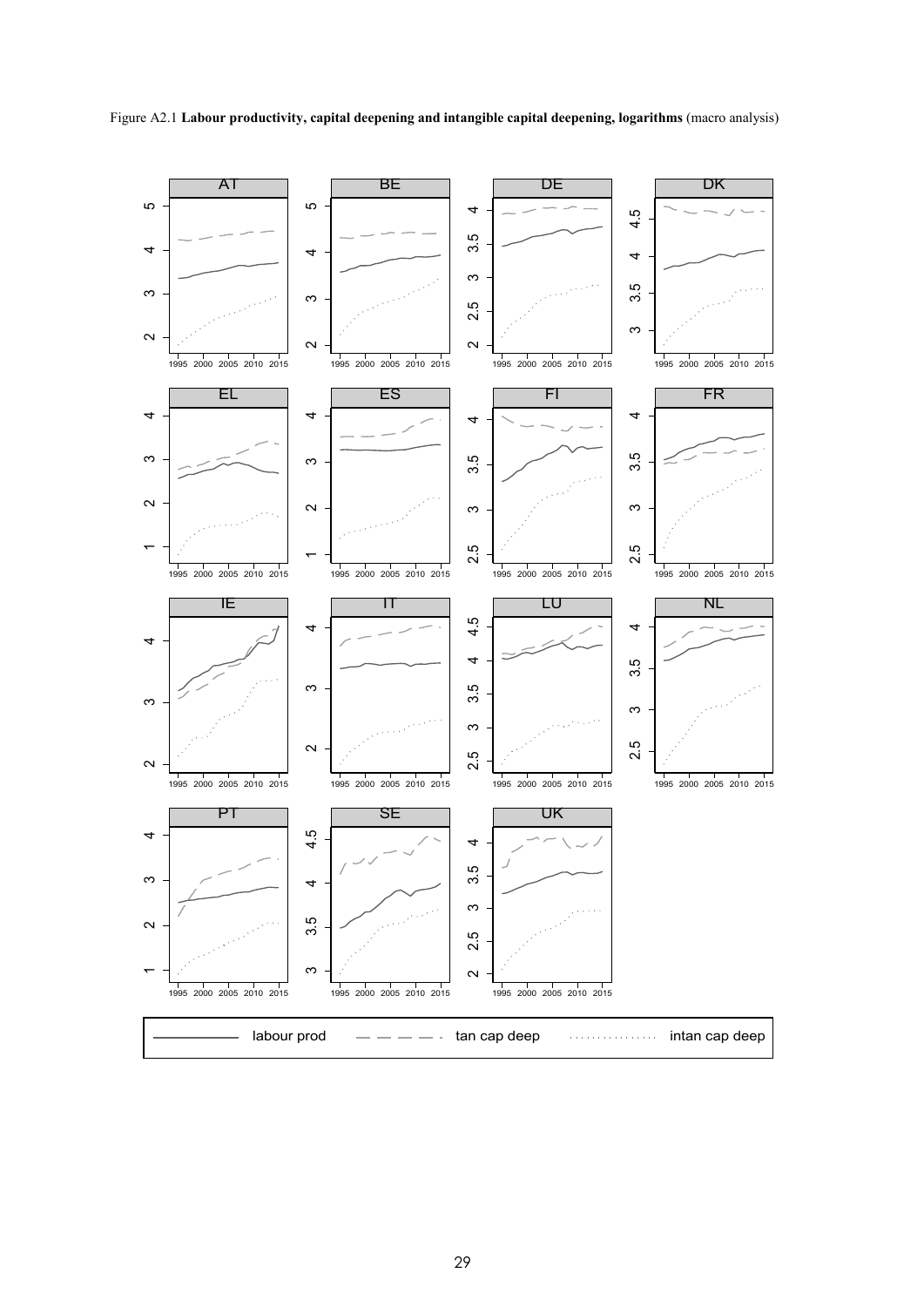

Figure A2.2 **Labour productivity, lagged capital deepening and lagged intangible capital deepening, logarithms** (macro analysis)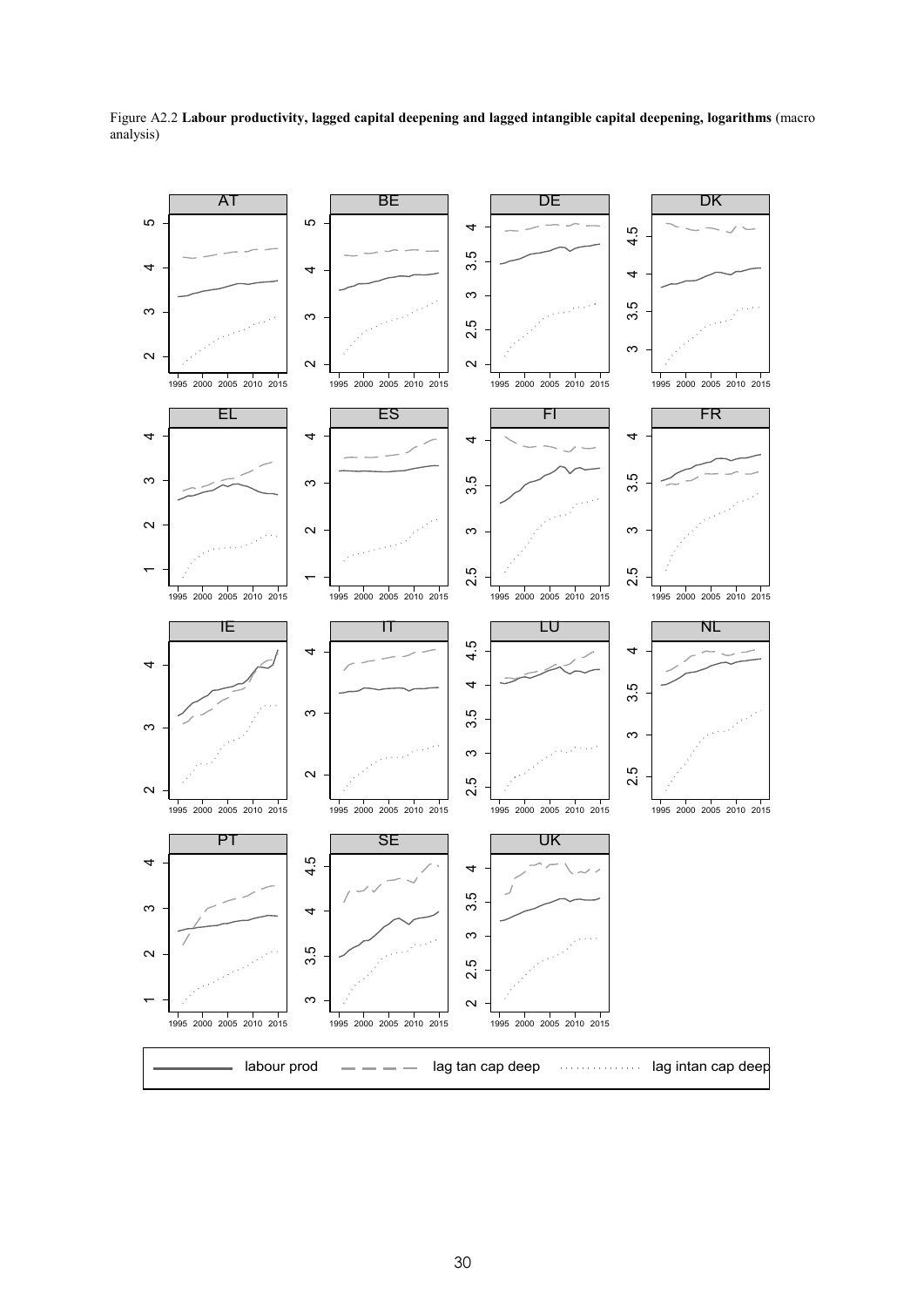

Figure A2.3 **Labour productivity, lagged NA intangible capital deepening and lagged non-NA intangible capital deepening, logarithms** (macro analysis)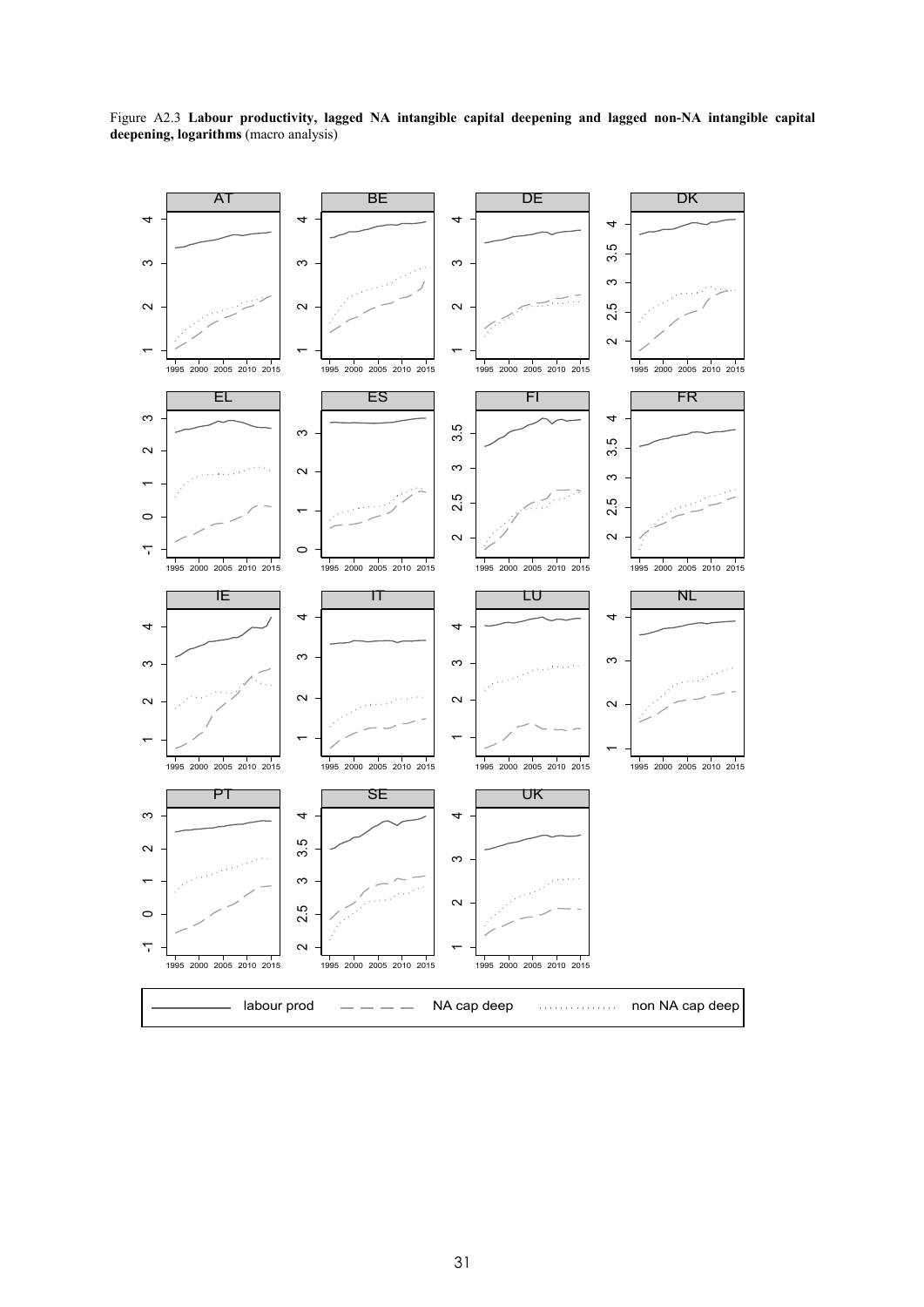|                                   | <b>Tight-name stue terms</b> (macro analysis) |              |              |                  |                |            |              |            |
|-----------------------------------|-----------------------------------------------|--------------|--------------|------------------|----------------|------------|--------------|------------|
|                                   | (1)                                           | (2)          | (3)          | (4)              | (5)            | (6)        | (7)          | (8)        |
| Total capital deepening           |                                               |              |              |                  |                |            | $0.146***$   | $0.0866**$ |
|                                   |                                               |              |              |                  |                |            | (0.0369)     | (0.0422)   |
| Tangible                          | $0.165**$                                     | 0.0178       | $-0.0309$    | $-0.0358$        | $-0.146***$    | $0.204***$ |              |            |
|                                   | (0.0639)                                      | (0.0476)     | (0.0384)     | (0.0396)         | (0.0351)       | (0.0605)   |              |            |
| Intangible                        |                                               |              | $0.258***$   | $0.258***$       |                | $-0.229$   |              |            |
|                                   |                                               |              | (0.0338)     | (0.0351)         |                | (0.153)    |              |            |
| Intangible NA                     |                                               |              |              | $0.120**$        |                | 0.184      |              |            |
|                                   |                                               |              |              | (0.0552)         |                | (0.163)    |              |            |
| Intangible nonNA                  |                                               | $0.523***$   |              |                  | $-0.0791$      |            |              |            |
|                                   |                                               | (0.0620)     |              |                  | (0.0983)       |            |              |            |
| Tangible x Intangible             |                                               |              |              |                  | $0.270***$     |            |              |            |
|                                   |                                               |              |              |                  | (0.0466)       |            |              |            |
| Tangible x Intangible NA          |                                               |              |              |                  |                | 0.126      | 0.0182       | $-0.00539$ |
|                                   |                                               |              |              |                  |                | (0.0837)   | (0.0206)     | (0.0153)   |
| Tangible x Intangible nonNA       |                                               |              |              |                  |                | $-0.0944$  | 0.0124       | $0.0356*$  |
|                                   |                                               |              |              |                  |                | (0.0806)   | (0.0188)     | (0.0185)   |
| Intangible NA x Intangible nonNA  |                                               |              |              |                  |                | $0.176***$ | $0.171***$   | $0.156***$ |
|                                   |                                               |              |              |                  |                | (0.0324)   | (0.0281)     | (0.0305)   |
| Constant                          | $2.115***$                                    | 1.899***     | $2.866***$   | $2.778***$       | $2.668***$     | 2.078***   | $2.253***$   | $2.600***$ |
|                                   | (0.189)                                       | (0.171)      | (0.114)      | (0.116)          | (0.114)        | (0.231)    | (0.111)      | (0.216)    |
|                                   |                                               |              |              |                  |                |            |              |            |
| Observations                      | 300                                           | 300          | 300          | 300              | 300            | 300        | 300          | 280        |
| Constant                          | yes                                           | yes          | yes          | yes              | yes            | yes        | yes          | yes        |
| R-squared                         | 0.979                                         | 0.985        | 0.984        | 0.985            | 0.989          | 0.991      | 0.990        | 0.993      |
| Adj. R-squared                    | 0.976                                         | 0.983        | 0.982        | 0.983            | 0.987          | 0.989      | 0.989        | 0.991      |
| Country FE                        | yes                                           | yes          | yes          | yes              | yes            | yes        | yes          | yes        |
| Year FE                           | yes                                           | yes          | yes          | yes              | yes            | yes        | yes          | yes        |
| Wooldridge test $AR(1)$ (p-value) | 2.34e-06                                      | 2.14e-06     | 1.73e-07     | 1.67e-06         | 7.50e-07       | 8.46e-07   | 9.25e-07     | 2.43e-07   |
| highest VIF                       | 15.08                                         | 110.6        | 56.91        | 73.58            | 378.5          | 1820       | 187.3        | 200.4      |
| Wald country dummies (p-value)    | $\boldsymbol{0}$                              | $\mathbf{0}$ | $\mathbf{0}$ | $\boldsymbol{0}$ | $\overline{0}$ | $\theta$   | $\mathbf{0}$ | $\theta$   |
| Wald year dummies (p-value)       | $\bf{0}$                                      | 0.000572     | 0.0246       | 0.0227           | 4.52e-05       | 6.15e-06   | 6.15e-06     | 6.15e-06   |

## **ANNEX 3 – ALTERNATIVE SPECIFICATIONS**

#### Table A3.1 **Translog production function estimates, expressed in labour productivity terms, lagged right-hand side terms** (macro analysis)

Robust standard errors in parentheses, \*\*\* p<0.01, \*\* p<0.05, \* p<0.1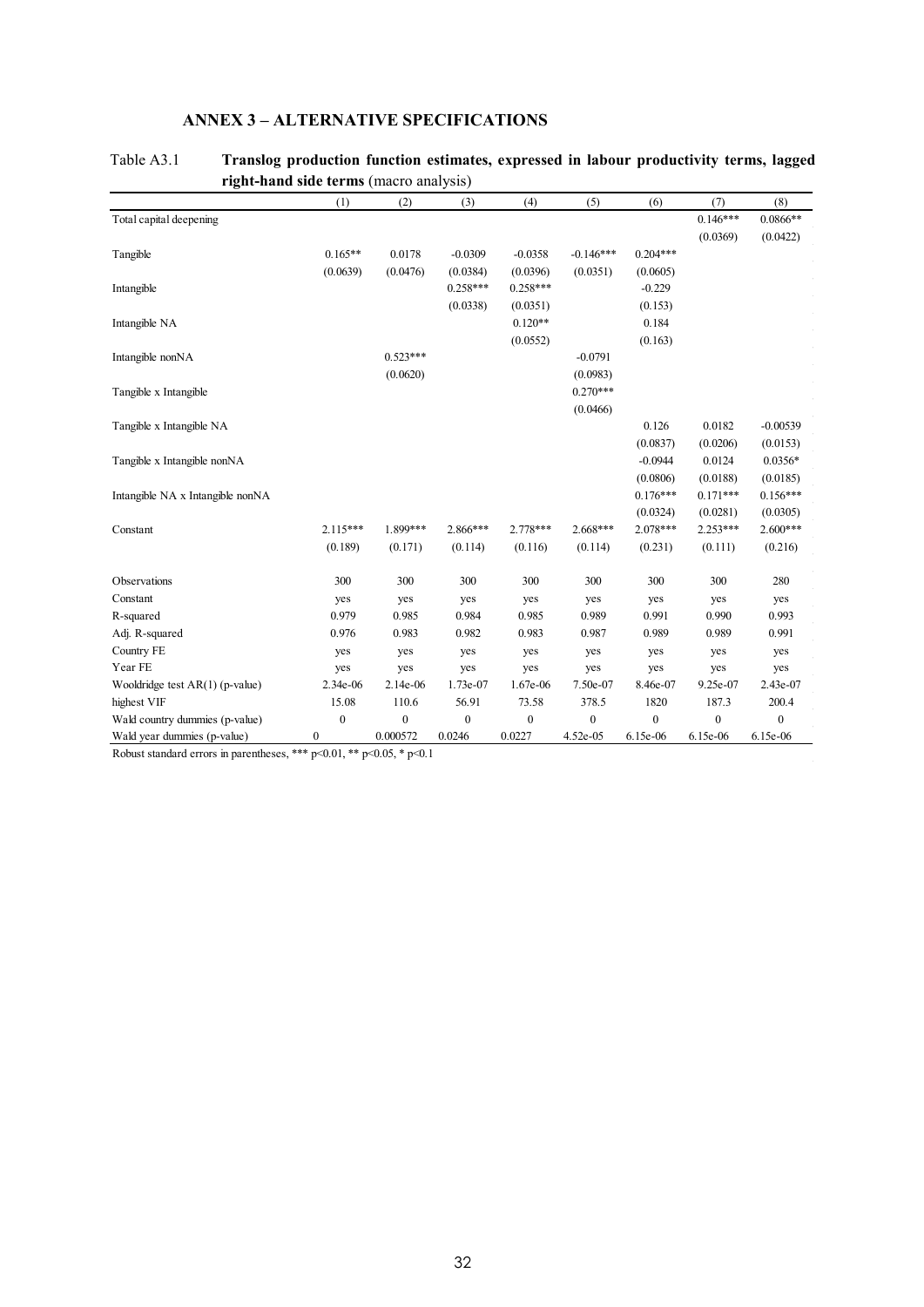|                                  | (1)              | (2)          | (3)          | (4)          | (5)          | (6)              | (7)              |
|----------------------------------|------------------|--------------|--------------|--------------|--------------|------------------|------------------|
| Total capital deepening          |                  |              |              |              |              |                  | $0.108**$        |
|                                  |                  |              |              |              |              |                  | (0.0424)         |
| Tangible                         | $-0.0487*$       | $-0.0931***$ | $-0.0881***$ | $-0.0989***$ | $-0.147***$  | $0.120**$        |                  |
|                                  | (0.0294)         | (0.0262)     | (0.0283)     | (0.0276)     | (0.0367)     | (0.0532)         |                  |
| Intangible                       |                  | $0.335***$   |              |              | 0.0913       |                  |                  |
|                                  |                  | (0.0498)     |              |              | (0.0995)     |                  |                  |
| Intangible NA                    |                  |              | $0.108***$   | $0.0738***$  |              | $-0.0805$        |                  |
|                                  |                  |              | (0.0276)     | (0.0256)     |              | (0.132)          |                  |
| Intangible nonNA                 |                  |              |              | $0.245***$   |              | 0.177            |                  |
|                                  |                  |              |              | (0.0426)     |              | (0.174)          |                  |
| Tangible x Intangible            |                  |              |              |              | $0.131***$   |                  |                  |
|                                  |                  |              |              |              | (0.0448)     |                  |                  |
| Tangible x Intangible NA         |                  |              |              |              |              | 0.0174           | $-0.0226$        |
|                                  |                  |              |              |              |              | (0.0661)         | (0.0161)         |
| Tangible x Intangible nonNA      |                  |              |              |              |              | $-0.0456$        | $0.0313*$        |
|                                  |                  |              |              |              |              | (0.0751)         | (0.0189)         |
| Intangible NA x Intangible nonNA |                  |              |              |              |              | $0.165***$       | $0.165***$       |
|                                  |                  |              |              |              |              | (0.0404)         | (0.0334)         |
|                                  |                  |              |              |              |              |                  |                  |
| Observations                     | 294              | 294          | 294          | 294          | 294          | 294              | 294              |
| Constant                         | yes              | yes          | yes          | yes          | yes          | yes              | yes              |
| R-squared                        | 0.988            | 0.990        | 0.988        | 0.990        | 0.991        | 0.992            | 0.992            |
| Country FE                       | yes              | yes          | yes          | yes          | yes          | yes              | yes              |
| Year FE                          | yes              | yes          | yes          | yes          | yes          | yes              | yes              |
| Adj. R-squared                   | 0.986            | 0.989        | 0.987        | 0.989        | 0.990        | 0.991            | 0.991            |
| Wooldridge test AR(1) (p-value)  | 1.23e-07         | 2.32e-07     | 3.48e-07     | 2.20e-07     | 2.07e-07     | 1.97e-07         | 2.43e-07         |
| highest VIF                      | 19.71            | 120.0        | 82.23        | 85.70        | 497.4        | 1940             | 187.8            |
| Wald country dummies (p-value)   | $\boldsymbol{0}$ | $\mathbf{0}$ | $\mathbf{0}$ | $\mathbf{0}$ | $\mathbf{0}$ | $\boldsymbol{0}$ | $\boldsymbol{0}$ |
| Wald year dummies (p-value)      | $\mathbf{0}$     | 3.43e-06     | 2.55e-10     | 5.49e-06     | 9.39e-07     | 3.38e-07         | 3.38e-07         |

Robust standard errors in parentheses, \*\*\* p<0.01, \*\* p<0.05, \* p<0.1

#### Table A3.3 **Translog production function estimates, expressed in labour productivity terms, investment flows instead of capital stocks** (macro analysis)

|                                            | (1)        | (2)          | (3)         | (4)        |
|--------------------------------------------|------------|--------------|-------------|------------|
| Total investment intensity                 |            |              |             | $0.355***$ |
|                                            |            |              |             | (0.0397)   |
| Tangible investment intensity              | $0.353***$ | $0.261***$   | $0.204***$  |            |
|                                            | (0.0568)   | (0.0320)     | (0.0324)    |            |
| Intangible investment intensity            |            | $0.277***$   | $0.203***$  |            |
|                                            |            | (0.0350)     | (0.0349)    |            |
| Tangible x Intangible investment intensity |            |              | $0.0892***$ | $0.126***$ |
|                                            |            |              | (0.0234)    | (0.0199)   |
| <b>Observations</b>                        | 315        | 306          | 306         | 306        |
| Constant                                   | yes        | yes          | yes         | yes        |
| R-squared                                  | 0.983      | 0.989        | 0.989       | 0.989      |
| Country FE                                 | yes        | yes          | yes         | yes        |
| Year FE                                    | yes        | yes          | yes         | yes        |
| Adj. R-squared                             | 0.981      | 0.987        | 0.987       | 0.988      |
| Wooldridge test $AR(1)$ (p-value)          | $7.04e-06$ | $9.57e-10$   | $2.53e-10$  | $3.25e-09$ |
| highest VIF                                | 14.84      | 105.7        | 203.4       | 182.2      |
| Wald country dummies (p-value)             | $\Omega$   | $\theta$     | $\theta$    | $\theta$   |
| Wald year dummies (p-value)                | 0          | $\mathbf{0}$ | $\theta$    | $\theta$   |

Robust standard errors in parentheses, \*\*\* p<0.01, \*\* p<0.05, \* p<0.1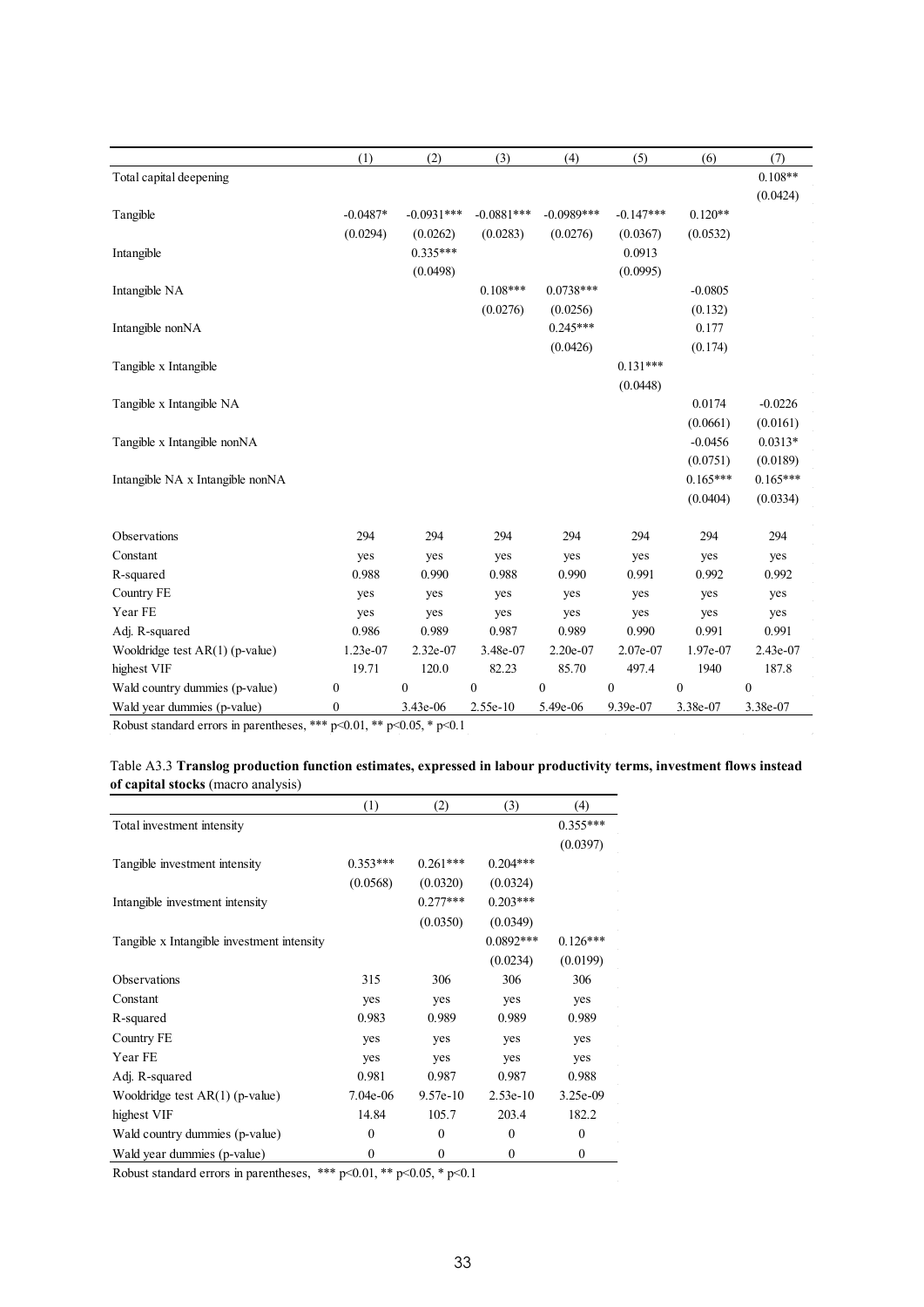|                         | (1)         | (2)        | (3)         | (4)        |
|-------------------------|-------------|------------|-------------|------------|
| <b>VARIABLES</b>        | $EU27 + UK$ | EU15       | $EU27 + UK$ | EU15       |
|                         |             |            |             |            |
| Total capital intensity |             |            | 5.388***    | $5.337***$ |
|                         |             |            | [0.247]     | [0.332]    |
| Tangible capital        | $2.269***$  | $1.709***$ |             |            |
|                         | [0.262]     | [0.357]    |             |            |
| Intangible capital      | 5.494***    | 4.529***   |             |            |
|                         | [0.309]     | [0.394]    |             |            |
| Tangible x intangible   | $-0.030$    | 0.018      | $0.238***$  | $0.160***$ |
|                         | [0.044]     | [0.055]    | [0.022]     | [0.026]    |
|                         |             |            |             |            |
| <b>Observations</b>     | 36,937      | 21,620     | 36,937      | 21,620     |
| R-squared               | 0.412       | 0.176      | 0.415       | 0.183      |

Table A3.4 **Firm-level regressions using the stocks of tangible and intangible assets, value added as dependent variable**  (micro analysis)

Notes: Dependent variable: ln(turnover/number of employees). Note that the dependent variable has been multiplied by 100 to improve the readability of the estimates. Investment intensity: ln(total investment per employee). Tangible investment: ln(tangible investment per employee). Intangible investment: ln(intangible per employee). All regressions control for country, sector, year and firm size fixed effects. Robust standard errors in squared brackets: \*\*\* p<0.01, \*\* p<0.05, \* p<0.1.

|                         | (1)         | (2)        | (3)         | (4)      |
|-------------------------|-------------|------------|-------------|----------|
| <b>VARIABLES</b>        | $EU27 + UK$ | EU15       | $EU27 + UK$ | EU15     |
|                         |             |            |             |          |
| Total capital intensity |             |            | $5.643***$  | 5.598*** |
|                         |             |            | [0.489]     | [0.620]  |
| Tangible capital        | $1.972***$  | $1.244*$   |             |          |
|                         | [0.508]     | [0.651]    |             |          |
| Intangible capital      | $5.363***$  | $4.475***$ |             |          |
|                         | [0.621]     | [0.744]    |             |          |
| Tangible x intangible   | $-0.012$    | 0.019      | $0.205***$  | $0.102*$ |
|                         | [0.086]     | [0.105]    | [0.043]     | [0.052]  |
|                         |             |            |             |          |
| <b>Observations</b>     | 13,799      | 8,520      | 13,799      | 8,520    |
| R-squared               | 0.305       | 0.133      | 0.308       | 0.139    |

Table A3.5 **Firm-level regressions using the stocks of tangible and intangible assets, lagged explanatory variables on the right-hand side** (micro analysis)

Notes: Dependent variable: ln(value added/number of employees). Note that the dependent variable has been multiplied by 100 to improve the readability of the estimates. Investment intensity: ln(total investment per employee). Tangible investment: ln(tangible investment per employee). Intangible investment: ln(intangible per employee). All regressions control for country, sector, year and firm size fixed effects. Robust standard errors in squared brackets: \*\*\* p<0.01, \*\* p<0.05, \* p<0.1.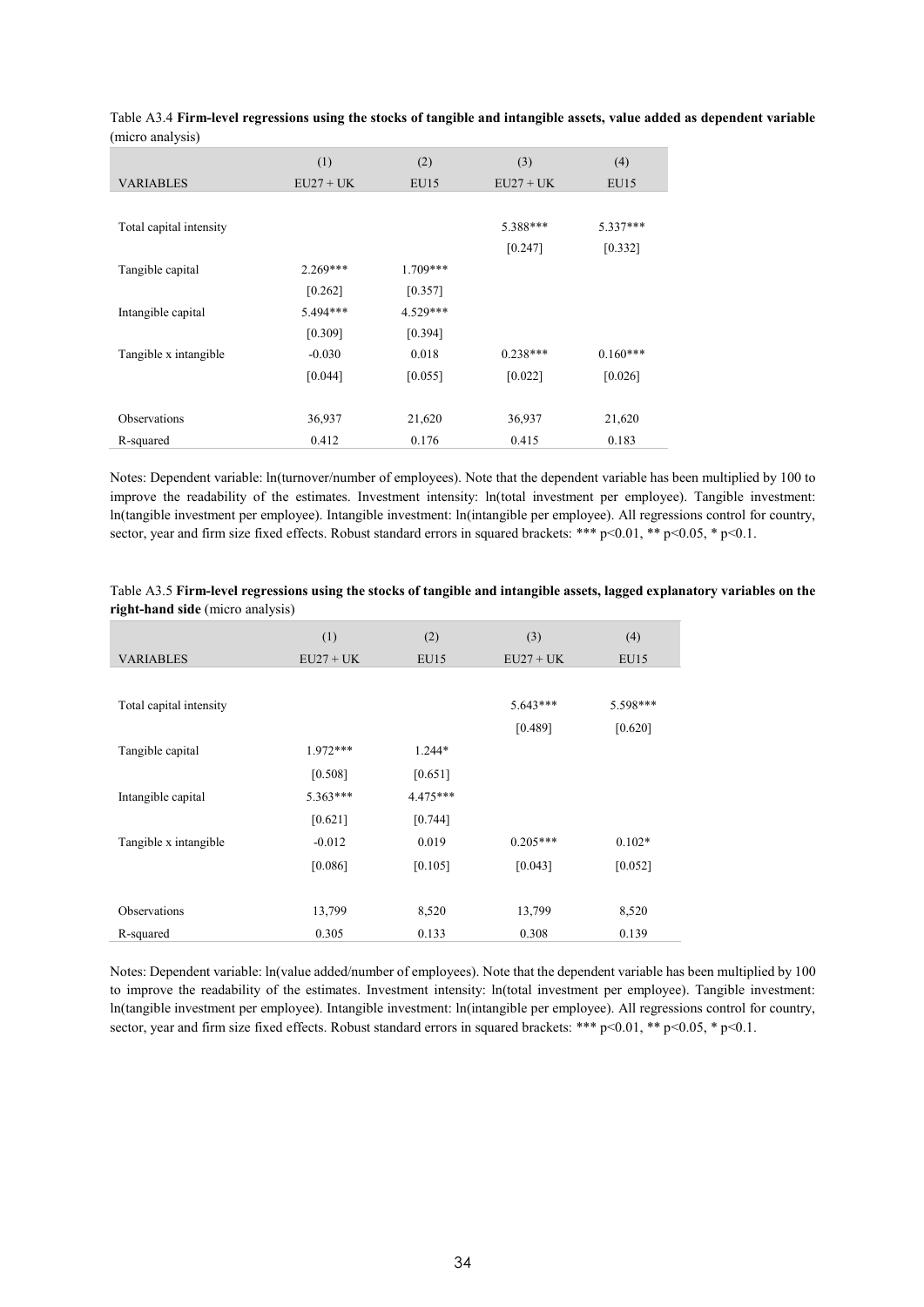| a nores on the right hand side |                       |                       |                       |                       |
|--------------------------------|-----------------------|-----------------------|-----------------------|-----------------------|
|                                | (1)                   | (2)                   | (3)                   | (4)                   |
| <b>VARIABLES</b>               | $EU27 + UK$           | EU15                  | $EU27 + UK$           | EU15                  |
| Investment intensity           |                       |                       | 5.858***              | 5.325***              |
|                                |                       |                       | [0.459]               | [0.559]               |
| Land and buildings             | $-0.070$              | $-0.013$              |                       |                       |
|                                | [0.695]               | [0.907]               |                       |                       |
| Machinery and equipment        | 1.942***              | 1.308**               |                       |                       |
|                                | [0.470]               | [0.592]               |                       |                       |
| R&D                            | 0.521                 | 0.482                 |                       |                       |
|                                | [1.010]               | [1.038]               |                       |                       |
| Software and data              | 3.971***              | 2.477***              |                       |                       |
|                                | [0.772]               | [0.929]               |                       |                       |
| Training of employees          | 3.494***              | 1.955**               |                       |                       |
|                                | [0.801]               | [0.961]               |                       |                       |
| Business process improvements  | $-0.896$              | $-1.538$              |                       |                       |
|                                | [1.005]               | [1.178]               |                       |                       |
| Land x Machines                | $0.291***$            | $0.289***$            | $0.146**$             | $0.190***$            |
|                                | [0.081]               | [0.098]               | [0.057]               | [0.073]               |
| Land x R&D                     | 0.058                 | 0.053                 | 0.104                 | 0.092                 |
|                                | [0.082]               | [0.087]               | [0.081]               | [0.085]               |
| Land x Software                | $-0.064$              | $-0.061$              | $-0.050$              | $-0.063$              |
|                                | [0.094]               | [0.111]               | [0.088]               | $[0.102]$             |
| Land x Training                | $-0.077$              | 0.040                 | $-0.087$              | 0.020                 |
|                                | [0.108]               | [0.129]               | [0.100]               | [0.119]               |
| Land x Business processes      | $-0.075$              | $-0.145$              | $-0.055$              | $-0.119$              |
|                                | [0.091]               | [0.098]               | [0.090]               | [0.097]               |
| Machines x R&D                 | $0.247**$             | 0.159                 | $0.226***$            | $0.152*$              |
|                                | $[0.102]$             | [0.105]               | [0.075]               | $[0.082]$             |
| Machines x Software            | $-0.267***$           | $-0.160$              | $-0.077$              | $-0.060$              |
|                                | [0.100]               | [0.117]               | [0.063]               | $[0.073]$             |
| Machines x Training            | $-0.290***$           | $-0.322**$            | $-0.166**$            | $-0.289***$           |
|                                | [0.108]               | [0.126]               | [0.065]               | [0.076]               |
| Machines x Business processes  | 0.124                 | 0.017                 | 0.003                 | $-0.103$              |
|                                | [0.112]               | [0.128]               | [0.097]               | [0.109]               |
| R&D x Software                 | $-0.111$              | $-0.091$              | $-0.096$              | $-0.089$              |
| R&D x Training                 | [0.114]               | [0.124]               | [0.100]               | [0.110]               |
|                                | $-0.316**$            | $-0.247*$             | $-0.314***$           | $-0.243*$             |
| R&D x Business processes       | $[0.128]$             | [0.141]               | [0.114]               | [0.126]               |
|                                | 0.069                 | 0.063                 | 0.074                 | 0.075                 |
| Software x Training            | [0.095]<br>$0.408***$ | [0.106]<br>$0.532***$ | [0.094]<br>$0.852***$ | [0.104]<br>$0.790***$ |
|                                |                       |                       |                       |                       |
| Software x Business processes  | [0.133]               | [0.158]               | [0.105]<br>$-0.278**$ | [0.122]               |
|                                | $-0.245*$             | $-0.063$              |                       | $-0.145$              |
| Training x Business processes  | [0.131]<br>0.223      | [0.149]<br>$0.318*$   | [0.117]<br>0.194      | [0.132]<br>0.225      |
|                                | [0.150]               | [0.171]               | $[0.134]$             | $[0.154]$             |
| Observations                   | 13,799                | 8,520                 | 13,799                | 8,520                 |
| R-squared                      | 0.307                 | 0.141                 | 0.315                 | 0.151                 |

| Table A3.6 Firm-level regressions using investment in six different tangible and intangible assets, lagged explanatory |  |  |  |
|------------------------------------------------------------------------------------------------------------------------|--|--|--|
| variables on the right-hand side (micro analysis)                                                                      |  |  |  |

Notes: Dependent variable: ln(turnover/number of employees). Note that the dependent variable has been multiplied by 100 to improve the readability of the estimates. Total capital intensity: ln(total investment per employee). All regressions control for country, sector, year and firm size fixed effects. Robust standard errors in squared brackets: \*\*\* p<0.01, \*\* p<0.05, \* p<0.1.